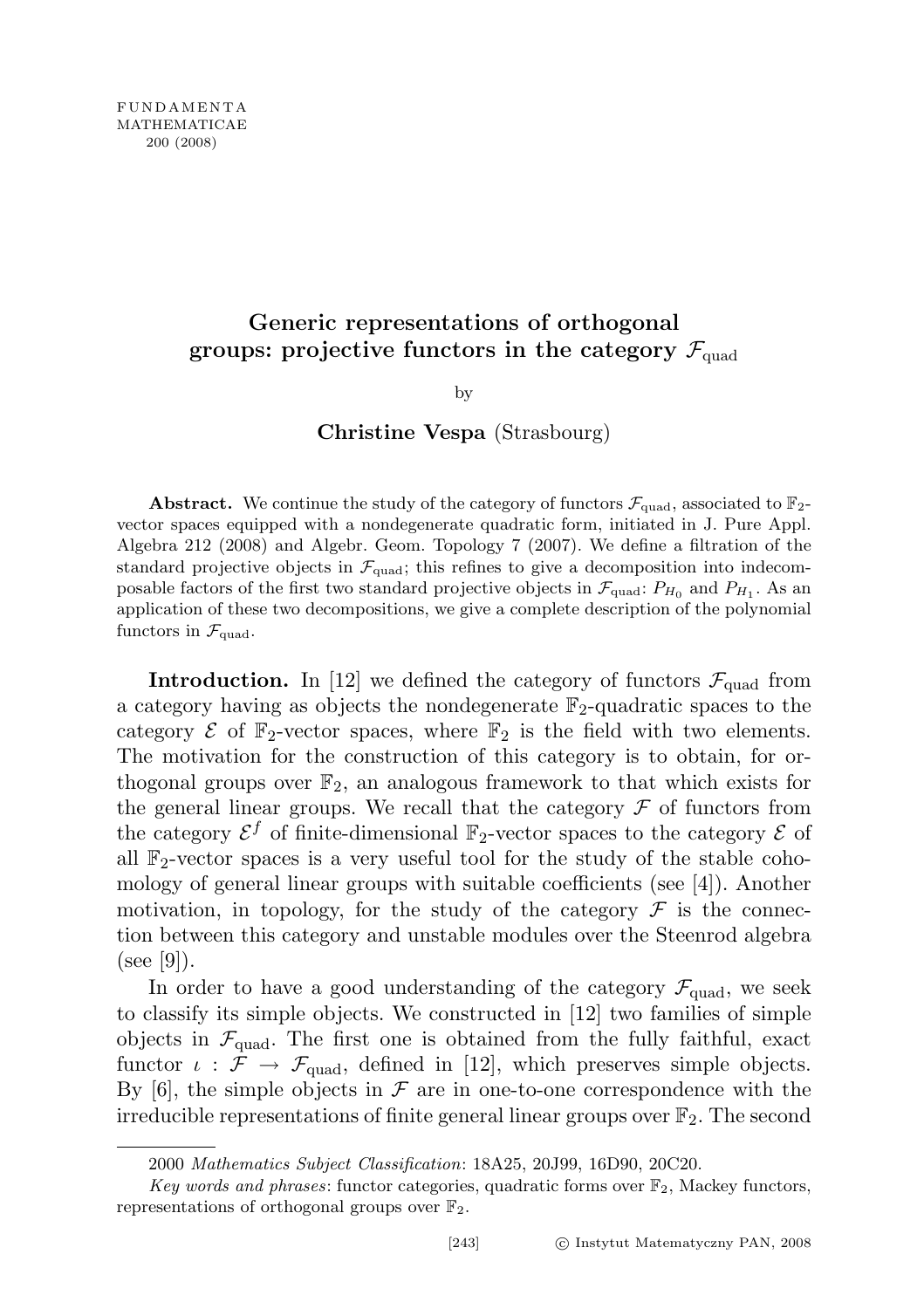family is obtained from the fully faithful, exact functor  $\kappa$  :  $\mathcal{F}_{\text{iso}} \to \mathcal{F}_{\text{quad}}$ , which preserves simple objects, where  $\mathcal{F}_{\text{iso}}$  is equivalent to the product of the categories of modules over the orthogonal groups of possibly degenerate quadratic forms. In [11], we constructed two families of simple objects in the category  $\mathcal{F}_{quad}$  which are neither in the image of  $\iota$  nor in the image of  $\kappa$ . These simple objects are subfunctors of the tensor product between an object in the image of  $\iota$  and an object in the image of  $\kappa$ . We proved that these simple objects in  $\mathcal{F}_{quad}$  are the composition factors of two particular mixed functors, defined in [11].

The aim of this paper is to begin a programme to obtain a complete classification of the simple objects in  $\mathcal{F}_{quad}$ . Accordingly, we seek to decompose the projective generators of this category into indecomposable factors and to obtain the simple factors of these indecomposable factors. This paper begins the study of the standard projective objects in the category  $\mathcal{F}_{quad}$ . Although explicit decompositions of all projective generators are not provided in this paper, we give several useful tools, results and examples for the realization of this programme. Furthermore, we deduce several interesting consequences for the structure of the category  $\mathcal{F}_{quad}$ . In work in progress, we obtain a general decomposition of a standard projective object  $P_H$  of  $\mathcal{F}_{quad}$ which is indexed by the subspaces of  $H$ . Here we present explicit decompositions of the standard projective objects associated to "small" quadratic spaces, since these decompositions play a fundamental rôle in the category  $\mathcal{F}_{quad}$  (for example, for the description of the polynomial functors in  $\mathcal{F}_{quad}$ ). Furthermore, recall that the decomposition of the standard injective  $I_{\mathbb{F}_2}^{\mathcal{F}}$  of the category  $\mathcal F$  and thus, by duality, that of the standard projective  $P_{\mathbb F_2}^{\mathcal F}$ , is fundamental for the comprehension of the other standard injectives of  $\mathcal{F}$ . Hence, the decompositions of the two smaller standard projectives of  $\mathcal{F}_{quad}$ represent an important step in the understanding of the category  $\mathcal{F}_{quad}$ .

We briefly summarize the contents of this paper. After some recollections on the category  $\mathcal{F}_{quad}$ , where we recall the definitions of the isotropic functors and mixed functors, we define a filtration of the standard projective objects  $P_V$  in  $\mathcal{F}_{\text{quad}}$ :

$$
0 \subset P_V^{(0)} \subset P_V^{(1)} \subset \cdots \subset P_V^{(\dim(V)-1)} \subset P_V^{(\dim(V))} = P_V.
$$

We obtain a general description of the two extremities of this filtration.

THEOREM. Let V be a nondegenerate  $\mathbb{F}_2$ -quadratic space.

- (1) There is a natural equivalence  $P_V^{(0)} \simeq \iota(P_{\epsilon(V)}^{\mathcal{F}})$ , where  $\iota : \mathcal{F} \to \mathcal{F}_{\text{quad}},$  $\epsilon$  is the functor that forgets the quadratic form, and  $P^\mathcal{F}_{\epsilon(V)}$  is the standard projective object in  $\mathcal F$  associated to the vector space  $\epsilon(V)$ .
- (2) The functor  $P_V^{(0)}$  $\mathcal{V}_V^{(0)}$  is a direct summand of  $P_V$ .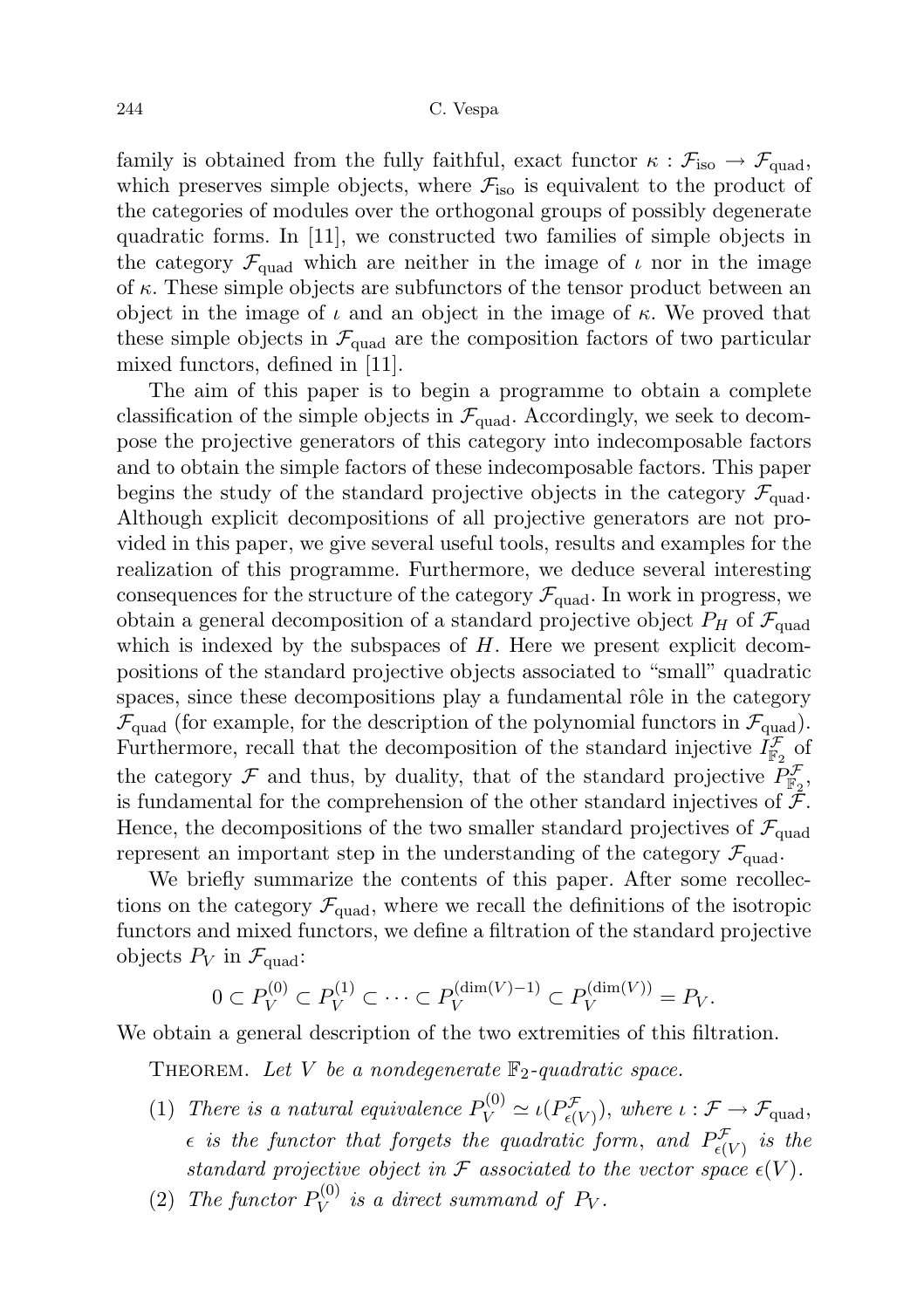**PROPOSITION.** Let V be a nondegenerate  $\mathbb{F}_2$ -quadratic space. We have a natural equivalence

$$
P_V/P_V^{\text{(dim}(V)-1)} \simeq \kappa(\text{iso}_V),
$$

where  $\kappa : \mathcal{F}_{\text{iso}} \to \mathcal{F}_{\text{quad}}$  and isov is an isotropic functor in  $\mathcal{F}_{\text{iso}}$ .

An important consequence concerning the functor  $P_V^{(0)}$  $V_V^{(0)}$  is the following result.

THEOREM. The category  $\iota(\mathcal{F})$  is a thick subcategory of  $\mathcal{F}_{quad}$ .

Then by an explicit study of the filtration of the functors  $P_{H_0}$  and  $P_{H_1}$ we obtain the following fundamental decompositions of these two standard projective functors.

Theorem.

(1) The standard projective object  $P_{H_0}$  admits the decomposition

$$
P_{H_0} = \iota(P^{\mathcal{F}}_{\mathbb{F}_2 \oplus 2}) \oplus (\text{Mix}_{0,1} \oplus 2 \oplus \text{Mix}_{1,1}) \oplus \kappa(\text{iso}_{H_0}),
$$

where  $Mix_{0,1}$  and  $Mix_{1,1}$  are two mixed functors and  $iso_{H_0}$  is an isotropic functor.

(2) The standard projective object  $P_{H_1}$  admits the decomposition

$$
P_{H_1} = \iota(P^{\mathcal{F}}_{\mathbb{F}_2 \oplus 2}) \oplus \operatorname{Mix}_{1,1}^{\oplus 3} \oplus \kappa(\operatorname{iso}_{H_1}),
$$

where  $Mix_{1,1}$  is a mixed functor and  $iso_{H_1}$  is an isotropic functor.

These decompositions have several interesting consequences. Firstly, thanks to this theorem we can complete the study of the functors  $Mix_{0,1}$ and  $Mix_{1,1}$  started in [11] by the following result.

PROPOSITION. The functors  $Mix_{0,1}$  and  $Mix_{1,1}$  are indecomposable.

We emphasize that the structure of the direct summands of  $P_{H_0}$  and  $P_{H_1}$ is completely understood. The structure of the isotropic functors is given in [12], that of the mixed functors  $Mix_{0,1}$  and  $Mix_{1,1}$  is the main result of [11] and is completed by the above proposition, and that of  $P^{\mathcal{F}}_{\mathbb{F}_2 \oplus 2}$  follows from [6]. Moreover, these decompositions give rise to a classification of the simple functors S in  $\mathcal{F}_{quad}$  such that  $S(H_0) \neq 0$  or  $S(H_1) \neq 0$ .

PROPOSITION. The isomorphism classes of nonconstant simple functors in  $\mathcal{F}_{\text{quad}}$  such that either  $S(H_0) \neq 0$  or  $S(H_1) \neq 0$  are:

 $\iota(\Lambda^1), \ \iota(\Lambda^2), \ \iota(S_{(2,1)}), \ \kappa(\text{iso}_{(x,0)}), \ \kappa(\text{iso}_{(x,1)}), \ R_{H_0}, \ R_{H_1}, \ S_{H_1},$ 

where  $R_{H_0}$ ,  $R_{H_1}$  and  $S_{H_1}$  are the simple functors introduced in Corollary 1.7.

These decompositions also allow us to derive some homological calculations in the category  $\mathcal{F}_{\text{quad}}$ .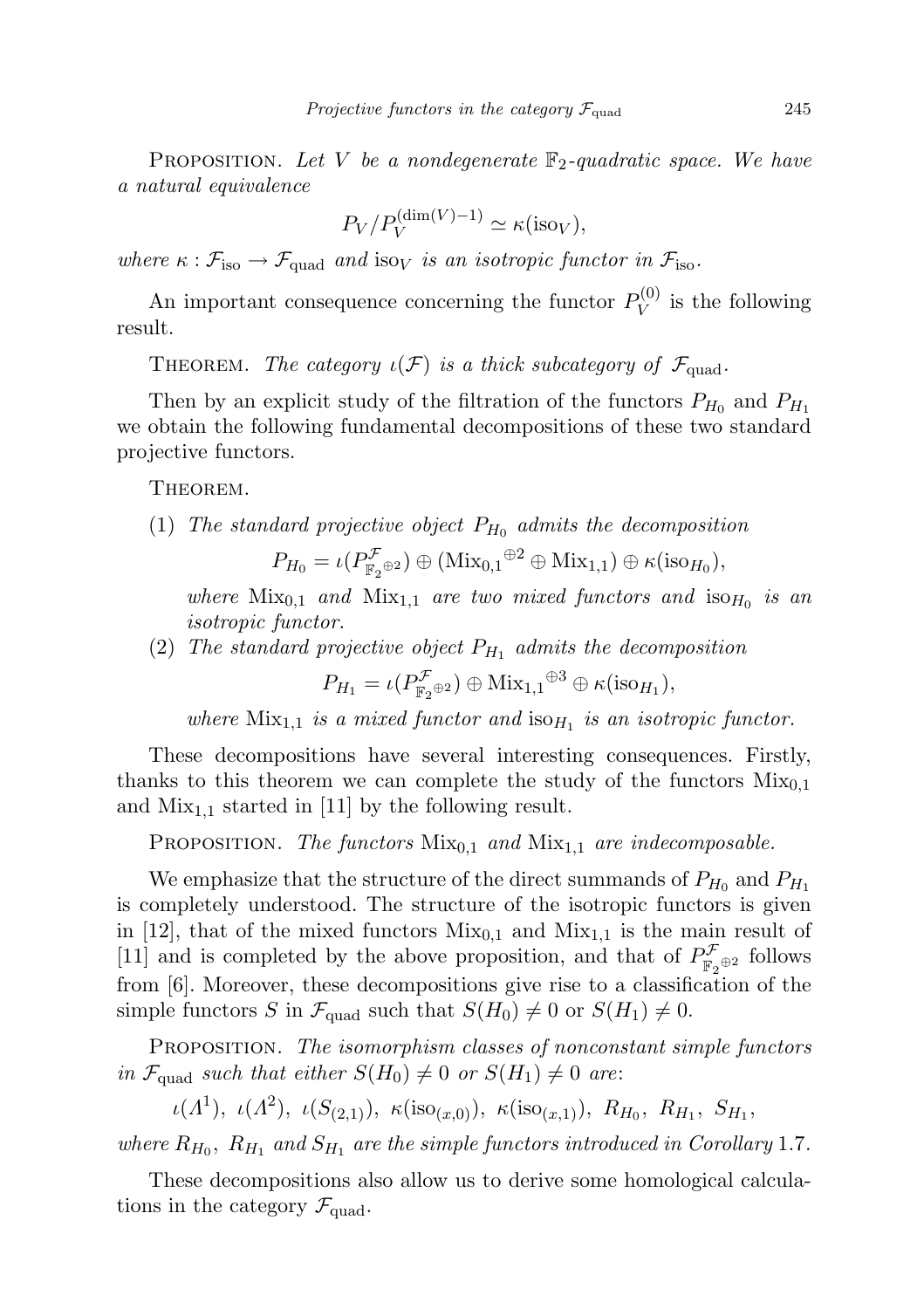PROPOSITION. For any natural number n, we have

 $\operatorname{Ext}^n_{\mathcal{F}_{\text{quad}}}(R_{H_0}, R_{H_0}) \simeq \mathbb{F}_2$  and  $\operatorname{Ext}^n_{\mathcal{F}_{\text{quad}}}(R_{H_1}, R_{H_1}) \simeq \mathbb{F}_2$ , where  $R_{H_0}$  and  $R_{H_1}$  are the simple functors introduced in Corollary 1.7.

Finally, after having introduced the notion of polynomial functor for the category  $\mathcal{F}_{quad}$ , which generalizes that for  $\mathcal{F}$ , we obtain the following result as an application of the classification of the simple functors S in  $\mathcal{F}_{quad}$  such that  $S(H_0) \neq 0$  or  $S(H_1) \neq 0$  and of the thickness of the subcategory  $\iota(\mathcal{F})$ of  $\mathcal{F}_{\text{quad}}$ .

THEOREM. The polynomial functors in  $\mathcal{F}_{quad}$  are in the image of the functor  $\iota : \mathcal{F} \to \mathcal{F}_{quad}$ .

Most of the results of this paper are contained in the Ph.D. thesis of the author [10].

1. The category  $\mathcal{F}_{quad}$ : some recollections. In this section we recall some definitions and results about the category  $\mathcal{F}_{quad}$  obtained in [12].

Let  $\mathcal{E}_q$  be the category having as objects finite-dimensional  $\mathbb{F}_2$ -vector spaces equipped with a nondegenerate quadratic form and with morphisms linear maps that preserve the quadratic forms. By the classification of quadratic forms over the field  $\mathbb{F}_2$  (see, for instance, [7]) we know that only spaces of even dimension can be nondegenerate and, for a fixed even dimension, there are two inequivalent nondegenerate spaces, which are distinguished by the Arf invariant. We will denote by  $H_0$  (resp.  $H_1$ ) the nondegenerate quadratic space of dimension two such that  $Arf(H_0) = 0$  (resp.  $Arf(H_1) = 1$ . The orthogonal sum of two nondegenerate quadratic spaces  $(V, q_V)$  and  $(W, q_W)$ , denoted by  $W \perp V$ , is, by definition, the quadratic space  $(V \oplus W, q_{V \oplus W})$  where  $q_{V \oplus W}(v, w) = q_V(v) + q_W(w)$ . Recall that the spaces  $H_0 \perp H_0$  and  $H_1 \perp H_1$  are isomorphic. Observe that the morphisms of  $\mathcal{E}_q$  are injective linear maps and this category does not admit push-outs or pull-backs. There exists a pseudo push-out in  $\mathcal{E}_q$  that allows us to generalize the construction of the category of co-spans of Bénabou [1] and thus to define the category  $T_q$  in which there exist retractions.

DEFINITION 1.1. The category  $\mathcal{T}_q$  has as objects those of  $\mathcal{E}_q$  and, for any objects V and W in  $\mathcal{T}_q$ ,  $\text{Hom}_{\mathcal{T}_q}(V, W)$  is the set of equivalence classes of diagrams in  $\mathcal{E}_q$  of the form  $V \stackrel{f}{\rightarrow} X \stackrel{g}{\leftarrow} W$  for the equivalence relation generated by the relation  $R$  defined as follows:

$$
V \xrightarrow{f} X_1 \xleftarrow{g} W \quad \mathcal{R} \quad V \xrightarrow{u} X_2 \xleftarrow{v} W
$$

if there exists a morphism  $\alpha$  of  $\mathcal{E}_q$  such that  $\alpha \circ f = u$  and  $\alpha \circ g = v$ . The composition is defined using the pseudo push-out. The morphism in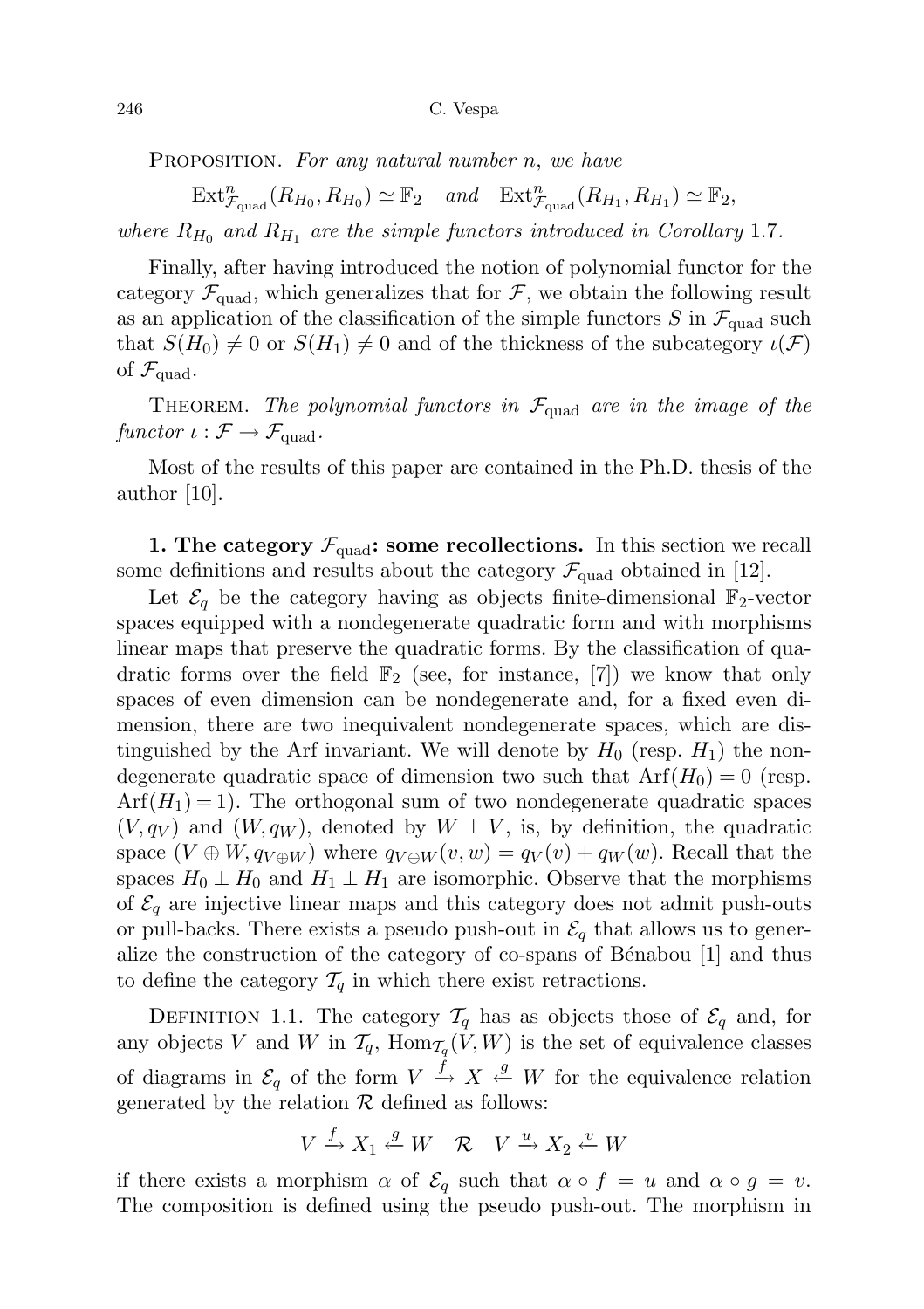$\text{Hom}_{\mathcal{T}_q}(V, W)$  represented by the diagram  $V \xrightarrow{f} X \xleftarrow{g} W$  will be denoted by  $[V \xrightarrow{f} X \stackrel{g}{\leftarrow} W].$ 

REMARK 1.2. Each morphism in  $\text{Hom}_{\mathcal{T}_q}(V, W)$  is represented by a diagram of the form  $V \stackrel{g}{\rightarrow} W \perp W' \stackrel{i_W}{\leftarrow} W$ , where  $i_W$  is the canonical inclusion. In the following, we will use this representation without further comment.

By definition,  $\mathcal{F}_{quad}$  is the category of functors from  $\mathcal{T}_{q}$  to  $\mathcal{E}$ . Hence  $\mathcal{F}_{quad}$ is abelian and has enough projective objects. By the Yoneda lemma, for any object V of  $\mathcal{T}_q$ , the functor  $P_V = \mathbb{F}_2[\text{Hom}_{\mathcal{T}_q}(V,-)]$  is a projective object and there is a natural isomorphism  $\text{Hom}_{\mathcal{F}_{quad}}(P_V, F) \simeq F(V)$  for all objects F of  $\mathcal{F}_{quad}$ . The set of functors  $\{P_V \mid V \in \mathcal{S}\}\$ , named the *standard projective* objects in  $\mathcal{F}_{quad}$ , is a set of projective generators of  $\mathcal{F}_{quad}$ , where S is a set of representatives of isometry classes of nondegenerate quadratic spaces.

There is a forgetful functor  $\epsilon : \mathcal{T}_q \to \mathcal{E}^f$  in  $\mathcal{F}_{\text{quad}}$ , defined by  $\epsilon(V) = \mathcal{O}(V)$ and

$$
\epsilon([V \xrightarrow{f} W \perp W' \xleftarrow{g} W]) = p_g \circ \mathcal{O}(f),
$$

where  $p_g$  is the orthogonal projection from  $W \perp W'$  to W and  $\mathcal{O}: \mathcal{E}_q \to \mathcal{E}^f$  is the functor which forgets the quadratic form. By the fullness of the functor  $\epsilon$  and an argument of essential surjectivity, we obtain the following theorem.

THEOREM 1.3 ([12]). There is a functor  $\iota : \mathcal{F} \to \mathcal{F}_{quad}$  which is exact, fully faithful and preserves simple objects.

In order to define another subcategory of  $\mathcal{F}_{quad}$ , we consider the category  $\mathcal{E}_q^{\text{deg}}$  having as objects finite-dimensional  $\mathbb{F}_2$ -vector spaces equipped with a (possibly degenerate) quadratic form and with morphisms injective linear maps which preserve the quadratic forms. The category  $\mathcal{E}_q^{\text{deg}}$  admits pull-backs; consequently, the category of spans  $Sp(\mathcal{E}_q^{\text{deg}})$  ([1]) is defined. By definition,  $\mathcal{F}_{\text{iso}}$  is the category of functors from  $\text{Sp}(\mathcal{E}_q^{\text{deg}})$  to  $\mathcal{E}$ . As in the case of  $\mathcal{F}_{quad}$ , the category  $\mathcal{F}_{iso}$  is abelian and has enough projective objects: by the Yoneda lemma, for any object V of  $Sp(\mathcal{E}_q^{\deg})$ , the functor  $Q_V = \mathbb{F}_2[\text{Hom}_{\text{Sp}(\mathcal{E}_q^{\text{deg}})}(V,-)]$  is a projective object in  $\mathcal{F}_{\text{iso}}$ . We define a particular family of functors in  $\mathcal{F}_{\text{iso}}$ , the isotropic functors, which form a set of projective generators and injective cogenerators of  $\mathcal{F}_{\text{iso}}$ . The category  $\mathcal{F}_{\text{iso}}$ is related to  $\mathcal{F}_{quad}$  by the following theorem.

THEOREM 1.4 ([12]). There is a functor  $\kappa : \mathcal{F}_{\text{iso}} \to \mathcal{F}_{\text{quad}}$  which is exact, fully faithful and preserves simple objects.

We obtain a classification of the simple objects of the category  $\mathcal{F}_{\text{iso}}$  from the following theorem.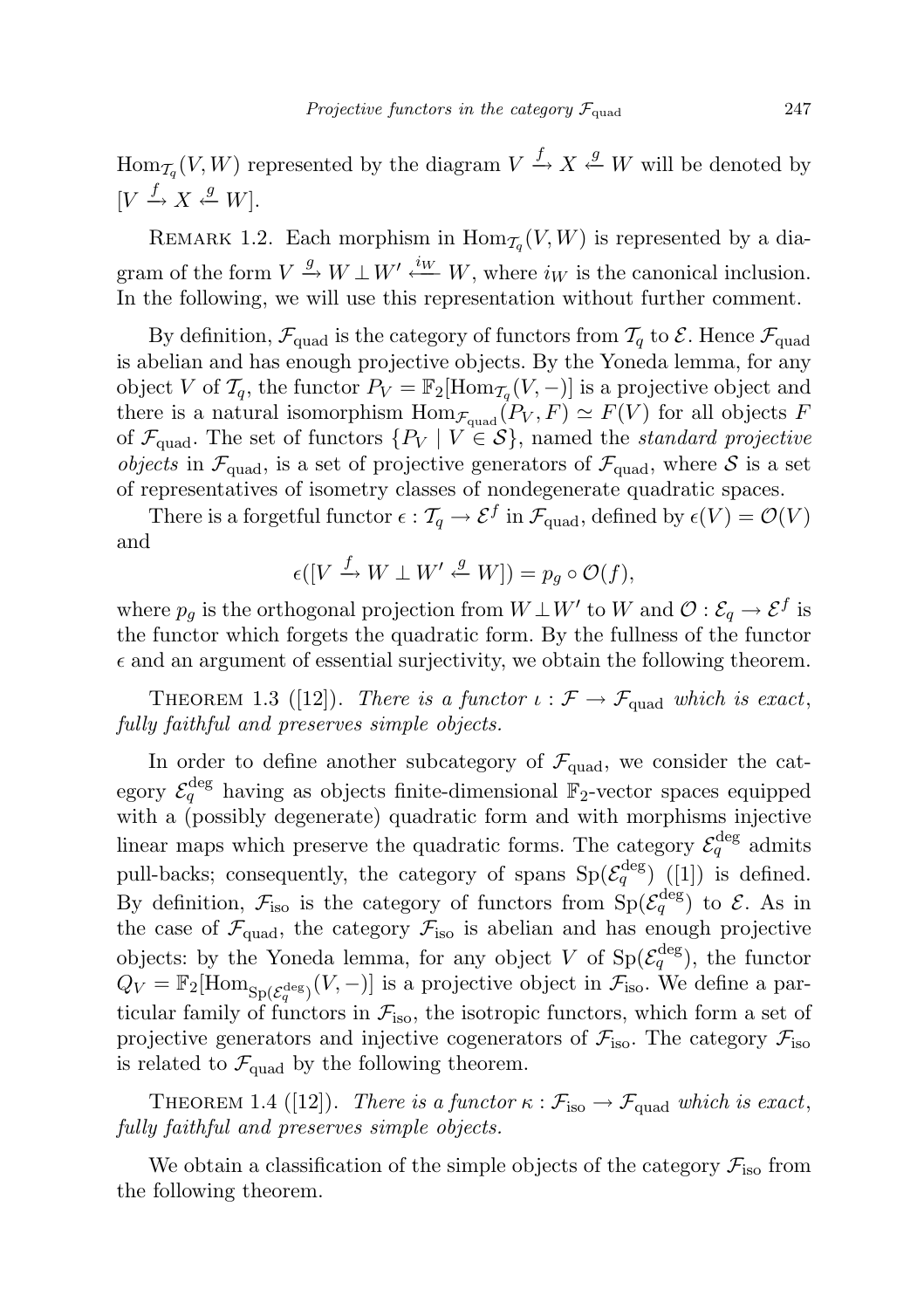THEOREM 1.5  $([12])$ . There is a natural equivalence of categories

$$
\mathcal{F}_{\text{iso}} \simeq \prod_{V \in \mathcal{S}} \mathbb{F}_2[O(V)] \text{-mod},
$$

where  $S$  is a set of representatives of isometry classes of quadratic spaces (possibly degenerate) and  $O(V)$  is the orthogonal group.

The object of  $\mathcal{F}_{\text{iso}}$  which corresponds, via this equivalence, to the module  $\mathbb{F}_2[O(V)]$  is the isotropic functor isov, defined in [12]. Recall that, as a vector space, isov $(V)$  is isomorphic to the subspace of  $Q_V(W)$  generated by the elements  $[V \stackrel{\text{Id}}{\leftarrow} V \rightarrow W].$ 

A straightforward consequence of the classification of the simple objects of  $\mathcal{F}_{\text{iso}}$  in Theorem 1.5 is in the following corollary. Recall that, by definition, an object F of  $\mathcal{F}_{quad}$  is *finite* if it has a finite composition series with simple subquotients.

COROLLARY 1.6. The isotropic functors  $\kappa(\text{iso}_V)$  are finite in the category  $\mathcal{F}_{\text{quad}}$ .

In Section 3, in order to obtain the classification of the simple objects  $S$ of  $\mathcal{F}_{quad}$  such that either  $S(H_0) \neq 0$  or  $S(H_1) \neq 0$ , we need the composition factors of the isotropic functors associated to some small quadratic spaces. For  $\alpha \in \{0,1\}$ , let  $(x,\alpha)$  be the degenerate quadratic space of dimension one generated by x such that  $q(x) = \alpha$ . Since the orthogonal groups  $O(x, 0)$ and  $O(x, 1)$  are trivial and  $O(H_0) \simeq \mathfrak{S}_2$  and  $O(H_1) \simeq \mathfrak{S}_3$ , we deduce from Theorems 1.5 and 1.4 the following corollary.

Corollary 1.7.

- (1) The functors  $\kappa(\text{iso}_{(x,0)})$  and  $\kappa(\text{iso}_{(x,1)})$  are simple in  $\mathcal{F}_{\text{quad}}$ .
- (2) The functor  $\kappa(\text{iso}_{H_0})$  is indecomposable. We have a nonsplit short exact sequence

$$
0 \to R_{H_0} \to \kappa(\text{iso}_{H_0}) \to R_{H_0} \to 0,
$$

where  $R_{H_0}$  is the functor obtained from the trivial representation of  $O(H_0)$ .

(3) The functor  $\kappa(\text{iso}_{H_1})$  admits the decomposition

$$
\kappa(\text{iso}_{H_1}) = F_{H_1} \oplus (S_{H_1})^{\oplus 2},
$$

where  $S_{H_1}$  is the functor obtained from the natural representation of  $O(H_1)$ , and  $F_{H_1}$  is an indecomposable functor for which we have a nonsplit short exact sequence

$$
0 \to R_{H_1} \to F_{H_1} \to R_{H_1} \to 0,
$$

where  $R_{H_1}$  is the functor obtained from the trivial representation of  $O(H_1)$ .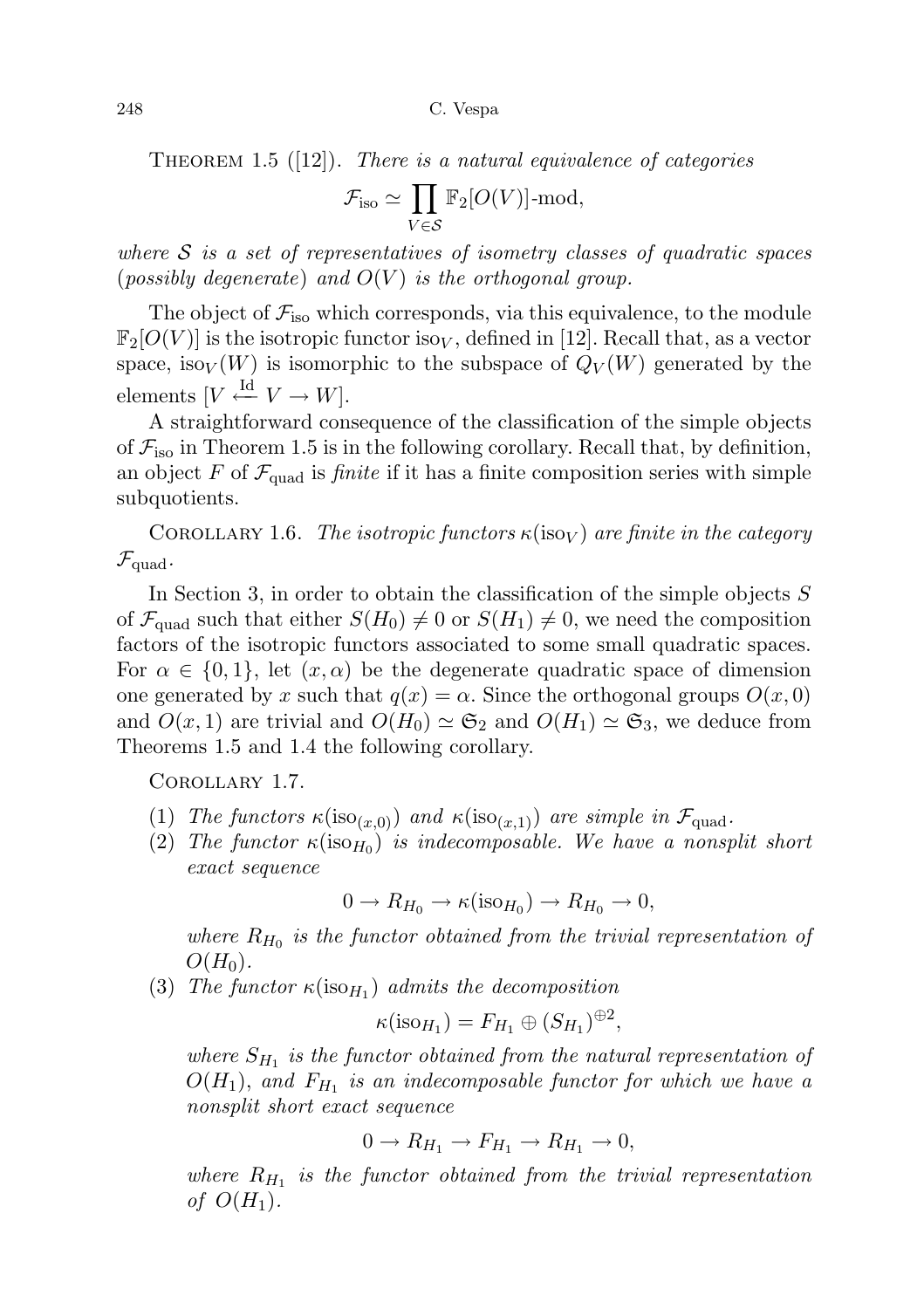In [11], we define a new family of functors in  $\mathcal{F}_{quad}$ , named the mixed functors, and we decompose two particular functors of this family: the functors  $Mix_{0,1}$  and  $Mix_{1,1}$ . We recall the following description of these functors.

PROPOSITION 1.8 ([11]). For  $\alpha \in \{0,1\}$ , the functors  $\text{Mix}_{\alpha,1} : T_q \to \mathcal{E}$ are defined by

$$
Mix_{\alpha,1}(V) = \mathbb{F}_2[S_V],
$$

where  $S_V = \{(v_1, v_2) | v_1 \in V, v_2 \in V, q(v_1 + v_2) = \alpha, B(v_1, v_2) = 1 \}$  and  $\text{Mix}_{\alpha,1}([V \xrightarrow{f} W \perp L \xleftarrow{iW} W])[(v_1, v_2)]$  $=\begin{cases} [(p_W \circ f(v_1), p_W \circ f(v_2))] & \text{if } f(v_1 + v_2) \in W, \end{cases}$ 0 otherwise,

where  $p_W$  is the orthogonal projection.

In [11], for any positive integer n, we defined subfunctors  $L_{\alpha}^n$  of  $\iota(\Lambda^n)$   $\otimes$  $\kappa(\text{iso}_{(x,\alpha)})$ , where  $\Lambda^n$  is the *n*th exterior power, and we proved that these functors are simple. The functor  $L^1_\alpha$  is equivalent to  $\kappa(\text{iso}_{(x,\alpha)})$ . We obtain the following result.

THEOREM 1.9 ([11]). Let  $\alpha \in \{0, 1\}$ .

- (1) The functor  $Mix_{\alpha,1}$  is infinite.
- (2) There exists a subfunctor  $\Sigma_{\alpha,1}$  of  $Mix_{\alpha,1}$  such that we have a short exact sequence

$$
0 \to \Sigma_{\alpha,1} \to \text{Mix}_{\alpha,1} \to \Sigma_{\alpha,1} \to 0.
$$

(3) The functor  $\Sigma_{\alpha,1}$  is uniserial with unique composition series given by the decreasing filtration given by the subfunctors  $k_d \Sigma_{\alpha,1}$  of  $\Sigma_{\alpha,1}$ :

$$
\cdots \subset k_d \Sigma_{\alpha,1} \subset \cdots \subset k_1 \Sigma_{\alpha,1} \subset k_0 \Sigma_{\alpha,1} = \Sigma_{\alpha,1}.
$$

- (a) The head of  $\Sigma_{\alpha,1}$  (i.e.  $\Sigma_{\alpha,1}/k_1\Sigma_{\alpha,1}$ ) is isomorphic to the functor  $\kappa(\text{iso}_{(x,\alpha)})$ , where  $\text{iso}_{(x,\alpha)}$  is a simple object in  $\mathcal{F}_{\text{iso}}$ .
- (b) For  $d > 0$ ,

$$
k_d \Sigma_{\alpha,1} / k_{d+1} \Sigma_{\alpha,1} \simeq L_{\alpha}^{d+1},
$$

where  $L_{\alpha}^{d+1}$  is a simple object of the category  $\mathcal{F}_{\text{quad}}$  that is neither in the image of  $\iota$  nor in the image of  $\kappa$ . The functor  $L^{d+1}_{\alpha}$  is a subfunctor of  $\iota(\Lambda^{d+1}) \otimes \kappa(\text{iso}_{(x,\alpha)})$ , where  $\Lambda^{d+1}$  is the  $(d+1)$ st exterior power functor.

2. Filtration of the standard projective functors  $P_V$  of  $\mathcal{F}_{quad}$ . In this section, we define a filtration of the standard projective functors  $P_V$  of  $\mathcal{F}_{quad}$ . This construction gives rise to an essential tool to obtain, in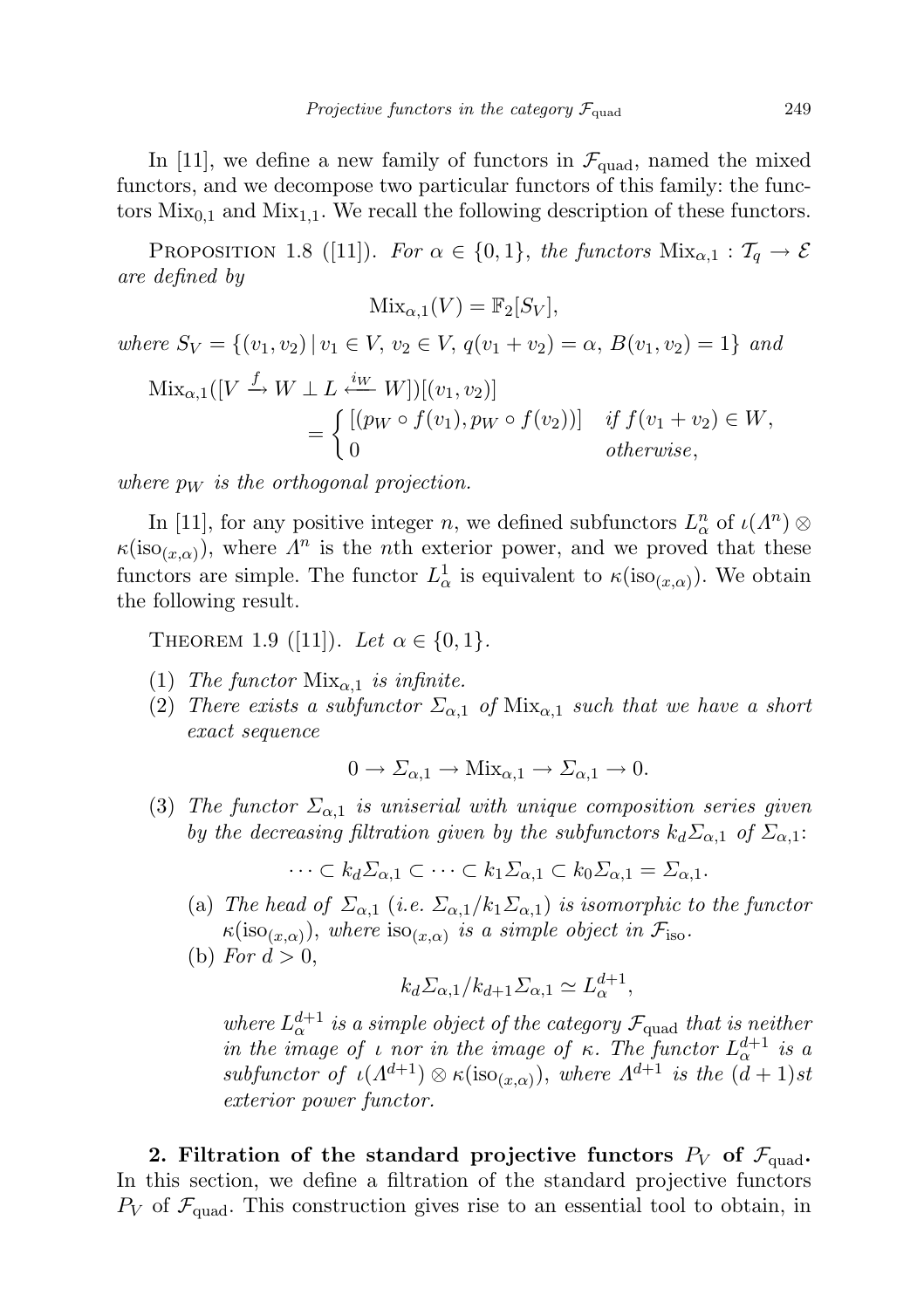Section 3, the decompositions of the projective objects  $P_{H_0}$  and  $P_{H_1}$  of  $\mathcal{F}_{\text{quad}}$ into indecomposable direct summands.

After defining this filtration, we will deduce general results about the projective  $P_V$  of  $\mathcal{F}_{quad}$ . In Theorem 2.6 we prove that the rank zero part is a direct summand of  $P_V$  and we identify this functor. This result allows us to prove that  $\iota(\mathcal{F})$  is a thick subcategory of  $\mathcal{F}_{quad}$ . We will also show that the top quotient of this filtration is isomorphic to  $\kappa(\text{iso}_V)$ , where  $\text{iso}_V$  is an isotropic functor.

**2.1.** Definition of the filtration. We recall that a morphism in  $\mathcal{T}_q$  from V to  $W$ , where  $V$  and  $W$  are nondegenerate quadratic spaces, is represented by a diagram  $V \to X \leftarrow W$ .

DEFINITION 2.1. A morphism  $[V \to X \leftarrow W]$  in  $\mathcal{T}_q$  has rank i if the pull-back in  $\mathcal{E}_q^{\text{deg}}$  of the diagram  $V \to X \leftarrow W$  is a quadratic space of dimension *i*.

NOTATION 2.2. We denote by  $\mathrm{Hom}^{(i)}_{\mathcal{T}_q}(V,W)$  the subset of  $\mathrm{Hom}_{\mathcal{T}_q}(V,W)$ of morphisms of rank less than or equal to  $i$ .

PROPOSITION 2.3. For any object W in  $\mathcal{T}_q$ , the vector subspace

$$
P_V^{(i)}(W) = \mathbb{F}_2[\text{Hom}_{\mathcal{T}_q}^{(i)}(V,W)]
$$

of  $P_V(W)$  defines a subfunctor  $P_V^{(i)}$  $V^{(i)}$  of  $P_V$ .

*Proof.* It is sufficient to verify that for all morphisms  $f = [W \to Y \leftarrow Z]$ of  $\mathcal{T}_q$  and  $g = [V \to X \leftarrow W]$  in  $\text{Hom}_{\mathcal{T}_q}^{(i)}(V, W)$ , the composition  $f \circ g$  has rank less than or equal to  $i$ . This composition is represented by the commutative diagram:



where  $P$  and  $P'$  are the pull-backs and  $X\underset{W}{\perp} Y$  is the pseudo push-out defined in [12]. Consequently,  $f \circ g = [V \to X \perp Y \leftarrow Z]$ . Since  $[V \to X \leftarrow W]$ is an element of  $P_V^{(i)}$  $V^{\{v\}}(W)$ , the dimension of P is less than or equal to i. The injectivity of the morphisms of  $\mathcal{E}_q^{\text{deg}}$  implies that P' has dimension at  $m$ ost i.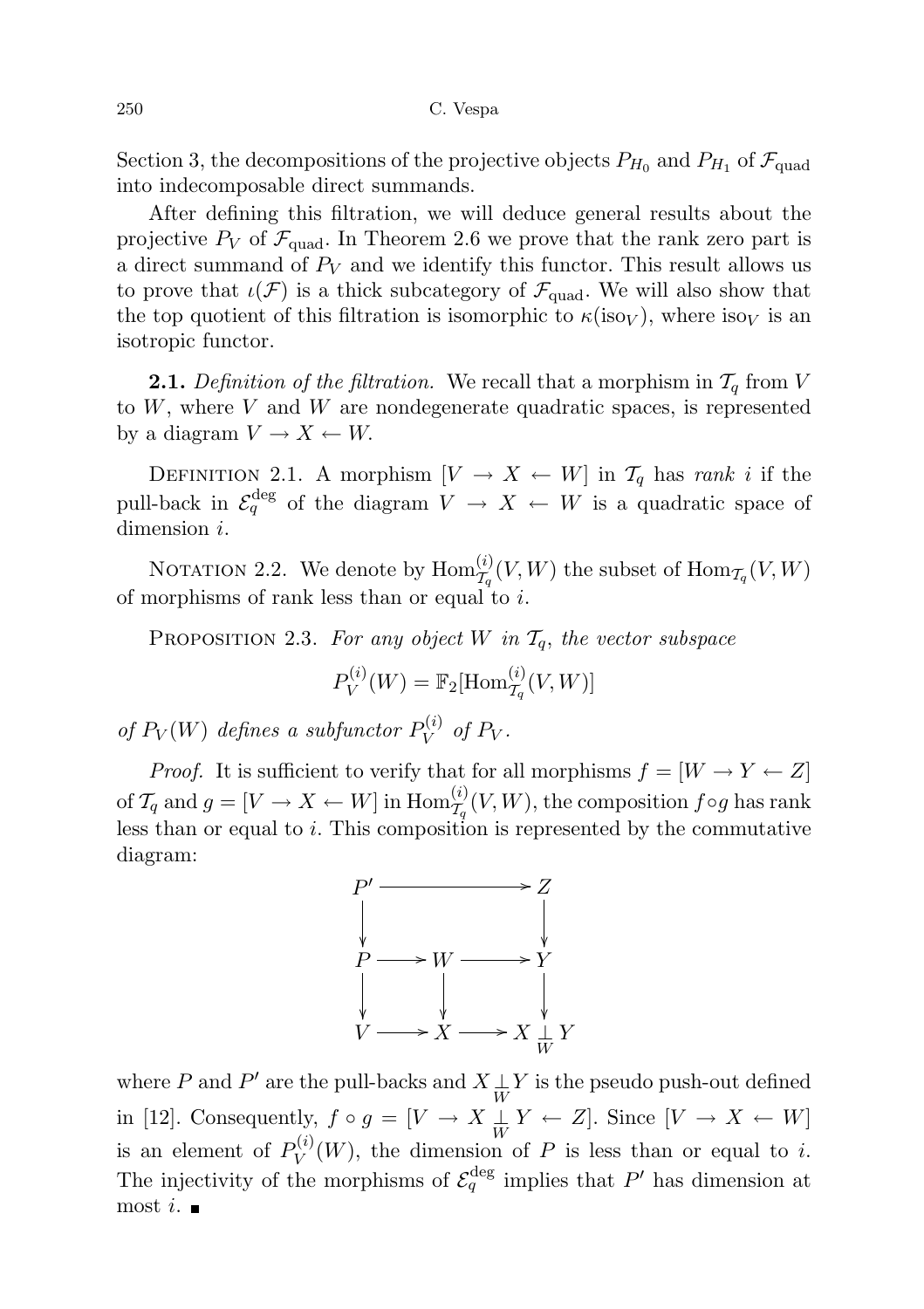The following lemma is a straightforward consequence of Definition 2.1.

LEMMA 2.4. There exists a natural equivalence  $P_V^{(\text{dim}(V))} \simeq P_V$ .

PROPOSITION 2.5. The functors  $P_V^{(i)}$  $V^{(i)}$  for  $i = 0, \ldots, \dim(V)$  define an increasing filtration of the functor  $P_V$ .

*Proof.* The inclusion of vector spaces  $P_V^{(i)}$  $P_V^{(i)}(W) \, \subset \, P_V^{(i+1)}$  $V^{(i+1)}(W)$  is clear, for any object W in  $\mathcal{T}_q$ . Consequently,  $P_V^{(i)}$  $V_V^{(i)}$  is a subfunctor of  $P_V^{(i+1)}$  $V^{(i+1)}$  by Proposition 2.3.  $\blacksquare$ 

**2.2.** Extremities of the filtration. In the previous section, we have obtained, for all objects V of  $\mathcal{T}_q$ , the following filtration of the functor  $P_V$ :

$$
0 \subset P_V^{(0)} \subset P_V^{(1)} \subset \cdots \subset P_V^{(\dim(V)-1)} \subset P_V^{(\dim(V))} = P_V.
$$

The aim of this section is to study the two extremities of this filtration, namely, the functor  $P_V^{(0)}$  $V_V^{(0)}$  and the quotient  $P_V/P_V^{(\dim(V)-1)}$ .

**2.2.1.** The functor  $P_V^{(0)}$  $V_V^{(0)}$ . For any object V in  $\mathcal{T}_q$ , by the Yoneda lemma the functor  $P^{\mathcal{F}}_{\epsilon(V)}$  in  $\mathcal{F}$  defined by  $P^{\mathcal{F}}_{\epsilon(V)}(-) = \mathbb{F}_2[\text{Hom}_{\mathcal{E}^f}(\epsilon(V), -)]$  is projective, where  $\epsilon : \mathcal{T}_q \to \mathcal{E}^f$  is the forgetful functor of  $\mathcal{F}_{quad}$ . The aim of this section is to prove the following theorem:

THEOREM 2.6. Let V be an object of  $\mathcal{T}_q$ .

- (1) There is a natural equivalence:  $P_V^{(0)} \simeq \iota(P_{\epsilon(V)}^{\mathcal{F}})$ , where  $\iota : \mathcal{F} \to \mathcal{F}_{\text{quad}}$ is the functor given in Theorem 1.3.
- (2) The functor  $P_V^{(0)}$  $\tilde{V}_V^{(0)}$  is a direct summand of  $P_V$ .

Before proving this result, we give the following useful characterization of the morphisms of rank zero, which is a straightforward consequence of the definition of the rank of a morphism.

LEMMA 2.7. Let V be an object in  $\mathcal{T}_q$ . A morphism  $T = [V \stackrel{\alpha}{\rightarrow} W \perp W'$  $\stackrel{i_{W}}{\longleftarrow} W$ ] has rank zero if and only if  $p_{W'} \circ \alpha$  is an injective linear map, where  $p_{W'}$  is the orthogonal projection from  $W \perp W'$  to  $W'.$ 

For any objects V and W in  $\mathcal{T}_q$ , the forgetful functor  $\epsilon : \mathcal{T}_q \to \mathcal{E}^f$  gives rise to a map  $\text{Hom}_{\mathcal{T}_q}(V, W) \to \text{Hom}_{\mathcal{E}^f}(\epsilon(V), \epsilon(W))$ . By passage to the vector spaces freely generated by these sets and by functoriality of  $\epsilon$ , we deduce the existence of a morphism from  $P_V$  to  $\iota(P_{\epsilon(V)}^{\mathcal{F}})$ . As  $P_V^{(0)}$  $V^{(0)}$  is a subfunctor of  $P_V$ , we obtain a morphism f from  $P_V^{(0)}$  $\mathcal{U}_V^{(0)}$  to  $\iota(P_{\epsilon(V)}^{\mathcal{F}})$ . Consequently, to prove Theorem 2.6(1), it is sufficient to prove the following proposition.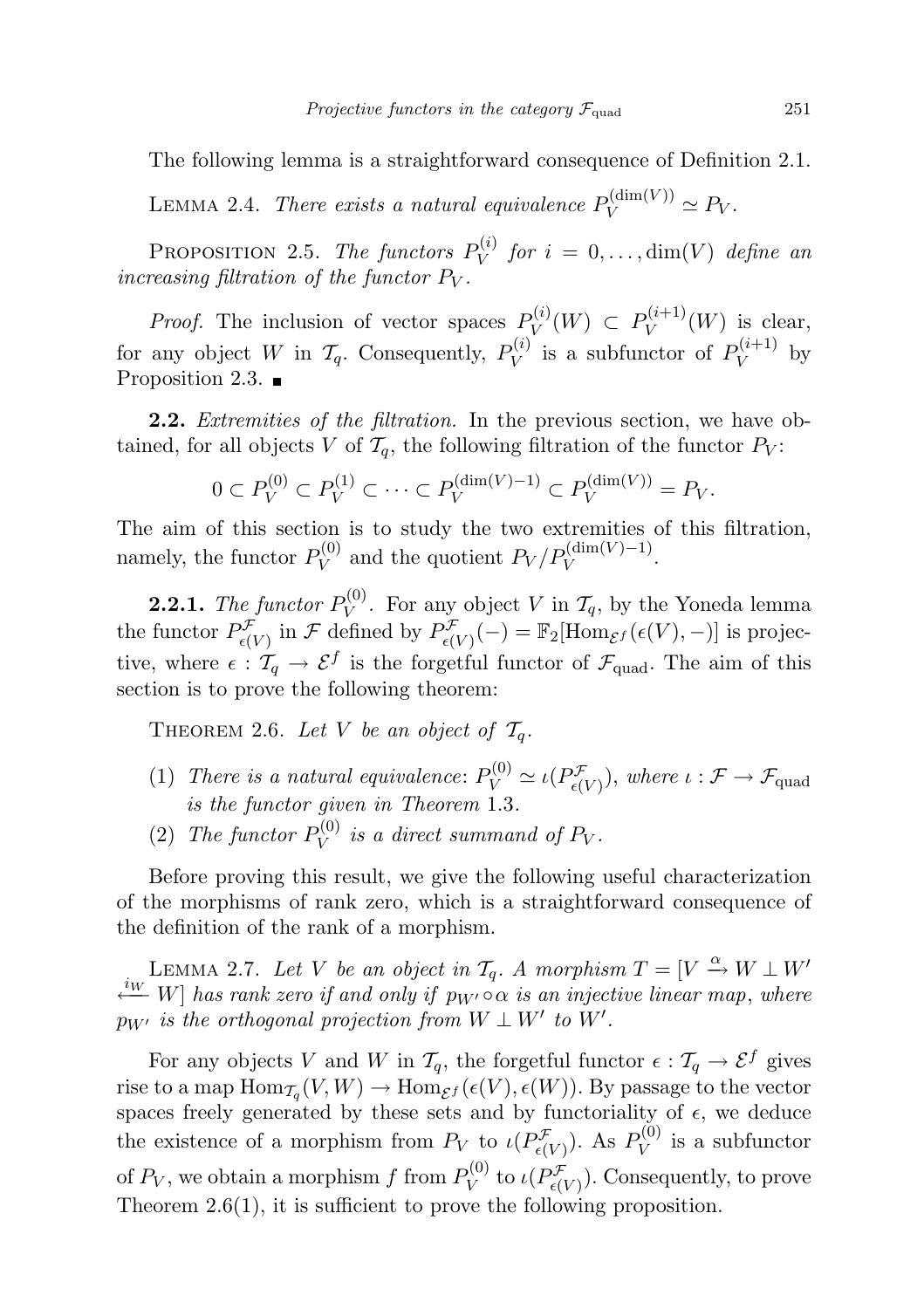PROPOSITION 2.8. The map  $P_V^{(0)}$  $\stackrel{(0)}{V}(W) \stackrel{f_W}{\longrightarrow} P^{\mathcal{F}}_{\epsilon(V)}(\epsilon(W))$  is an isomorphism for any objects V and W in  $\mathcal{T}_q$ .

The surjectivity of  $f_W$  relies on the following lemma, which is an improved version of the fullness of the forgetful functor  $\epsilon$  given in [12].

LEMMA 2.9. Let  $(V, q_V)$  and  $(W, q_W)$  be two objects of  $\mathcal{T}_q$  and  $f \in$  $\text{Hom}_{\mathcal{E}^f}(\epsilon(V,q_V),\epsilon(W,q_W))$  a linear map. Then there exists a morphism  $T=$  $[V \xrightarrow{\varphi} W \perp Y \xleftarrow{iw} W]$  of rank zero such that  $\epsilon(T) = f$ .

*Proof.* As the quadratic space  $V$  is nondegenerate, it has even dimension, say  $2n$ . We prove the result by induction on n.

To start the induction, let  $(V, q_V)$  be a nondegenerate quadratic space of dimension two, with symplectic basis  $\{a, b\}$ , and let  $f : V \to W$  be a linear map. The following linear map preserves the quadratic form:

$$
g_1: V \to W \perp H_1 \perp H_0 \perp H_0
$$
  
\n
$$
\simeq W \perp \text{Span}(a_1, b_1) \perp \text{Span}(a_0, b_0) \perp \text{Span}(a'_0, b'_0),
$$
  
\n
$$
a \mapsto f(a) + (q(a) + q(f(a)))a_1 + a_0,
$$
  
\n
$$
b \mapsto f(b) + (q(b) + q(f(b)))a_1 + (1 + B(f(a), f(b)))b_0 + a'_0.
$$

Consequently, the morphism  $T = V \xrightarrow{g_1} W \perp H_1 \perp H_0 \hookleftarrow W$  is of rank zero in  $\mathcal{T}_q$  and  $\epsilon(T) = f$ .

Let  $V_n$  be a nondegenerate quadratic space of dimension  $2n$ , and let  ${a_1, b_1, \ldots, a_n, b_n}$  be a symplectic basis of  $V_n$  and  $f_n: V_n \to W$  a linear map. By induction, there exists a map

 $g_n: V_n \to W \perp Y$ ,  $a_i \mapsto f_n(a_i) + y_i$ ,  $b_i \mapsto f_n(b_i) + z_i$ ,

where  $y_i, z_i \in Y$  for all  $i \in \{1, ..., n\}$ . The map  $g_n$  preserves the quadratic form, and the morphism  $T = [V_n \xrightarrow{\hat{g}_n} W \perp Y \leftarrow W]$  is of rank zero and satisfies  $\epsilon(T) = f_n$ .

Let  $V_{n+1}$  be a nondegenerate quadratic space of dimension  $2(n + 1)$ ,  ${a_1, b_1, \ldots, a_n, b_n, a_{n+1}, b_{n+1}}$  a symplectic basis of  $V_{n+1}$ , and  $f_{n+1} : V_{n+1} \to$ W a linear map. To define the map  $g_{n+1}$ , we will consider the restriction of  $f_{n+1}$  to  $V_n$  and extend the map  $g_n$  given by the inductive assumption. For that, we need the space

$$
E \simeq W \perp Y \perp H_0^{\perp n} \perp H_0^{\perp n} \perp H_1 \perp H_0 \perp H_0,
$$

for which we specify the notations for a basis:

$$
E \simeq W \perp Y \perp (\perp_{i=1}^n \operatorname{Span}(a_0^i, b_0^i)) \perp (\perp_{i=1}^n \operatorname{Span}(A_0^i, B_0^i)) \perp \operatorname{Span}(A_1, B_1)
$$
  
 
$$
\perp \operatorname{Span}(C_0, D_0) \perp \operatorname{Span}(E_0, F_0).
$$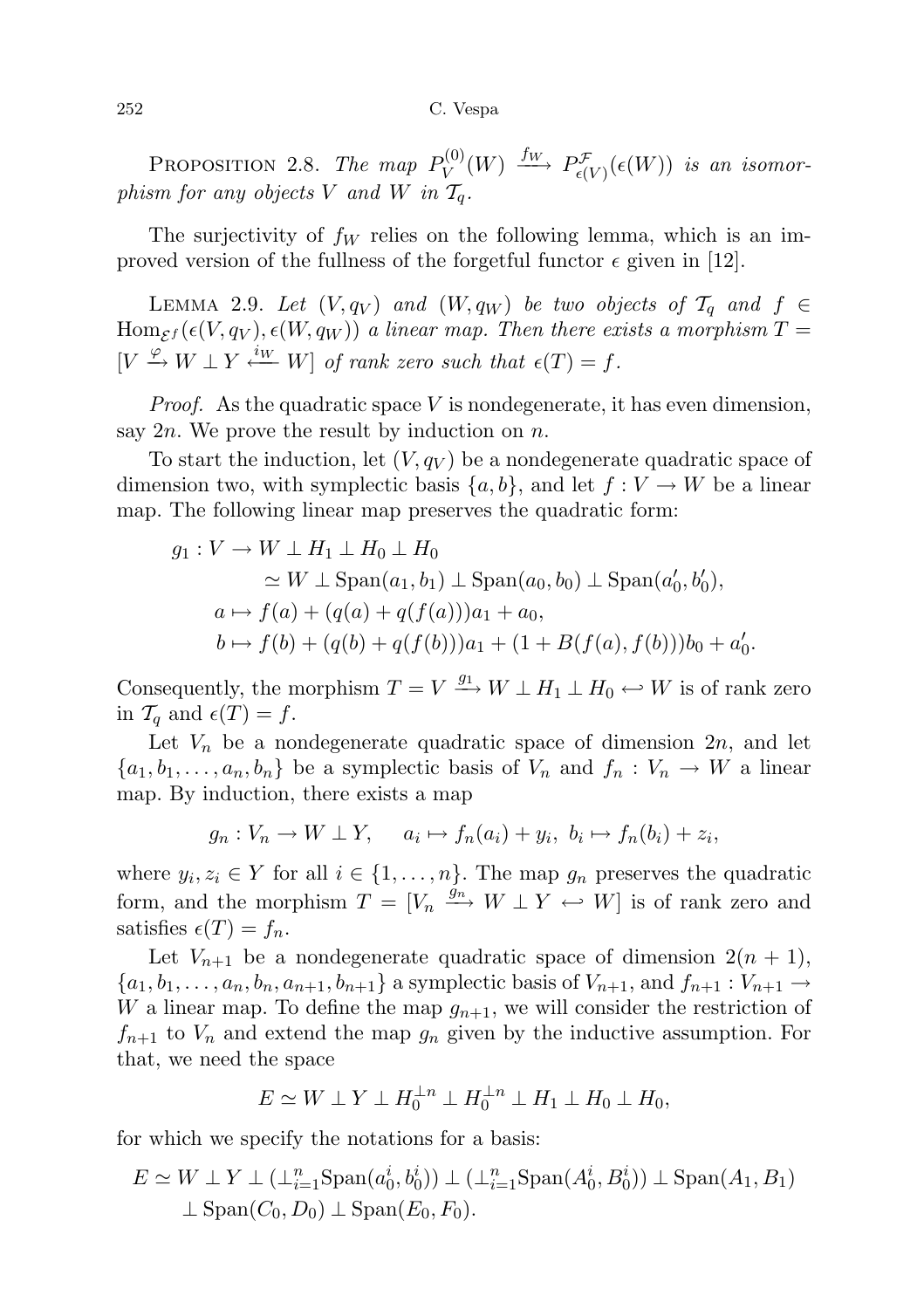The map

$$
g_{n+1}: V \to W \perp Y \perp H_0^{\perp n} \perp H_0^{\perp n} \perp H_1 \perp H_0 \perp H_0,
$$
  
\n
$$
a_i \mapsto f_{n+1}(a_i) + y_i + a_0^i,
$$
  
\n
$$
b_i \mapsto f_{n+1}(b_i) + z_i + A_0^i \quad \text{for } i \in \{1, ..., n\},
$$
  
\n
$$
a_{n+1} \mapsto f_{n+1}(a_{n+1}) + (q(a_{n+1}) + q(f_{n+1}(a_{n+1})))A_1 + C_0
$$
  
\n
$$
+ \sum_{i=1}^n B(f_{n+1}(a_i), f_{n+1}(a_{n+1}))b_0^i
$$
  
\n
$$
+ \sum_{i=1}^n B(f_{n+1}(b_i), f_{n+1}(a_{n+1}))B_0^i,
$$
  
\n
$$
b_{n+1} \mapsto f_{n+1}(b_{n+1}) + (q(b_{n+1}) + q(f_{n+1}(b_{n+1})))A_1
$$
  
\n
$$
+ (1 + B(f_{n+1}(a_{n+1}), f_{n+1}(b_{n+1})))D_0
$$
  
\n
$$
+ \sum_{i=1}^n B(f_{n+1}(a_i), f_{n+1}(b_{n+1}))b_0^i
$$
  
\n
$$
+ \sum_{i=1}^n B(f_{n+1}(b_i), f_{n+1}(b_{n+1}))B_0^i + E_0,
$$

preserves the quadratic form. Furthermore, the morphism

$$
T = [V_{n+1} \xrightarrow{g_{n+1}} W \perp Y \perp H_0^{\perp n} \perp H_0^{\perp n} \perp H_1 \perp H_0 \perp H_0 \leftarrow W]
$$
  
rank zero and satisfies  $c(T) = f_{n+1}$ , which completes the indu

is of rank zero and satisfies  $\epsilon(T) = f_{n+1}$ , which completes the inductive step. ■

The proof of the injectivity of  $f_W$  relies on the following result, which can be regarded as Witt's theorem for degenerate quadratic forms.

THEOREM 2.10 ([2,  $\S 4$ , Theorem 1]). Let V be a nondegenerate quadratic space, D and D' quadratic subspaces (possibly degenerate) of V, and  $f$ :  $\hat{D} \to D'$  an isometry. Then there exists an isometry  $f: V \to V$  extending f.

*Proof of the injectivity of*  $f_W$ *.* The natural map  $f$  is induced by the natural map

$$
\operatorname{Hom}_{\mathcal{T}_q}^{(0)}(V,-) \to \operatorname{Hom}_{\mathcal{E}^f}(\epsilon(V), \epsilon(-))
$$

by passage to the vector spaces freely generated by these sets. So,  $f$  is injective if and only if this natural map is injective. Consequently, it is sufficient to verify that, for two generators  $T = [V \stackrel{\alpha}{\rightarrow} W \perp W' \stackrel{i_W}{\leftarrow} W]$  and  $T' = [V \xrightarrow{\alpha'} W \perp W'' \stackrel{i'_{W}}{\longleftarrow} W]$  of  $P_V^{(0)}$  $V^{(0)}(W)$  such that (2.10.1)  $p_W \circ \mathcal{O}(\alpha) = p'_W \circ \mathcal{O}(\alpha'),$ 

we have  $T = T'$ .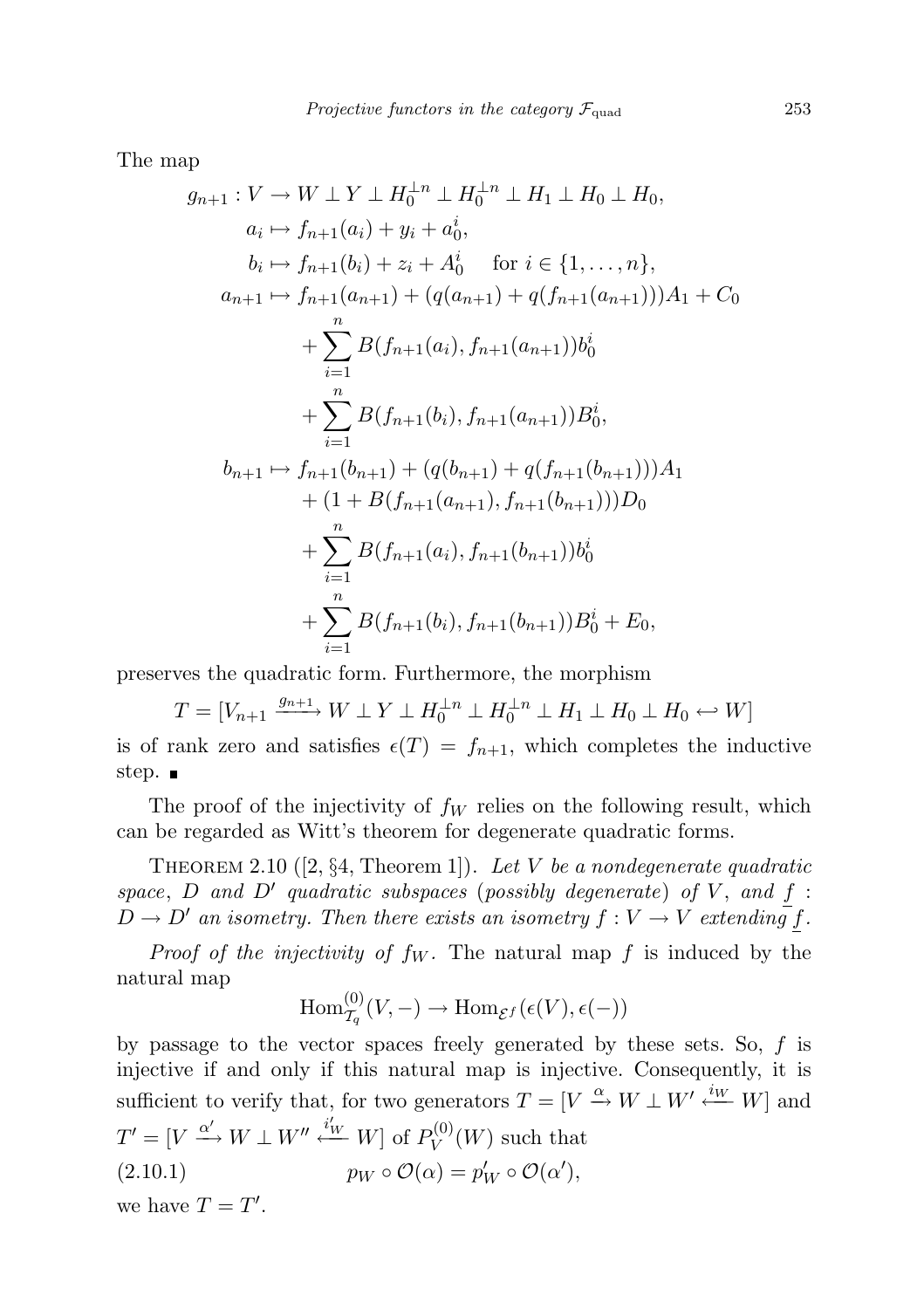Let  $\{a_1, b_1, \ldots, a_n, b_n\}$  be a symplectic basis of V. We deduce from  $(2.10.1)$  that, for all  $i \in \{1, ..., n\},\$ 

(2.10.2) 
$$
\alpha(a_i) = w_i + w'_i, \qquad \alpha(b_i) = x_i + x'_i,
$$

(2.10.3) 
$$
\alpha'(a_i) = w_i + w''_i, \quad \alpha'(b_i) = x_i + x''_i,
$$

where, for all *i*,  $w_i$  and  $x_i$  are in  $W$ ,  $w'_i$  and  $x'_i$  are in  $W'$ , and  $x''_i$  and  $w''_i$ are in  $W''$ . By Lemma 2.7, since the relevant morphisms are of rank zero,  $\{w_1', x_1', \ldots, w_n', x_n'\}$  and  $\{w_1'', x_1'', \ldots, w_n'', x_n''\}$  are two linearly independent families of vectors.

We will denote by  $\underline{W}' = \text{Span}(w'_1, x'_1, \ldots, w'_n, x'_n)$  (respectively  $\underline{W}'' =$  $Span(w''_1, x''_1, \ldots, w''_n, x''_n))$  the quadratic subspace (possibly degenerate) of W' (respectively W'') and we define the linear map  $f : W' \to W''$  by  $\underline{f}(w'_i) = w''_i$  and  $\underline{f}(x'_i) = x''_i$  for all  $i \in \{1, ..., n\}$ .

Since  $\alpha$  and  $\alpha'$  preserve the quadratic forms, we deduce from (2.10.2) and  $(2.10.3)$  that  $f$  preserves the quadratic form. Hence, we can apply Theorem 2.10 to the nondegenerate space  $W' \perp W''$ , which gives a morphism  $f: W' \perp W'' \to W' \perp W''$  in  $\mathcal{E}_q$ , extending f. This yields the commutativity of the diagram



where  $\tilde{\alpha} = i_{W\perp W'} \circ \alpha$  and  $\tilde{\alpha'} = i_{W\perp W''} \circ \alpha'$ . Consequently,  $T = T'$  since, by inclusion we have inclusion, we have

$$
T = [V \xrightarrow{\alpha} W \perp W' \xleftarrow{i_W} W] = [V \xrightarrow{\tilde{\alpha}} W \perp W' \perp W'' \xleftarrow{i_W} W],
$$
  

$$
T' = [V \xrightarrow{\alpha'} W \perp W'' \xleftarrow{i_W} W] = [V \xrightarrow{\tilde{\alpha'}} W \perp W' \perp W'' \xleftarrow{i_W} W].
$$

NOTATION 2.11. For any two objects V and W of  $\mathcal{E}_q$ , and for any  $f \in \text{Hom}_{\mathcal{E}^f}(\epsilon(V), \epsilon(W))$ , we denote by  $t_f$  the morphism in  $\text{Hom}_{\mathcal{I}_q}^{(0)}(V, W)$ corresponding to f and by  $[t_f]$  the canonical generator of  $P_V^{(0)}$  $V^{(0)}(W)$  obtained from  $t_f$ . To simplify notation, we denote  $t_{\text{Id}_V} \in \text{Hom}_{\mathcal{T}_q}^{(0)}(V, V)$  by  $e_V$ .

Theorem 2.6(1) yields the following corollary.

COROLLARY 2.12. For any objects V, W and X of  $\mathcal{E}_q$ , and morphisms  $f: \epsilon(W) \to \epsilon(X)$  and  $g: \epsilon(V) \to \epsilon(W)$  of  $\mathcal{E}^f$ , we have

$$
t_f \circ t_g = t_{f \circ g},
$$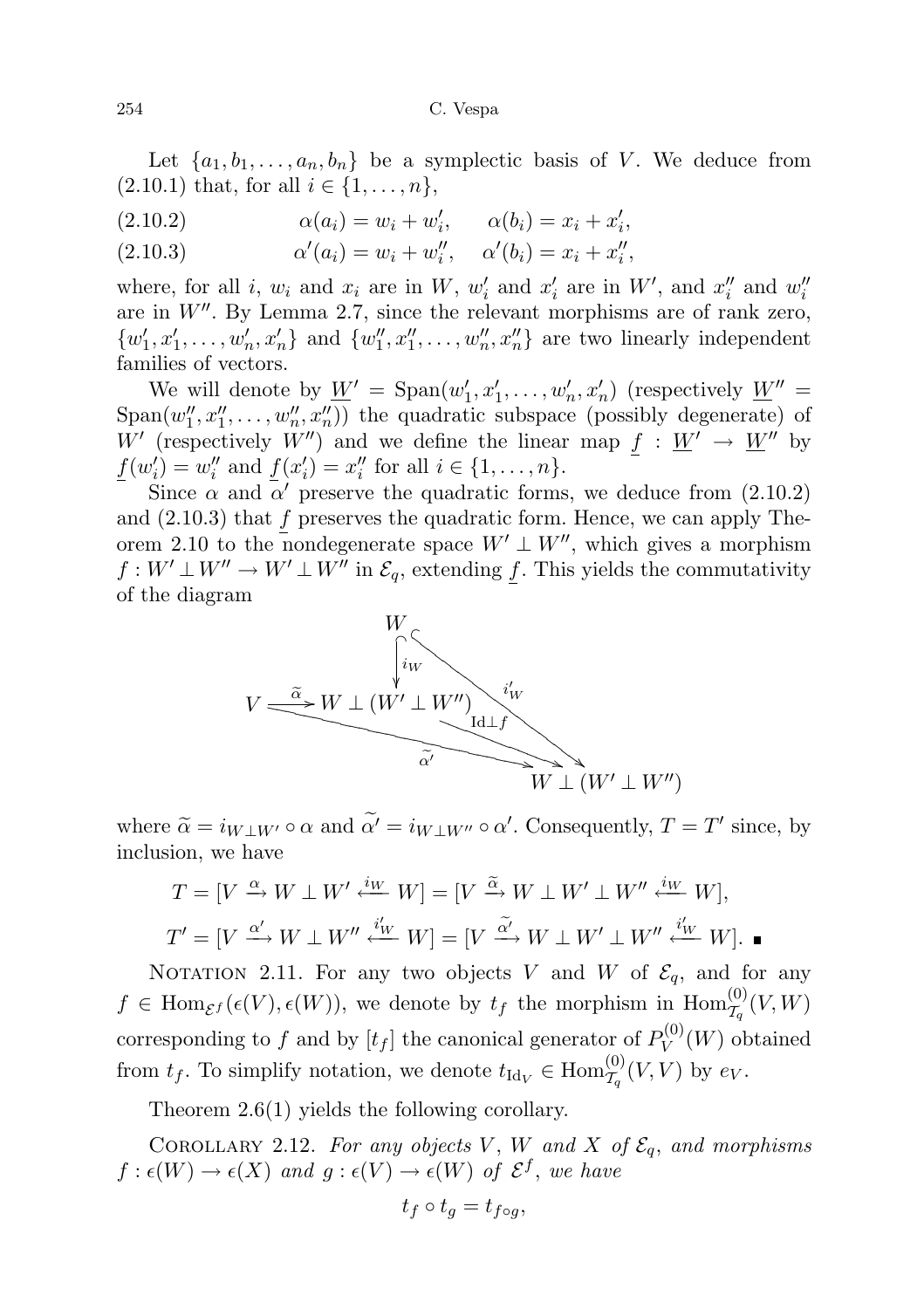where  $t_f$ ,  $t_g$  and  $t_{f \circ g}$  are respectively the morphisms in  $\text{Hom}_{\mathcal{T}_q}^{(0)}(W,X)$ ,  $\mathrm{Hom}^{(0)}_{\mathcal{T}_q}(V,W)$  and  $\mathrm{Hom}^{(0)}_{\mathcal{T}_q}(V,X)$  associated to the linear maps  $f,~g$  and  $f\circ g.$ 

We can apply this result to the idempotents of the ring of endomorphisms  $\text{End}(P_V)$ , to obtain the following proposition.

PROPOSITION 2.13. The canonical generator  $[e_V]$  of  $P_V^{(0)}$  $\mathcal{V}^{(0)}$  is an idempotent of the ring of endomorphisms  $\text{End}(P_V)$  such that  $P_V.[e_V] \simeq P_V^{(0)}$  $V^{(0)}$ . Consequently,  $P_V^{(0)}$  $\tilde{V}_V^{(0)}$  is a direct summand of  $P_V$ .

*Proof.* The canonical generator  $[e_V]$  is an idempotent of  $End(P_V)$  by Corollary 2.12. By definition of the rank filtration,  $P_V$  [ $e_V$ ]  $\subset P_V^{(0)}$  $V^{(0)}$  and, for a canonical generator  $[t_f]$  of  $P_V^{(0)}$  $V_V^{(0)}$ , we have  $[t_f] = [t_f] \cdot [e_V]$ .

Since the idempotents  $[e_V]$  and  $1 - [e_V]$  of End $(P_V)$  are orthogonal and satisfy  $[e_V] + (1 - [e_V]) = 1$ , we obtain the following decomposition of  $P_V$ into direct summands:  $P_V = P_V$ . [ $e_V$ ]  $\oplus P_V$ . (1 – [ $e_V$ ]). Hence  $P_V^{(0)}$  $V^{(0)}$  is a direct summand of  $P_V$ .

The idempotent  $[e_V]$  plays a central rôle in the proof of the thickness of the subcategory  $\iota(\mathcal{F})$  in  $\mathcal{F}_{quad}$ , which is the subject of the following section. For that, the following result is necessary.

LEMMA 2.14. Let V and W be objects of  $\mathcal{T}_q$ . Then the functor  $\iota$  induces an isomorphism

$$
\text{Hom}_{\mathcal{F}}(P^{\mathcal{F}}_{\epsilon(V)}, P^{\mathcal{F}}_{\epsilon(W)}) \xrightarrow{\simeq} \text{Hom}_{\mathcal{F}_{\text{quad}}}(P^{(0)}_V, P^{(0)}_W),
$$
  
where  $\epsilon : \mathcal{T}_q \to \mathcal{E}$  is the forgetful functor.

Proof. By Proposition 2.13 and Theorem 2.6 we have

$$
\begin{aligned} \mathrm{Hom}_{\mathcal{F}_{\mathrm{quad}}} (P^{(0)}_V, P^{(0)}_W) &\simeq P^{(0)}_W(e_V) P^{(0)}_W(V) \simeq P^{(0)}_W(V) \\ &\simeq \iota(P^{\mathcal{F}}_{\epsilon(W)})(V) \simeq P^{\mathcal{F}}_{\epsilon(W)}(\epsilon(V)) \simeq \mathrm{Hom}_{\mathcal{F}}(P^{\mathcal{F}}_{\epsilon(V)}, P^{\mathcal{F}}_{\epsilon(W)}) . \end{aligned}
$$

To conclude this section, we give the following property of  $e_V$  which will be useful in Section 4 concerning the polynomial functors in  $\mathcal{F}_{quad}$ .

LEMMA 2.15. For any two objects V and W of  $\mathcal{T}_q$ , we have  $e_{V\perp W}$  =  $e_V \perp e_W$ , where  $\perp : T_q \times T_q \to T_q$  is the functor induced by the orthogonal sum.

Proof. This is a straightforward consequence of Proposition 2.8.

**2.2.2.** The category  $\iota(\mathcal{F})$  is a thick subcategory of  $\mathcal{F}_{quad}$ . Recall that a subcategory  $\mathcal C$  of an abelian category  $\mathcal A$  is thick if  $\mathcal C$  is a full subcategory which contains all subobjects and quotients of its objects and is closed under formation of extensions. The aim of this section is to prove the following result.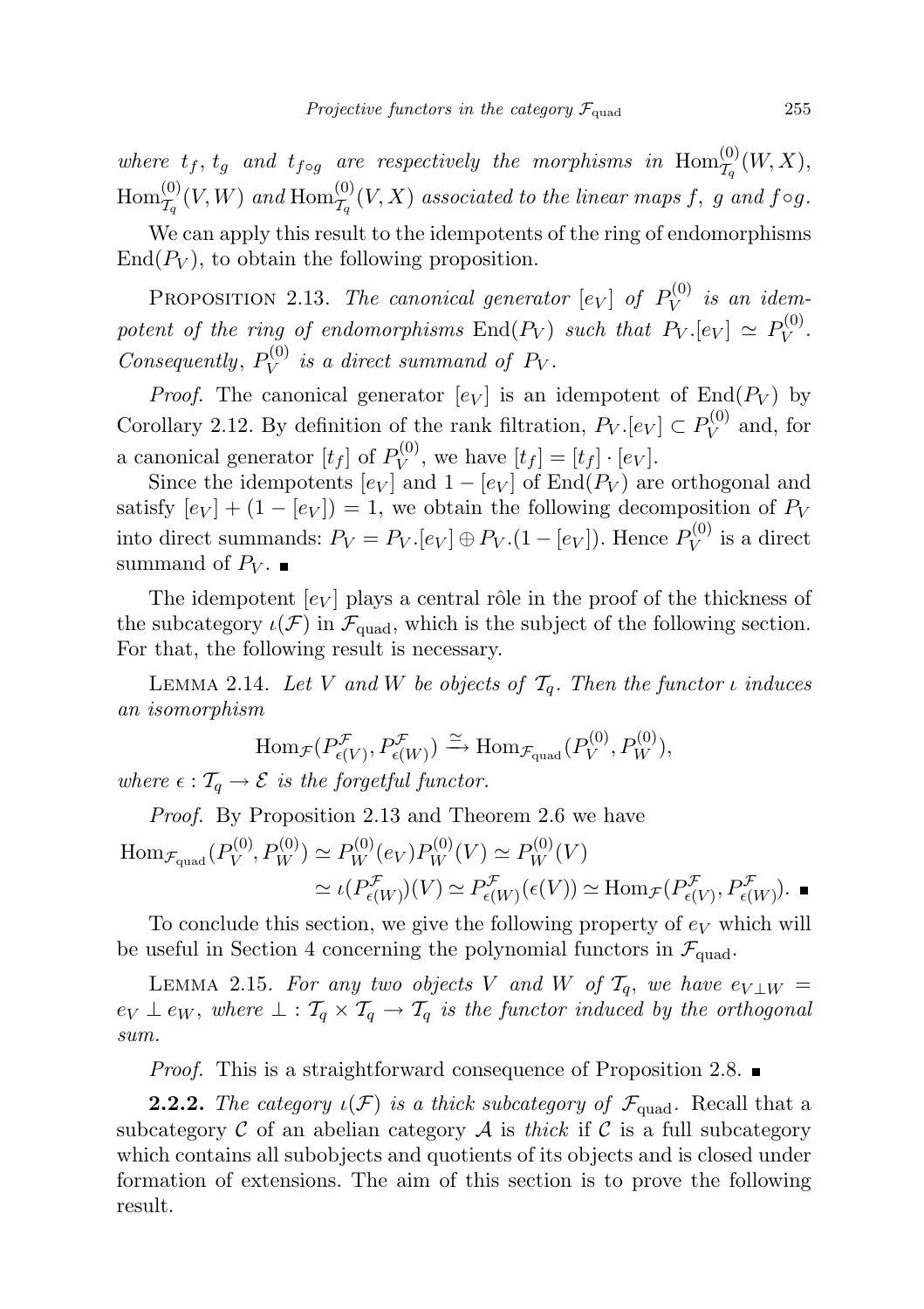THEOREM 2.16. The category  $\iota(\mathcal{F})$  is a thick subcategory of  $\mathcal{F}_{\text{quad}}$ , where  $\iota : \mathcal{F} \to \mathcal{F}_{quad}$  is the functor defined in Theorem 1.3.

To prove this theorem, we need the following general result about the precomposition functor which is proved in the Appendix of [12].

PROPOSITION 2.17. Let  $\mathcal C$  and  $\mathcal D$  be two small categories,  $\mathcal A$  be an abelian category,  $F : \mathcal{C} \to \mathcal{D}$  be a functor and  $-\circ F : \text{Func}(\mathcal{D}, \mathcal{A}) \to \text{Func}(\mathcal{C}, \mathcal{A})$ be the precomposition functor, where  $Func(C, \mathcal{A})$  is the category of functors from  $\mathcal C$  to  $\mathcal A$ . If F is full and essentially surjective, then any subobject (respectively quotient) of an object in the image of the precomposition functor is isomorphic to an object in that image.

*Proof of Theorem 2.16.* • The subcategory  $\iota(\mathcal{F})$  of  $\mathcal{F}_{quad}$  is full by Theorem 1.3.

• Let  $F^{\mathcal{F}}$  be an object in  $\mathcal{F}$ , and  $G$  a subobject of  $\iota(F^{\mathcal{F}})$ . Let  $\mathcal{F}'$  be the category of functors from  $\mathcal{E}^{f(\text{even})}$  to  $\mathcal{E}$ , where  $\mathcal{E}^{f(\text{even})}$  is the full subcategory of  $\mathcal{E}^f$  having as objects the  $\mathbb{F}_2$ -vector spaces of even dimension. The categories F and F' are equivalent [12]. The functor  $\epsilon : \mathcal{E}_q \to \mathcal{E}^f$ factorizes through the inclusion  $\mathcal{E}^{f(\text{even})} \hookrightarrow \mathcal{E}^{f}$ . This induces a functor  $\epsilon' : \mathcal{E}_q \to \mathcal{E}^{f \text{ (even)}}$  which is full and essentially surjective. Consequently, we can use Proposition 2.17 to obtain  $G \simeq \iota(G^{\mathcal{F}})$ . Similarly, we obtain the result for the quotient.

• Let  $G^{\mathcal{F}}$  and  $H^{\mathcal{F}}$  be objects of  $\mathcal{F}$ , and set  $G = \iota(G^{\mathcal{F}})$  and  $H = \iota(H^{\mathcal{F}})$ . For any short exact sequence  $0 \to G \to F \to H \to 0$ , we have to prove that there exists a functor  $F^{\mathcal{F}}$  in  $\mathcal{F}$  such that  $F = \iota(F^{\mathcal{F}})$ .

Let  $P_1 \rightarrow P_0 \rightarrow G^{\mathcal{F}} \rightarrow 0$  and  $Q_1 \rightarrow Q_0 \rightarrow H^{\mathcal{F}} \rightarrow 0$  be projective presentations of  $G^{\mathcal{F}}$  and  $H^{\mathcal{F}}$  in  $\mathcal{F}$ . We have the following commutative diagram:



where the columns are projective resolutions in  $\mathcal{F}_{quad}$ , by the horseshoe lemma. By Lemma 2.14, the morphism  $\iota(P_1) \oplus \iota(Q_1) \to \iota(P_0) \oplus \iota(Q_0)$  is induced by a morphism of F denoted by f. Consequently,  $F \cong \iota(\mathrm{Coker}(f))$  $\in$   $\iota(\mathcal{F})$ .  $\blacksquare$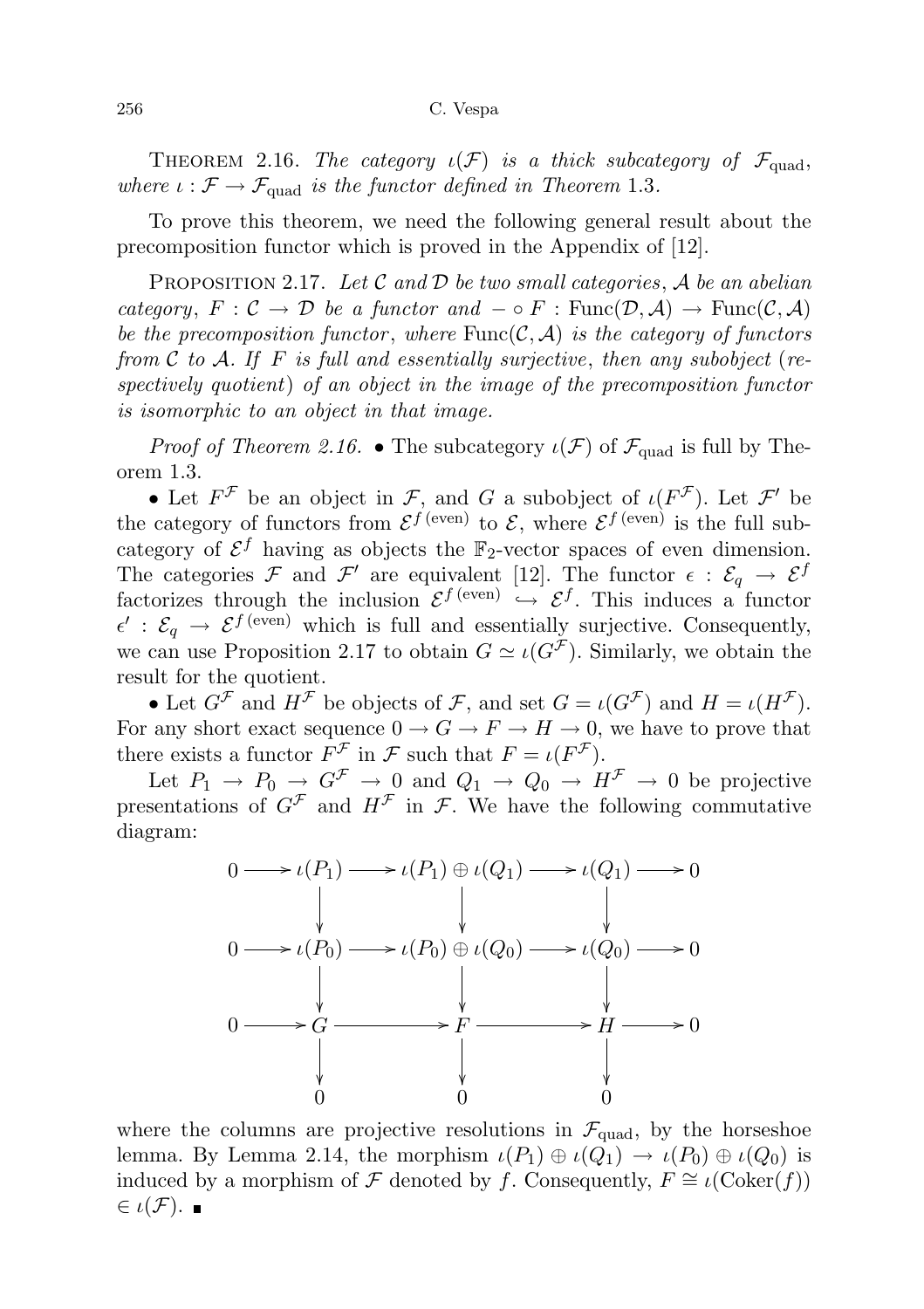By Theorem 2.16, we deduce from Lemma 2.14 the following characterization of the simple functors of  $\mathcal F$  in  $\mathcal F_{\text{quad}}$  which will be used in Section 4 concerning the polynomial functors in  $\mathcal{F}_{quad}$ .

Lemma 2.18.

(1) Let F be a functor in  $\mathcal{F}_{quad}$ . Then F is in the image of the functor  $\iota : \mathcal{F} \to \mathcal{F}_{quad}$  if and only if, for all objects V in  $\mathcal{T}_q$ ,

$$
F(e_V)F(V) = F(V).
$$

(2) Let S be a simple object in  $\mathcal{F}_{quad}$ . Then S is in the image of  $\iota$  if and only if there exists an object  $W$  in  $\mathcal{T}_q$  such that

$$
S(e_W)S(W) \neq 0.
$$

Proof. (1) The forward implication is a consequence of the following fact: for a functor F in the image of  $\iota$ ,  $\mathrm{Hom}_{\mathcal{F}_\text{quad}}(P_V^{(0)})$  $V_V^{(0)}, F) = F(e_V)F(V) = F(V).$ The reverse implication relies on the fact that the condition  $F(e_V)F(V)$  $= F(V)$  implies that F is a quotient of a sum of projective objects of the form  $P_V^{(0)}$  $V_V^{(0)}$ . Since the category  $\iota(\mathcal{F})$  is thick in  $\mathcal{F}_{\text{quad}}$  by Theorem 2.16, we obtain the result.

(2) Observe that, if  $S(e_W)S(W) \neq 0$ , we have  $\text{Hom}_{\mathcal{F}_{\text{quad}}}(P_W^{(0)}, S) \neq 0$ , thus S is a quotient of  $P_W^{(0)}$  by simplicity of S. Lemma 2.14 implies that there exists a one-to-one correspondence between the indecomposable factors of  $P_V^{(0)}$  $V_V^{(0)}$  and those of  $P_{\epsilon(V)}^{\mathcal{F}}$ . We deduce that the simple quotients of  $P_V^{(0)}$  $V^{(0)}$  arise from F. Consequently, S is in the image of the functor  $\iota$ .

**2.2.3.** The quotient  $P_V/P_V^{(\dim(V)-1)}$ . The aim of this section is to prove the following result:

PROPOSITION 2.19. Let V be an object in  $\mathcal{T}_q$ . We have a natural equivalence

$$
P_V/P_V^{(\dim(V)-1)} \simeq \kappa(\text{iso}_V),
$$

where iso<sub>V</sub> is an isotropic functor and  $\kappa$  :  $\mathcal{F}_{\text{iso}} \to \mathcal{F}_{\text{quad}}$  is the functor given in Theorem 1.4.

To prove this proposition, we need the following notation and result:

NOTATION 2.20. Denote by  $\sigma_f$  the natural map  $P_V \stackrel{\sigma_f}{\longrightarrow} \kappa(\text{iso}_V)$  which corresponds to the canonical generator  $[V \stackrel{\text{Id}}{\leftarrow} V \stackrel{f}{\rightarrow} V]$  of iso $_V(V)$  via the equivalence  $\text{Hom}(P_V, \kappa(\text{iso}_V)) \simeq \text{iso}_V(V) \simeq \mathbb{F}_2[O(V)]$  given by the Yoneda lemma.

LEMMA 2.21. The functor  $\kappa(\text{iso}_V)$  of  $\mathcal{F}_{quad}$  is a quotient of the functor  $P_V = \mathbb{F}_2[\text{Hom}_{\mathcal{T}_q}(V,-)].$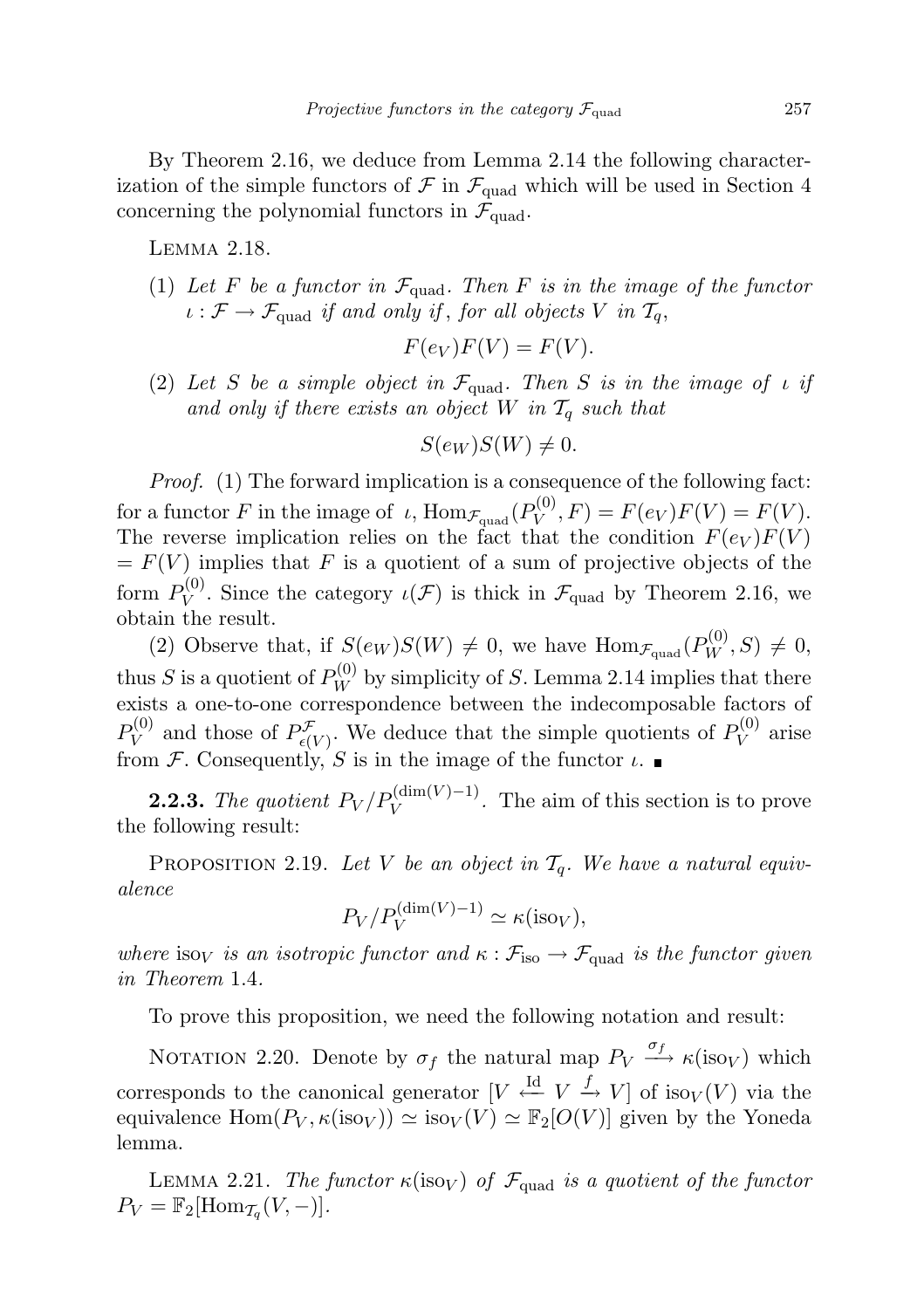258 C. Vespa

*Proof.* The natural map  $P_V \xrightarrow{\sigma_f} \kappa(\text{iso}_V)$  is surjective: a preimage of the canonical generator  $[V \stackrel{\text{Id}}{\leftarrow} V \stackrel{g}{\rightarrow} W]$  of  $\kappa(\text{iso}_V)(W)$  under  $(\sigma_f)_W$  is the morphism  $[V \xrightarrow{g \circ f^{-1}} W \xleftarrow{\text{Id}} W]$ .

A formal consequence of the previous lemma is given in the following result.

LEMMA 2.22. The functor  $\kappa(\text{iso}_V)$  in  $\mathcal{F}_{quad}$  is a quotient of the functor  $P_V / P_V^{(\dim(V) - 1)}$ .

Proof. By definition of the filtration and by the previous lemma, we have the diagram

$$
0 \longrightarrow P_V^{\text{(dim}(V)-1)} \xrightarrow{i} P_V \longrightarrow P_V / P_V^{\text{(dim}(V)-1)} \longrightarrow 0
$$
\n
$$
\downarrow \sigma_{\text{Id}}
$$
\n
$$
\kappa(\text{iso}_V)
$$

where *i* is the canonical inclusion. By definition of  $\sigma_{\text{Id}}$ , we have  $\sigma_{\text{Id}} \circ i = 0$ , which yields a surjection  $\tau: P_V/P_V^{(\dim(V)-1)} \to \kappa(\text{iso}_V)$ .

We will prove below that this natural map is an isomorphism. It is sufficient to prove the following result.

PROPOSITION 2.23. For any two objects V and W of  $\mathcal{T}_q$ , we have

$$
(P_V/P_V^{(\dim(V)-1)})(W) \simeq \kappa(\text{iso}_V)(W).
$$

The proof of this proposition relies on the following lemma.

LEMMA 2.24. For a nonzero canonical generator of  $(P_V/P_V^{(\mathrm{dim}(V)-1)})(W)$ represented by the morphism  $T = [V \stackrel{g}{\rightarrow} W \perp W' \stackrel{i_{W}}{\leftarrow} W]$  of  $T_{q}$ , we have  $g(V) \subset W$  and  $T = [V \stackrel{f}{\rightarrow} W \stackrel{\text{Id}}{\leftarrow} W]$ , where  $g = i_W \circ f$ .

*Proof.* By definition of the filtration, for any two objects V and W of  $\mathcal{T}_q$ , the vector space  $(P_V/P_V^{(\dim(V)-1)})(W)$  is generated by  $\text{Hom}_{\mathcal{I}_q}^{[\dim(V)]}(V,W)$ , the set of morphisms from V to W whose pull-back D in  $\mathcal{E}_q^{\text{deg}^{-1} g}$  is a quadratic space such that  $\dim(D) = \dim(V)$ . We deduce from the existence of a monomorphism from  $D$  to  $V$  and from the equality of the dimensions that  $D$ and  $V$  are isometric. Consequently, for the morphism  $T$  of the statement, we have, by definition of the pull-back,  $g(V) \subset W$ . Thus,  $T = [V \stackrel{f}{\to} W \stackrel{\text{Id}}{\leftarrow} W]$ , where  $g = i_W \circ f$ , by the equivalence relation between morphisms of  $\mathcal{T}_q$ , described in Definition 1.1.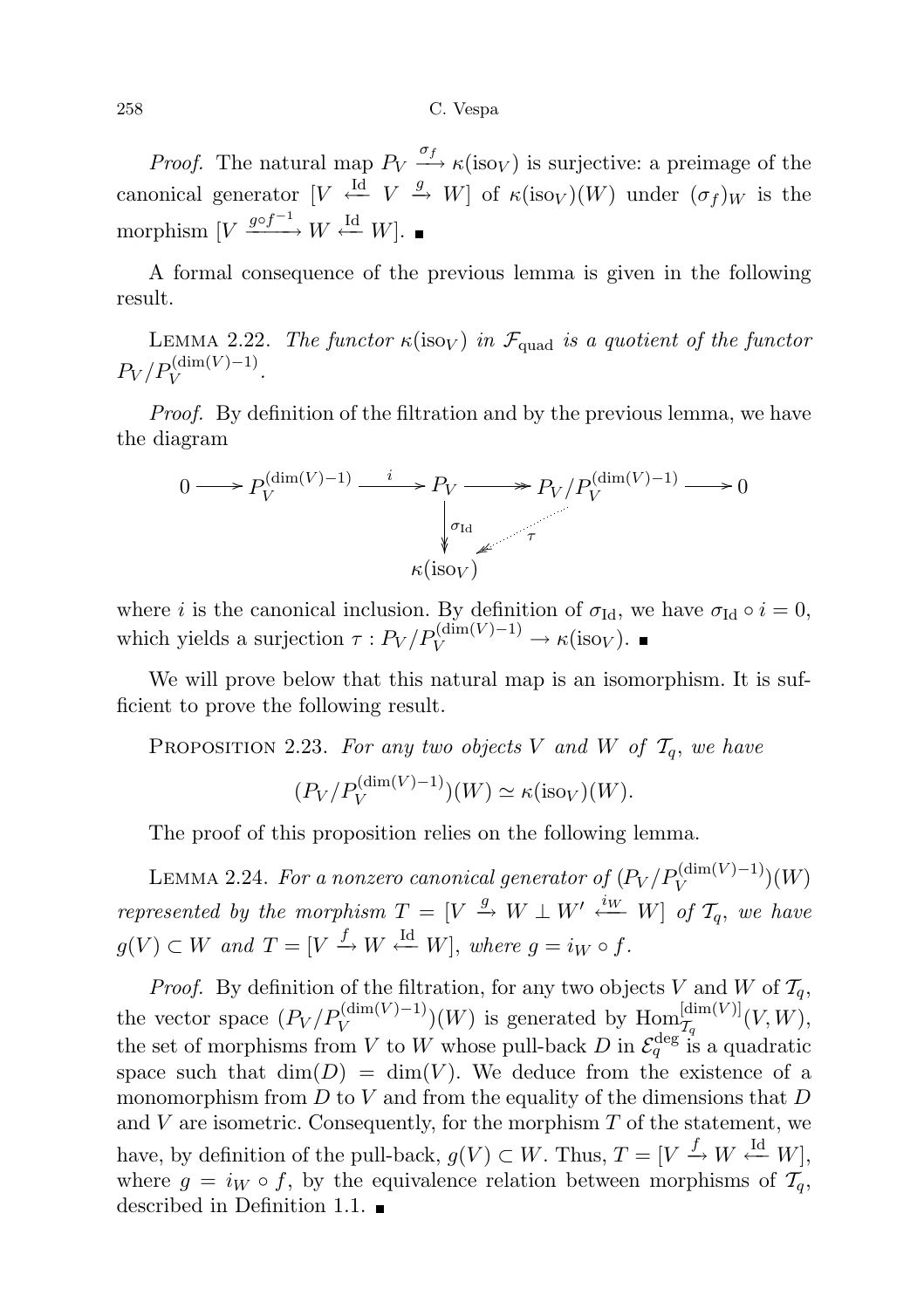*Proof of Proposition 2.23.* The natural map  $\tau$  obtained in the proof of Lemma 2.22 defines, for any object W in  $\mathcal{T}_q$ , the linear map

$$
\tau_W : (P_V/P_V^{(\dim(V)-1)})(W) \to \kappa(\text{iso}_V)(W),
$$
  
\n
$$
T = [V \xrightarrow{f} W \xleftarrow{\text{Id}} W] \mapsto [V \xleftarrow{\text{Id}} V \xrightarrow{f} W],
$$

which is clearly an isomorphism.  $\blacksquare$ 

3. Decomposition of the standard projective functors  $P_{H_0}$ and  $P_{H_1}$ . On abelian categories, decompositions of a functor F into direct summands in  $\mathcal{F}_{quad}$  correspond to decompositions of 1 into orthogonal idempotents in the ring  $\text{End}_{\mathcal{F}_{quad}}(F)$  (see for example [3]). One of the difficulties of the category  $\mathcal{F}_{quad}$  lies in the fact that the rings of endomorphisms of projectives  $P_V$  and their representations are not well understood. The decompositions of projectives  $P_V$ , obtained in work in preparation, using a refinement of the rank filtration, will allow us to understand the structure of those rings better.

In this section, we obtain the decompositions into indecomposable factors of the projective objects  $P_{H_0}$  and  $P_{H_1}$  by an explicit study of the filtration defined in Section 2. The section concludes with several consequences of these decompositions. In particular, we give a classification of the "small" simple functors of  $\mathcal{F}_{quad}$ , which is an essential ingredient in the following section about the polynomial functors in  $\mathcal{F}_{quad}$ .

**3.1.** Decomposition of  $P_{H_0}$ . To obtain the decomposition of the functor  $P_{H_0}$  into indecomposable factors, we give an explicit description of the subquotients of the filtration; then we prove that the filtration splits for this functor and we identify the factors of this decomposition.

**3.1.1.** Explicit description of the subquotients of the filtration. The aim of this section is to give bases of the vector spaces  $P_{H_0}^{(0)}$  $P_{H_{0}}^{(0)}(V),\ P_{H_{0}}^{(1)}$  $P_{H_{0}}^{(1)}/P_{H_{0}}^{(0)}(V)$ and  $P_{H_0}/P_{H_0}^{(1)}(V)$  for any given object V in  $\mathcal{T}_q$ .

We deduce from Theorem 2.6 and Notation 2.11 the following result.

LEMMA 3.1. A basis of  $P_{H_0}^{(0)}$  $\mathcal{B}_{H_{0}}^{(0)}(V)$  is given by the set  ${\cal B}^{(0)}_{H_{\alpha}}$  $H_{H_0}^{(0)} = \{ [t_f] \mid f \in \text{Hom}_{\mathcal{E}^f}(\mathbb{F}_2^{\oplus 2}, \epsilon(V)) \}.$ 

By definition of the filtration, a canonical generator of  $P_{H_0}^{(1)}$  $P_{H_0}^{(1)}/P_{H_0}^{(0)}(V),$ represented by the morphism  $T = [H_0 \stackrel{f}{\rightarrow} V \perp L \stackrel{i_V}{\leftarrow} V]$  of  $T_q$ , has the property that

$$
I = f(H_0) \cap i(V)
$$

is a quadratic space of dimension one.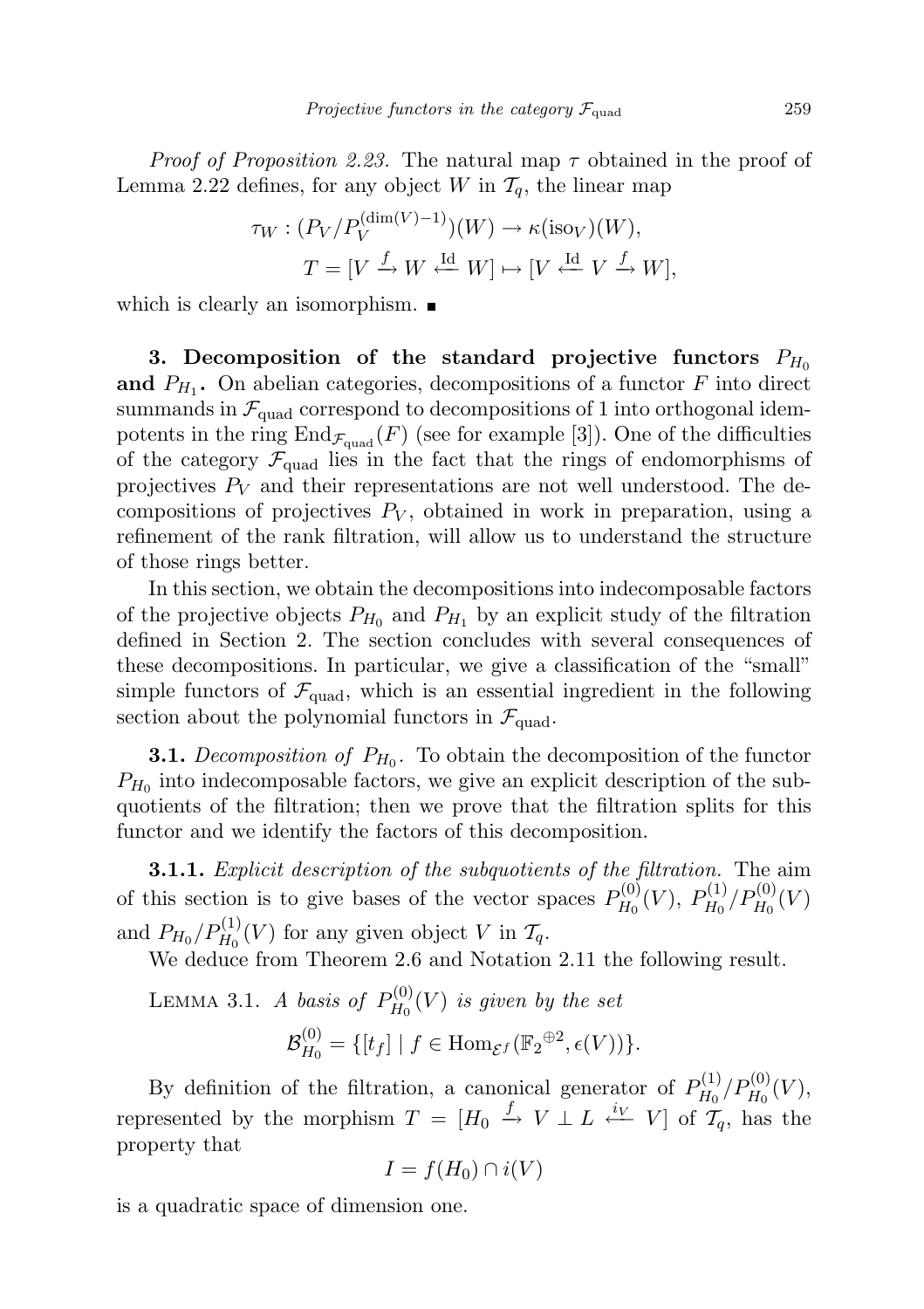LEMMA 3.2. Let  $T = [H_0 \xrightarrow{f} V \perp L \xleftarrow{i_V} V]$  be a morphism of  $\mathcal{T}_q$  which represents a canonical generator of  $P_{H_0}^{(1)}$  $\int_{H_0}^{(1)}/\underline{P}_{H_0}^{(0)}(V),$  and  $\{a_0,b_0\}$  be a symplectic basis of  $H_0$ . Then the map f in T has one of the following three forms.

(1) If  $I = (f(a_0), 0)$ , then f is defined by

 $f(a_0) = v$  and  $f(b_0) = w + l$ 

for some  $v, w \in V$  satisfying  $q(v) = 0$  and  $B(v, w) = 1$  and some  $l \in L \setminus \{0\}.$ 

(2) If  $I = (f(b_0), 0)$ , then f is defined by

 $f(a_0) = v + l$  and  $f(b_0) = w$ 

for some  $v, w \in V$  with  $q(w) = 0$  and  $B(v, w) = 1$ , and some  $l \in L \setminus \{0\}.$ 

(3) If  $I = (f(a_0 + b_0), 1)$ , then f is defined by

 $f(a_0) = v + l$  and  $f(b_0) = w + l$ 

for  $v, w \in V$  with  $q(v+w) = 1$  and  $B(v, w) = 1$ , and some  $l \in L \setminus \{0\}.$ 

*Proof.* The quadratic space  $H_0$  has three subspaces of dimension one: Span(a<sub>0</sub>) and Span(b<sub>0</sub>) isometric to  $(x, 0)$ , and Span(a<sub>0</sub> + b<sub>0</sub>) isometric to  $(x, 1)$ . These three subspaces give rise to the respective maps f defined in the statement.

NOTATION 3.3. The morphisms  $[H_0 \xrightarrow{f} V \perp L \xleftarrow{i_V} V]$ , where f is as in item (1) (respectively (2) and (3)) of the previous lemma, will be referred to as type A (respectively B and C) morphisms.

PROPOSITION 3.4. For morphisms  $T = [H_0 \xrightarrow{f} V \perp L \xleftarrow{i_V} V]$  and  $T' =$  $[H_0 \stackrel{f'}{\longrightarrow} V \perp L' \stackrel{i'_V}{\longleftarrow} V]$  of  $\mathcal{T}_q$  which represent canonical generators of  $P_{H_0}^{(1)}$  $H_{H_0}^{(1)}/P_{H_0}^{(0)}(V)$ , the following properties are equivalent.

(1) T and T' have the same type and satisfy  $p_V \circ f = p'_V \circ f'.$ (2)  $T = T'$ .

The proof of  $(2) \Rightarrow (1)$  relies on the following technical lemma.

LEMMA 3.5. Let  $T = [V \xrightarrow{g} X \stackrel{h}{\leftarrow} W]$  and  $T' = [V \xrightarrow{g'} X' \stackrel{h'}{\leftarrow} W']$  be morphisms in Hom $_{\mathcal{T}_q}(V, W)$ . If  $T = T'$ , then  $g(V) + h(W) \simeq g'(V) + h'(W)$ in  $\mathcal{E}_q^{\text{deg}}$ .

Proof. By definition of the equivalence relation in Definition 1.1, it is sufficient to prove that, for two morphisms T and T' such that  $T\mathcal{R}T'$ , we have  $g(V) + h(W) \simeq g'(V) + h'(W)$ .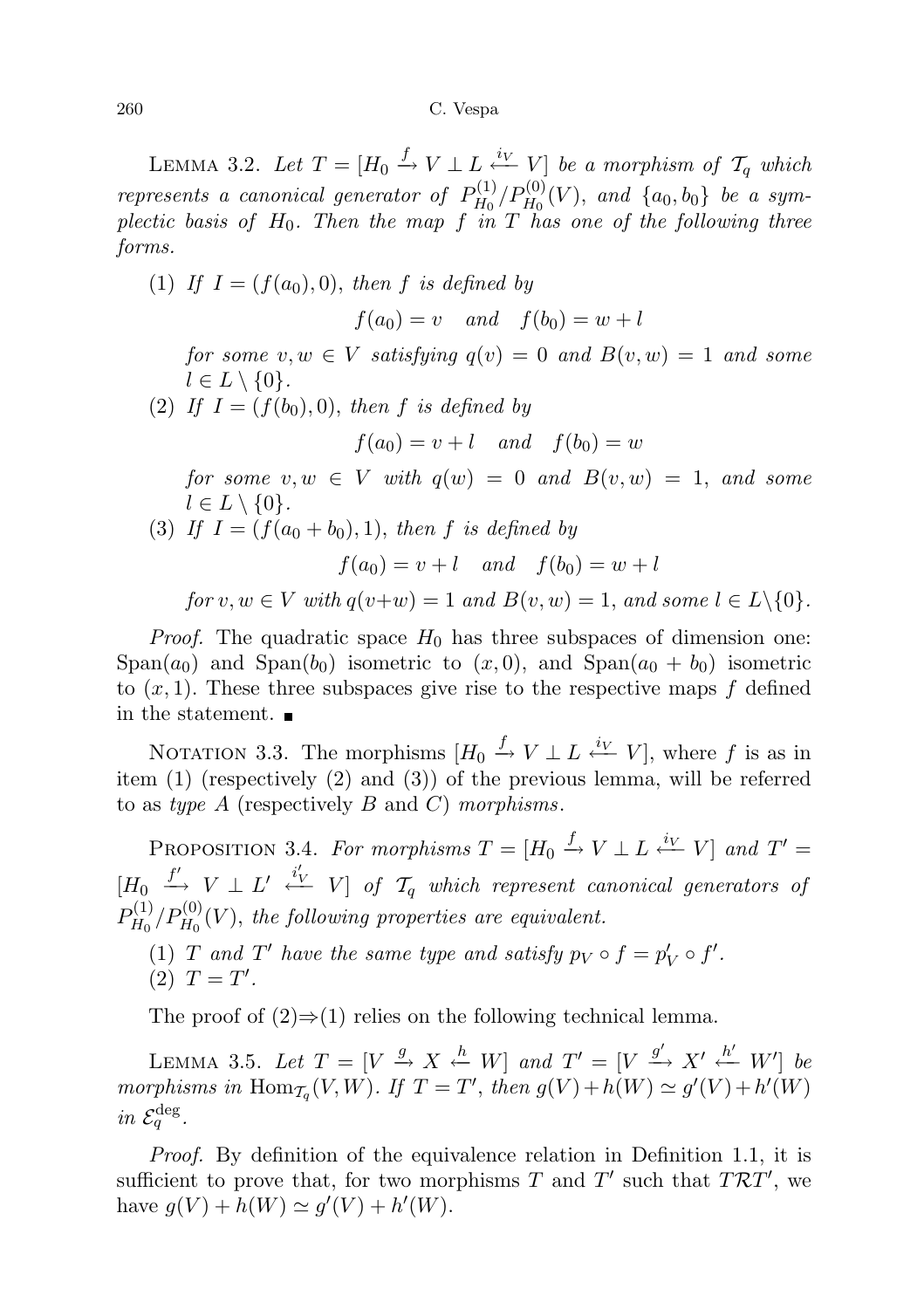By definition,  $g(V) + h(W)$  is the smallest, possibly degenerate, quadratic space such that we have a commutative diagram in  $\mathcal{E}_q^{\text{deg}}$  of the form



Similarly,  $g'(V) + h'(W)$  is the smallest quadratic space such that we have an analogous commutative diagram. By definition of the relation  $\mathcal{R}$ , there exists a morphism  $\delta$  in  $\mathcal{E}_q$  such that the following diagram is commutative:



By the consideration of the following commutative diagram in  $\mathcal{E}_q^{\text{deg}}$ :



where  $Y = g(V) + h(W)$ , we deduce from the minimality of  $g'(V) + h'(W)$ the existence of a morphism in  $\mathcal{E}_q^{\text{deg}}$  from  $g'(V) + h'(W)$  to  $g(V) + h(W)$ such that the corresponding diagram is commutative. Then, by minimality of  $g(V) + h(W)$  for T, we obtain  $g(V) + h(W) \simeq g'(V) + h'(W)$ .

*Proof of Proposition 3.4.* Suppose that the morphisms  $T$  and  $T'$  in  $\text{Hom}_{\mathcal{T}_q}(H_0, V)$  are of type A and  $p_V \circ f = p'_V \circ f'.$  Then

$$
f(a_0) = v
$$
,  $f(b_0) = w + l$  and  $f'(a_0) = v$ ,  $f'(b_0) = w + l'$ 

for some  $v, w \in V$  and  $l \in L \setminus \{0\}, l' \in L' \setminus \{0\}.$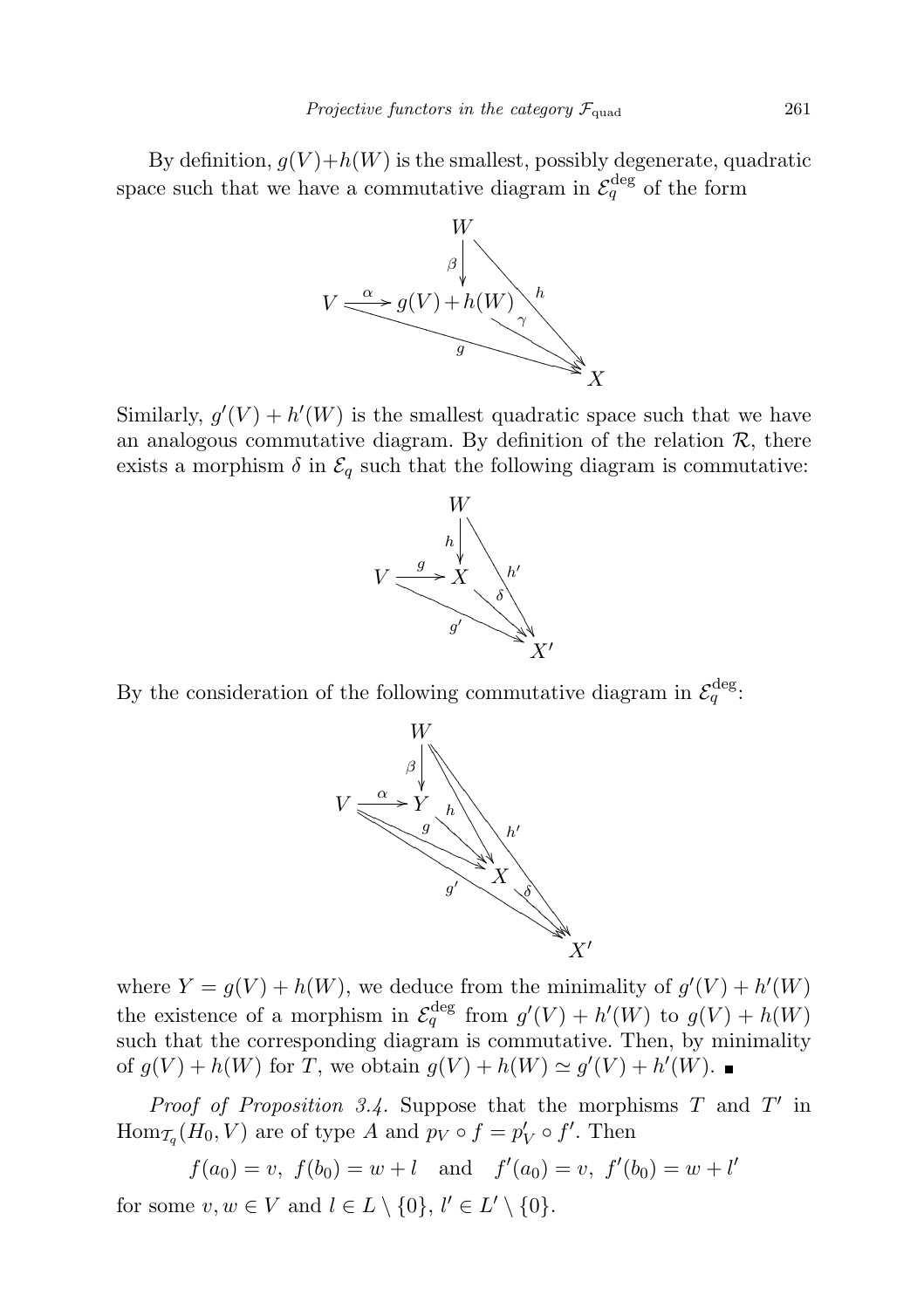### 262 C. Vespa

Since the maps f and f' preserve the quadratic forms, we have  $q(b_0)$  =  $q(w) + q(l) = q(w) + q(l')$ . Hence  $q(l) = q(l')$ , and thus the map Span $(l) \stackrel{\alpha}{\rightarrow}$ Span(l') such that  $\underline{\alpha}(l) = l'$ , preserves the quadratic form. Consequently, Theorem 2.10 yields a map  $\alpha: L \perp L' \to L \perp L'$  extending  $\underline{\alpha}$ .

This implies the commutativity of the diagram



Since  $T = [H_0 \xrightarrow{f} V \perp L \perp L' \xleftarrow{i_V} V]$  and  $T' = [H_0 \xrightarrow{f'} V \perp L \perp L' \xleftarrow{i_V'} V]$ , by inclusion, we deduce from the previous diagram that  $T = T'$ .

We reason in the same way for morphisms of type  $B$  and  $C$ .

Conversely, if  $T = T'$ , then  $f(H_0) + i_V(V) \simeq f'(H_0) + i'_V(V)$  by Lemma 3.5. Consequently, Theorem 2.10 yields an isometry  $\beta: V \perp L \perp L' \rightarrow$  $V \perp L \perp L'$  making the following diagram commutative:

$$
V \perp L \perp L' \xrightarrow{\beta} V \perp L \perp L'
$$
  

$$
\downarrow f(H_0) + i_V(V) \xrightarrow{\simeq} f'(H_0) + i'_V(V)
$$

This yields the commutativity of the diagram



which implies that  $\beta \circ i_V = i'_V$ . Thus,  $\beta = \text{Id}_V \perp \beta'$ , where  $\beta' : L \perp L' \to L \perp L'$ is a morphism in  $\text{Hom}_{\mathcal{E}_q}(L\perp L', L\perp L')$ . Consequently,

$$
f(a_0) = v + l
$$
,  $f(b_0) = w + l'$  and  $f'(a_0) = v + \beta'(l)$ ,  $f'(b_0) = w + \beta'(l')$ ,

and we deduce that  $p_V \circ f = p'_V$ . Furthermore, since  $\beta'$  is invertible, for all x in  $L \perp L'$  we have: x is nonzero if and only if  $\beta'(x)$  is nonzero. Consequently,  $T$  and  $T'$  have the same type.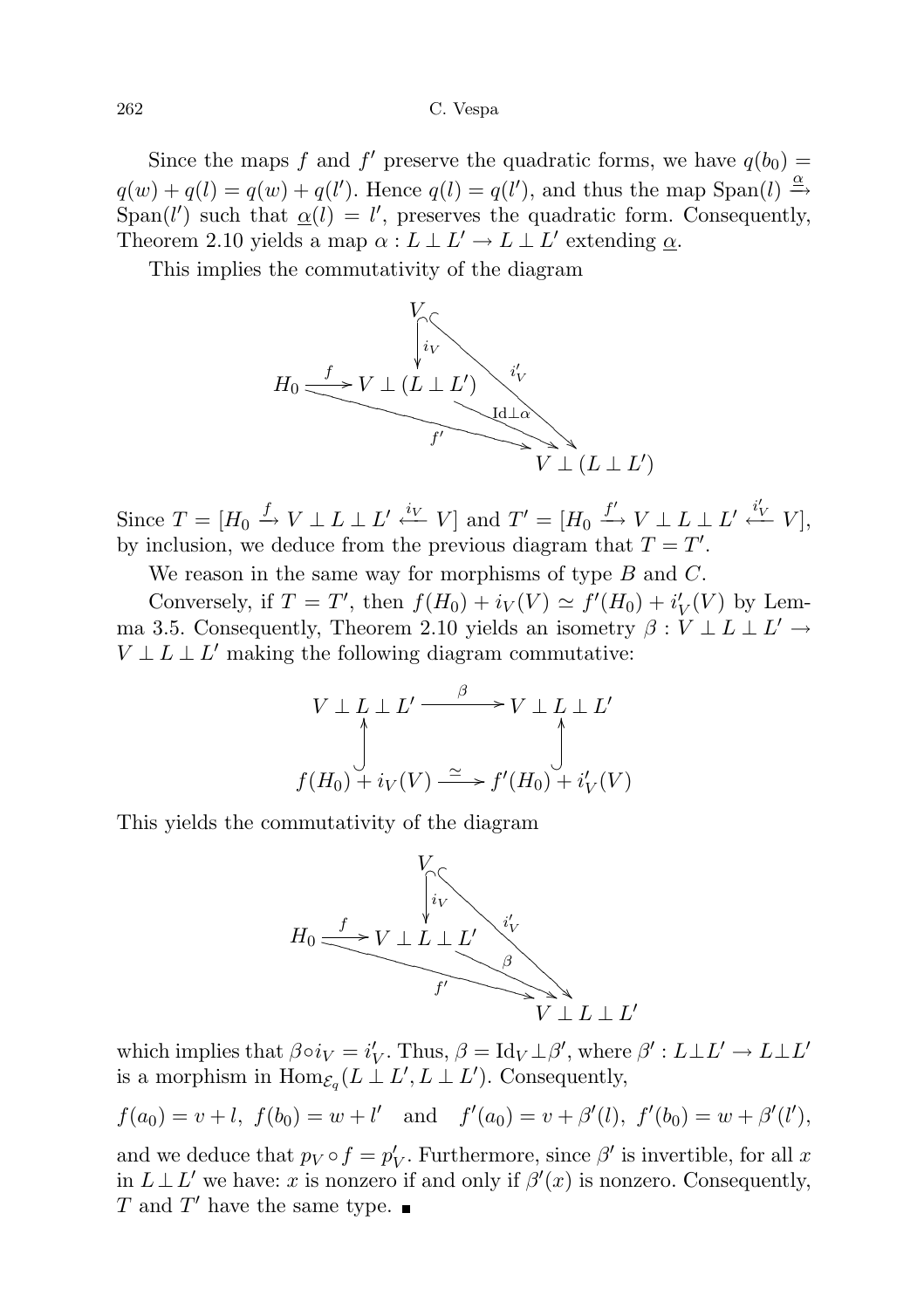This proposition justifies the following notation.

NOTATION 3.6. We will denote by  $A_{v,w}$ ,  $B_{v,w}$  and  $C_{v,w}$  the morphisms in  $\text{Hom}_{\mathcal{T}_q}(H_0,V)$  respectively of type A, B and C and such that  $p_V \circ f(a_0) = v$ and  $p_V \circ f(b_0) = w$ .

The following result is a straightforward consequence of Lemma 3.2 and Proposition 3.4.

LEMMA 3.7. A basis of 
$$
P_{H_0}^{(1)}/P_{H_0}^{(0)}(V)
$$
 is given by the set  
\n
$$
\mathcal{B}_{H_0}^{(1)} = \{ [A_{v,w}] \mid v, w \in V, q(v) = 0, B(v, w) = 1 \}
$$
\n
$$
\cup \{ [B_{v,w}] \mid v, w \in V, q(w) = 0, B(v, w) = 1 \}
$$
\n
$$
\cup \{ [C_{v,w}] \mid v, w \in V, q(v + w) = 1, B(v, w) = 1 \}.
$$

By Proposition 2.19, we have  $(P_{H_0}/P_{H_0}^{(1)})(V) \simeq \kappa(\text{iso}_{H_0})(V)$ . This yields the following result.

LEMMA 3.8. A basis of  $P_{H_0}/P_{H_0}^{(1)}(V)$  is given by the set  ${\cal B}^{(2)}_{H_{\alpha}}$  $H_{H_0}^{(2)} = \{ [D_f] | f \in \text{Hom}_{\mathcal{E}_q}(H_0, V) \},$ 

where  $D_f$  is the morphism of  $\mathcal{T}_q$  represented by the diagram  $H_0 \xrightarrow{f} V \xleftarrow{\text{Id}} V$ .

We end this section by giving the composition rules for the morphisms  $t_f$ ,  $A_{v,w}, B_{v,w}, C_{v,w}$  and  $D_f$ . This technical result will be fundamental in the following section, to prove the splitting of the filtration.

LEMMA 3.9. Let  $T = V \stackrel{\varphi}{\rightarrow} W \perp L \stackrel{i_{W}}{\leftarrow} W$  be a morphism in  $\text{Hom}_{\mathcal{T}_q}(V,W)$ .

(1) For  $f \in \text{Hom}_{\mathcal{E}^f}(\mathbb{F}_2^{\oplus 2}, \epsilon(V))$  we have

$$
T\circ t_f=t_{\varphi\circ f}.
$$

(2) (a) For  $v, w \in V$  with  $q(v) = 0$  and  $B(v, w) = 1$ , we have

$$
T \circ A_{v,w} = \begin{cases} A_{\varphi(v), pw \circ \varphi(w)} & \text{if } \varphi(v) \in W, \\ t_{pw \circ (\varphi \perp \text{Id}) \circ \alpha} & \text{otherwise.} \end{cases}
$$

(b) For  $v, w \in V$  with  $q(w) = 0$  and  $B(v, w) = 1$ , we have

$$
T \circ B_{v,w} = \begin{cases} B_{p_W \circ \varphi(v), \varphi(w)} & \text{if } \varphi(w) \in W, \\ t_{p_W \circ (\varphi \perp \mathrm{Id}) \circ \alpha} & otherwise. \end{cases}
$$

(c) For  $v, w \in V$  with  $q(v + w) = 1$  and  $B(v, w) = 1$ , we have  $T\circ C_{v,w}=$  $\int C_{p_W \circ \varphi(v), p_W \circ \varphi(w)}$  if  $\varphi(v+w) \in W$ ,  $t_{p_W \circ (\varphi \perp \mathrm{Id}) \circ \alpha}$  otherwise.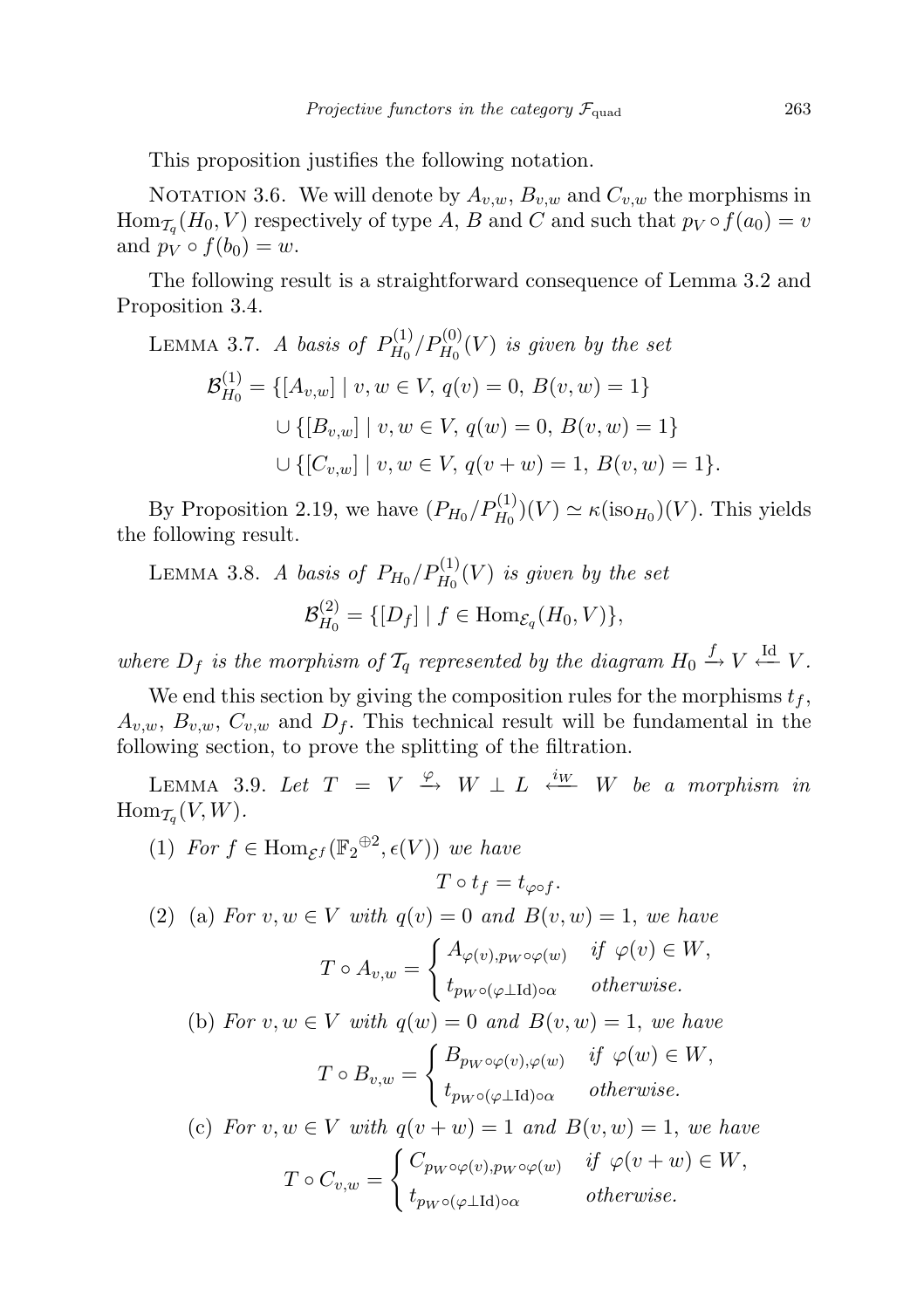(3) For 
$$
f \in \text{Hom}_{\mathcal{E}_q}(H_0, V)
$$
, we have  
\n
$$
T \circ D_f = \qquad \qquad \text{if } \varphi \circ f(a_0) \in W \text{ and } \varphi \circ f(b_0) \in W,
$$
\n
$$
A_{\varphi \circ f(a_0), p_W \circ \varphi \circ f(b_0)} \qquad \text{if } \varphi \circ f(a_0) \in W \text{ and } \varphi \circ f(b_0) \notin W,
$$
\n
$$
B_{p_W \circ \varphi \circ f(a_0), \varphi \circ f(b_0)} \qquad \text{if } \varphi \circ f(a_0) \notin W \text{ and } \varphi \circ f(b_0) \in W,
$$
\n
$$
C_{p_W \circ \varphi \circ f(a_0), p_W \circ \varphi \circ f(b_0)} \qquad \text{if } \varphi \circ f(a_0) \notin W \text{ and } \varphi \circ f(b_0) \notin W
$$
\n
$$
\text{and } \varphi \circ f(a_0 + b_0) \in W,
$$
\n
$$
\text{if } \varphi \circ f(a_0) \notin W \text{ and } \varphi \circ f(b_0) \notin W
$$
\n
$$
\text{and } \varphi \circ f(a_0 + b_0) \notin W.
$$

*Proof.* By definition of the composition in  $\mathcal{T}_q$ , we have the following diagram:



(1) For a morphism  $t_f$ , we have  $\alpha(a_0) = f(a_0) + l$  and  $\alpha(b_0) = f(b_0) + m$ , where  $\{l, m\}$  is a linearly independent set in  $L'$ . Consequently,

 $(\varphi \perp \mathrm{Id}) \circ \alpha(a_0) = \varphi \circ f(a_0) + l$  and  $(\varphi \perp \mathrm{Id}) \circ \alpha(b_0) = \varphi \circ f(b_0) + m$ , proving that  $T \circ t_f = t_{\varphi \circ f}$ .

(2) For  $A_{v,w}$ , we have  $\alpha(a_0) = v$  and  $\alpha(b_0) = w + l'$ , where l' is a nonzero element of  $L'$ . Consequently,

 $(\varphi \perp \mathrm{Id}) \circ \alpha(a_0) = \varphi(v)$  and  $(\varphi \perp \mathrm{Id}) \circ \alpha(b_0) = \varphi(w) + l'.$ 

We have to distinguish two cases:

- If  $\varphi(v) \in W$ , then since  $\varphi$  preserves quadratic forms, we have  $q(\varphi(v)) = q(v)$ , and since L' is orthogonal to V,  $B(\varphi(v), p_W \circ \varphi(w)) =$  $B(\varphi(v), \varphi(w)) = B(v, w)$ . Thus the morphism  $A_{\varphi(v), p_W \circ \varphi(w)}$  is defined and we have  $T \circ A_{v,w} = A_{\varphi(v),pw \circ \varphi(w)}$ .
- Otherwise,  $\varphi(v) = p_W \circ \varphi(v) + m$ , where m is a nonzero element of L. Consequently, we obtain a morphism of null rank and  $T \circ A_{v,w} =$  $t_{p_W \circ (\varphi \perp \mathrm{Id}) \circ \alpha}$ .

The cases of  $B_{v,w}$  and  $C_{v,w}$  are similar and are left to the reader.

(3) For the morphism  $D_f$ , where  $f \in \text{Hom}_{\mathcal{E}_q}(H_0, V)$ , we have  $\alpha(a_0)$  =  $f(a_0) = v$  and  $\alpha(b_0) = f(b_0) = w$  for some  $v, w \in V$ . Consequently,  $(\varphi \perp \mathrm{Id}) \circ$  $\alpha(a_0) = \varphi(v)$  and  $(\varphi \perp \mathrm{Id}) \circ \alpha(b_0) = \varphi(w)$ . Since  $\varphi \circ f$  preserves the quadratic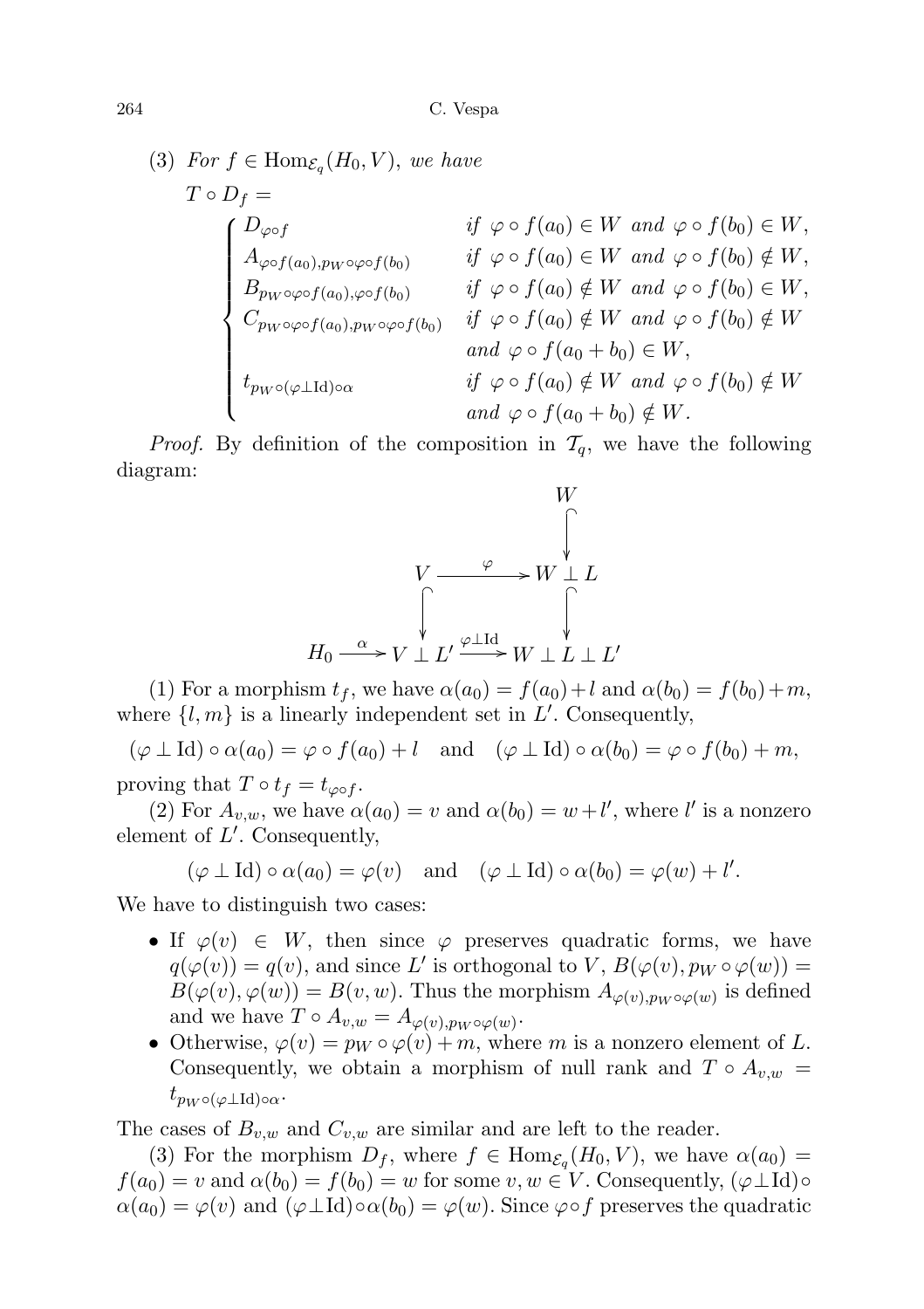forms, we have  $q(\varphi \circ f(a_0)) = q(\varphi \circ f(b_0)) = 0$  and  $B(\varphi \circ f(a_0), \varphi \circ f(b_0)) = 1$ . Thus the morphisms  $A_{\varphi \circ f(a_0),\varphi \circ f(b_0)}$ ,  $B_{\varphi \circ f(a_0),\varphi \circ f(b_0)}$  and  $C_{\varphi \circ f(a_0),\varphi \circ f(b_0)}$  are defined.

We have to distinguish four cases:

- If  $\varphi(v) \in W$  and  $\varphi(w) \in W$  then  $T \circ D_f = D_{\varphi \circ f}$ .
- If  $\varphi \circ f(a_0) \in W$  and  $\varphi \circ f(b_0) \notin W$ , then  $\varphi \circ f(a_0) = w'$  and  $\varphi \circ f(b_0) =$  $w'' + l$ , where  $l \in L \setminus \{0\}$ . Consequently, we obtain a morphism of type A and  $T \circ D_f = A_{\varphi \circ f(a_0), \varphi \circ f(b_0)}$ .
- If  $\varphi \circ f(a_0) \notin W$  and  $\varphi \circ f(b_0) \in W$ , then  $\varphi \circ f(a_0) = w' + l$  and  $\varphi \circ f(b_0) = w''$ , where  $l \in L \setminus \{0\}$ . Consequently, we obtain a morphism of type B and  $T \circ D_f = B_{\varphi \circ f(a_0), \varphi \circ f(b_0)}$ .
- If  $\varphi \circ f(a_0) \notin W$ ,  $\varphi \circ f(b_0) \notin W$  and  $\varphi \circ f(a_0 + b_0) \in W$ , then  $\varphi \circ f(a_0) = w' + l$  and  $\varphi \circ f(b_0) = w'' + l$ , where  $l \in L \setminus \{0\}$ . Consequently, we obtain a morphism of type C and  $T \circ D_f = C_{\varphi \circ f(a_0), \varphi \circ f(b_0)}$ .
- If  $\varphi \circ f(a_0) \notin W$ ,  $\varphi \circ f(b_0) \notin W$  and  $\varphi \circ f(a_0+b_0) \notin W$ , then  $\varphi \circ f(a_0) =$  $w' + l$  and  $\varphi \circ f(b_0) = w'' + l'$ , where  $l, l' \in L \setminus \{0\}$ . Consequently, we obtain a morphism of null rank and  $T \circ D_f = t_{p_W \circ (\varphi \perp \mathrm{Id}) \circ \alpha}$

**3.1.2.** Splitting of the filtration for the functor  $P_{H_0}$ . In this section, we prove the following result.

PROPOSITION 3.10. The rank filtration splits for the functor  $P_{H_0}$ , namely

$$
P_{H_0}=P_{H_0}^{(0)}\oplus P_{H_0}^{(1)}/P_{H_0}^{(0)}\oplus P_{H_0}/P_{H_0}^{(1)}.
$$

*Proof.* By Theorem 2.6, we have  $P_{H_0}^{(1)}$  $P_{H_0}^{(1)} = P_{H_0}^{(0)}$  $P_{H_0}^{(0)}\oplus P_{H_0}^{(1)}$  $P_{H_0}^{(1)}/P_{H_0}^{(0)}$ . To prove the proposition, it is sufficient to prove that  $P_{H_0} = P_{H_0}^{(1)}$  $P_{H_0}^{(1)} \oplus P_{H_0}/P_{H_0}^{(1)}.$ 

By definition of the filtration, we have the short exact sequence

$$
(3.10.1) \t\t 0 \to P_{H_0}^{(1)} \to P_{H_0} \xrightarrow{p} P_{H_0}/P_{H_0}^{(1)} \to 0.
$$

Let V be an object in  $\mathcal{T}_q$ , and consider a morphism  $f \in \text{Hom}_{\mathcal{E}_q}(H_0, V)$ and the generator  $[D_f]$  of  $P_{H_0}/P_{H_0}^{(1)}(V)$  associated to f. Since f preserves the quadratic forms, we have  $q(f(a_0)) = q(f(b_0)) = 0, q(f(a_0 + b_0)) = 1$ ; thus  $B(f(a_0), f(b_0)) = 1$ . Consequently, the morphisms  $A_{f(a_0), f(b_0)}, B_{f(a_0), f(b_0)}$ and  $C_{f(a_0),f(b_0)}$  in  $\text{Hom}_{\mathcal{T}_q}(H_0,V)$  are defined. We define a map  $s_V$ :  $P_{H_0}/P_{H_0}^{(1)}(V) \to P_{H_0}(V)$  by

$$
s_V: P_{H_0}/P_{H_0}^{(1)}(V) \to P_{H_0}(V),
$$
  
\n
$$
[D_f] \to [D_f] + [A_{f(a_0), f(b_0)}] + [B_{f(a_0), f(b_0)}] + [C_{f(a_0), f(b_0)}].
$$

We verify the following two statements.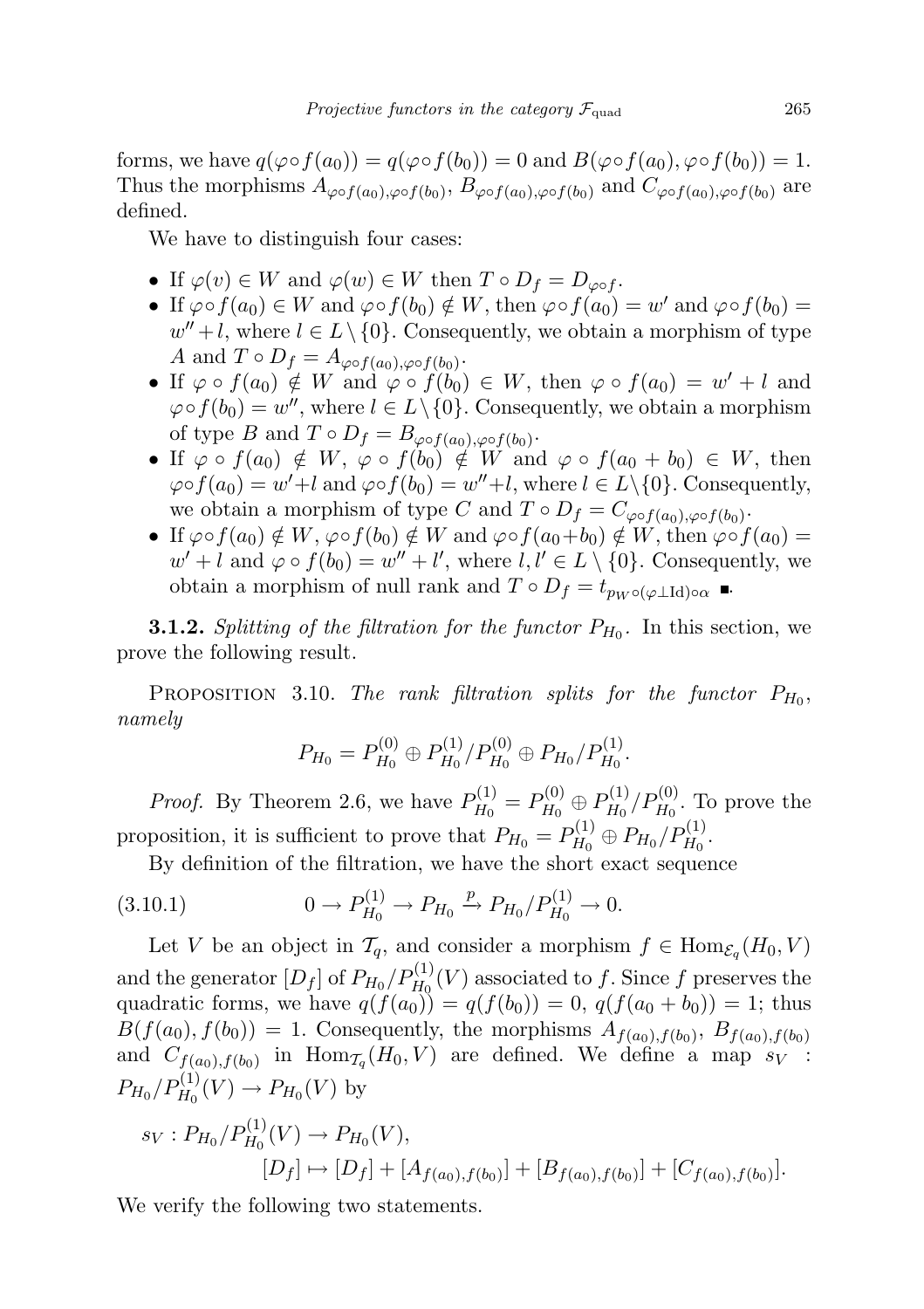266 C. Vespa

(1)  $p_V \circ s_V = \text{Id. Indeed, for any canonical generator } [D_f]$  of  $P_{H_0}/P_{H_0}^{(1)}(V)$ , we have

$$
p_V \circ s_V([D_f]) = [D_f]
$$

since the morphisms  $A_{f(a_0), f(b_0)}$ ,  $B_{f(a_0), f(b_0)}$  and  $C_{f(a_0), f(b_0)}$  have rank one. (2) The maps s<sub>V</sub> define a natural map. Indeed, for a morphism  $T =$ 

 $V \xrightarrow{\varphi} W \perp L \xleftarrow{i_W} W$  in  $\text{Hom}_{\mathcal{T}_q}(V, W)$ , we have the commutative diagram

$$
\begin{array}{c}\nP_{H_0}/P_{H_0}^{(1)}(V) \xrightarrow{\phantom{H_0} \quad s_V} \negthinspace P_{H_0}(V) \\
P_{H_0}/P_{H_0}^{(1)}(T) \Big\vert \qquad \qquad \downarrow \negthinspace P_{H_0}(T) \\
P_{H_0}/P_{H_0}^{(1)}(W) \xrightarrow{\phantom{H_0} \quad s_W} \negthinspace P_{H_0}(W)\n\end{array}
$$

To simplify notation, write

$$
A' = A_{\varphi \circ f(a_0), p_W \circ \varphi \circ f(b_0)}, \qquad B' = B_{p_W \circ \varphi \circ f(a_0), \varphi \circ f(b_0)},
$$
  

$$
C' = C_{p_W \circ \varphi \circ f(a_0), p_W \circ \varphi \circ f(b_0)}, \qquad t' = t_{p_W \circ (\varphi \perp \mathrm{Id}) \circ \alpha}.
$$

On the one hand, by Lemma 3.9,

$$
P_{H_0}(T) \circ s_V([D_f])
$$
  
\n
$$
= P_{H_0}(T)([D_f] + [A_{f(a_0), f(b_0)}] + [B_{f(a_0), f(b_0)}] + [C_{f(a_0), f(b_0)}])
$$
  
\n
$$
= [T \circ D_f] + [T \circ A_{f(a_0), f(b_0)}] + [T \circ B_{f(a_0), f(b_0)}] + [T \circ C_{f(a_0), f(b_0)}]
$$
  
\n
$$
\begin{cases}\n[D_{\varphi \circ f}] + [A'] + [B'] + [C'] & \text{if } \varphi \circ f(a_0) \in W \text{ and } \varphi \circ f(b_0) \in W, \\
[A'] + [A'] + [t'] + [t'] = 0 & \text{if } \varphi \circ f(a_0) \in W \text{ and } \varphi \circ f(b_0) \notin W, \\
[B'] + [t'] + [B'] + [t'] = 0 & \text{if } \varphi \circ f(a_0) \notin W \text{ and } \varphi \circ f(b_0) \in W, \\
[C'] + [t'] + [t'] + [C'] = 0 & \text{if } \varphi \circ f(a_0) \notin W \text{ and } \varphi \circ f(b_0) \notin W \\
\text{and } \varphi \circ f(a_0 + b_0) \in W, \\
[t'] + [t'] + [t'] + [t'] + [t'] = 0 & \text{if } \varphi \circ f(a_0) \notin W \text{ and } \varphi \circ f(b_0) \notin W \\
\text{and } \varphi \circ f(a_0 + b_0) \notin W \\
\text{and } \varphi \circ f(a_0 + b_0) \notin W \\
\text{and } \varphi \circ f(a_0) \in W \text{ and } \varphi \circ f(b_0) \in W, \\
0 & \text{otherwise.}\n\end{cases}
$$

On the other hand, by Lemma 3.9,

$$
P_{H_0}/P_{H_0}^{(1)}(T)([D_f]) = \begin{cases} [D_{\varphi \circ f}] & \text{if } \varphi \circ f(a_0) \in W \text{ and } \varphi \circ f(b_0) \in W, \\ 0 & \text{otherwise,} \end{cases}
$$

since the morphisms A, B, C and t are zero in the quotient  $P_{H_0}/P_{H_0}^{(1)}(W)$ . Hence,

$$
s_W \circ P_{H_0}/P_{H_0}^{(1)}(T)([D_f]) = \begin{cases} [D_{\varphi \circ f}] + [A'] + [B'] + [C'] & \text{if } \varphi \circ f(a_0) \in W \\ & \text{and } \varphi \circ f(b_0) \in W, \\ 0 & \text{otherwise.} \end{cases}
$$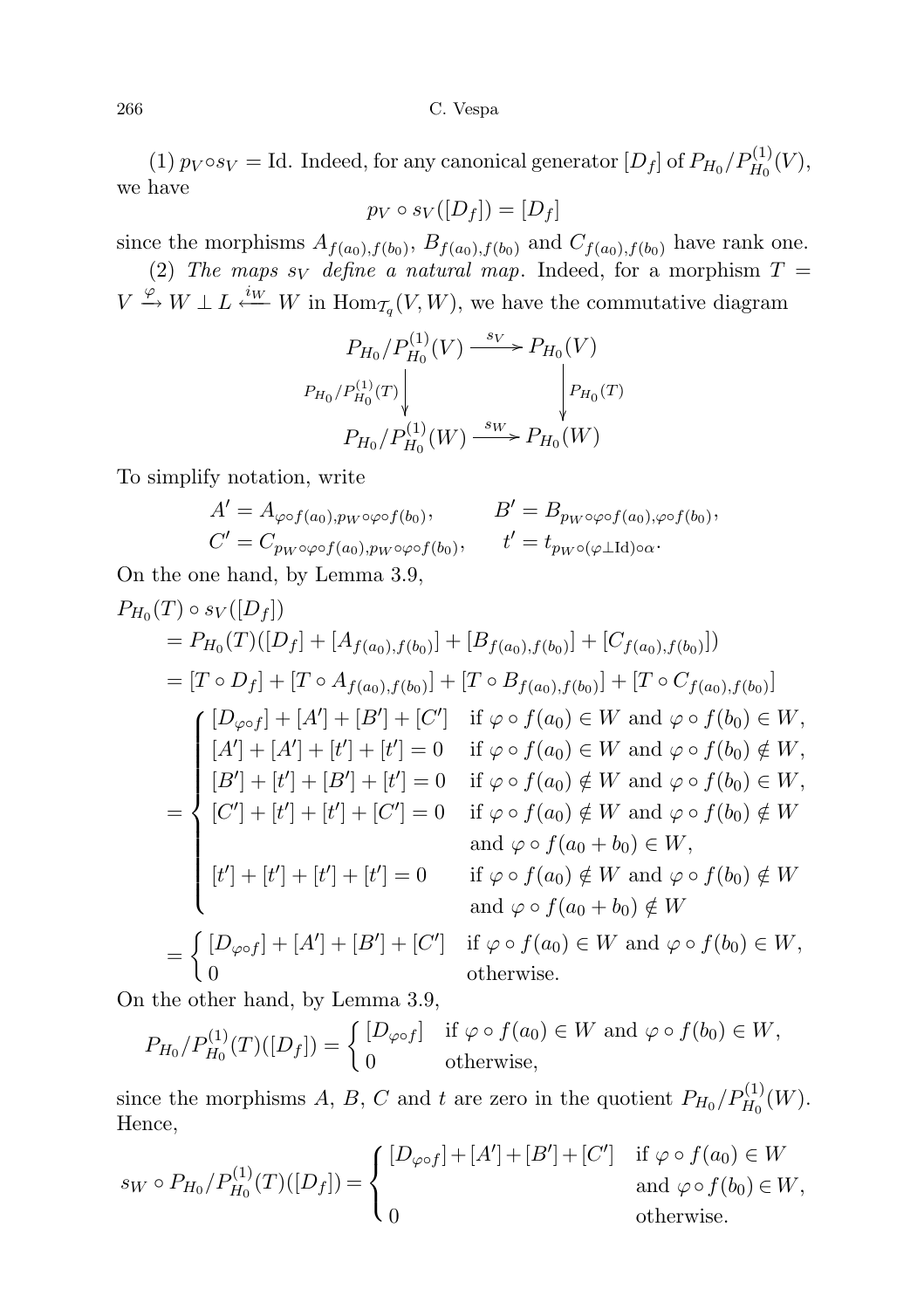Consequently, the maps  $s_V$  define a natural map which is a section of p. This gives rise to the splitting of the exact sequence  $(3.10.1)$ .

**3.1.3.** Identification of the direct summands. The aim of this section is to identify the summands of the decomposition in Proposition 3.10. We begin by proving that the morphisms of type  $A$  (respectively of type  $B$ and C) define a subfunctor of  $P_{H_0}^{(1)}$  $H_0^{(1)}/P_{H_0}^{(0)}$  which is a direct summand of this functor.

LEMMA 3.11. The functor  $P_{H_0}^{(1)}$  $H_{{\rm H}_0}^{(1)}/P_{{\rm H}_0}^{(0)}$  admits the following decomposition into direct summands:

$$
P_{H_0}^{(1)}/P_{H_0}^{(0)} = F_A \oplus F_B \oplus F_C,
$$

where  $F_A$ ,  $F_B$  and  $F_C$  are subfunctors of  $P_{H_0}^{(1)}$  $P_{H_0}^{(1)}/P_{H_0}^{(0)}$  generated by, respectively, the morphisms of type A, B and C.

Proof. By Lemma 3.7, we have an isomorphism of vector spaces

$$
P_{H_0}^{(1)}/P_{H_0}^{(0)}(V) = F_A(V) \oplus F_B(V) \oplus F_C(V),
$$

for all objects V in  $\mathcal{T}_q$ . Consequently, it is sufficient to prove that  $F_A$ ,  $F_B$ and  $F_C$  are subfunctors of  $P_{H_0}^{(1)}$  $P_{H_0}^{(1)}/P_{H_0}^{(0)}.$ 

For  $F_A$ , we have to verify the commutativity of the diagram

$$
F_A(V) \xrightarrow{i_V} P_{H_0}^{(1)}/P_{H_0}^{(0)}(V)
$$
  
\n
$$
F_A(T) \downarrow \qquad \qquad P_{H_0}^{(1)}/P_{H_0}^{(0)}(T)
$$
  
\n
$$
F_A(W) \xrightarrow{i_W} P_{H_0}^{(1)}/P_{H_0}^{(0)}(W)
$$

where  $T \in \text{Hom}_{\mathcal{T}_q}(V, W)$ . Let  $[A_{v,w}]$  be a canonical generator of  $F_A(V)$ . By Lemma 3.9 we have

$$
T \circ A_{v,w} = \begin{cases} A_{\varphi(v),pw \circ \varphi(w)} & \text{if } \varphi(v) \in W, \\ t_{pw \circ (\varphi \perp \mathrm{Id}) \circ \alpha} & \text{otherwise.} \end{cases}
$$

Consequently,

$$
P_{H_0}^{(1)}/P_{H_0}^{(0)}(T) \circ i_V([A_{v,w}]) = \begin{cases} [A_{\varphi(v),p_W \circ \varphi(w)}] & \text{if } \varphi(v) \in W, \\ 0 & \text{otherwise,} \end{cases}
$$

since the morphism  $t_{p_W \circ (\varphi \perp \mathrm{Id}) \circ \alpha}$  has null rank. We see that  $P_{H_0}^{(1)}$  $P_{H_{0}}^{(1)}/P_{H_{0}}^{(0)}(T)$  o  $i_V([A_{v,w}])$  is in the vector space  $F_A(W)$ ; thus,  $F_A$  is a subfunctor of  $P_{H_0}^{(1)}$  $P_{H_0}^{(1)}/P_{H_0}^{(0)}.$ 

In the same way, by the use of the values of the  $T \circ B_{v,w}$  and  $T \circ C_{v,w}$  given in Lemma 3.9, we prove that  $F_B$  and  $F_C$  are subfunctors of  $P_{H_0}^{(1)}$  $P_{H_0}^{(1)}/P_{H_0}^{(0)}.$ 

In the following lemma, we identify the functors  $F_A$ ,  $F_B$  and  $F_C$  with certain mixed functors defined in [11] and recalled in Section 1.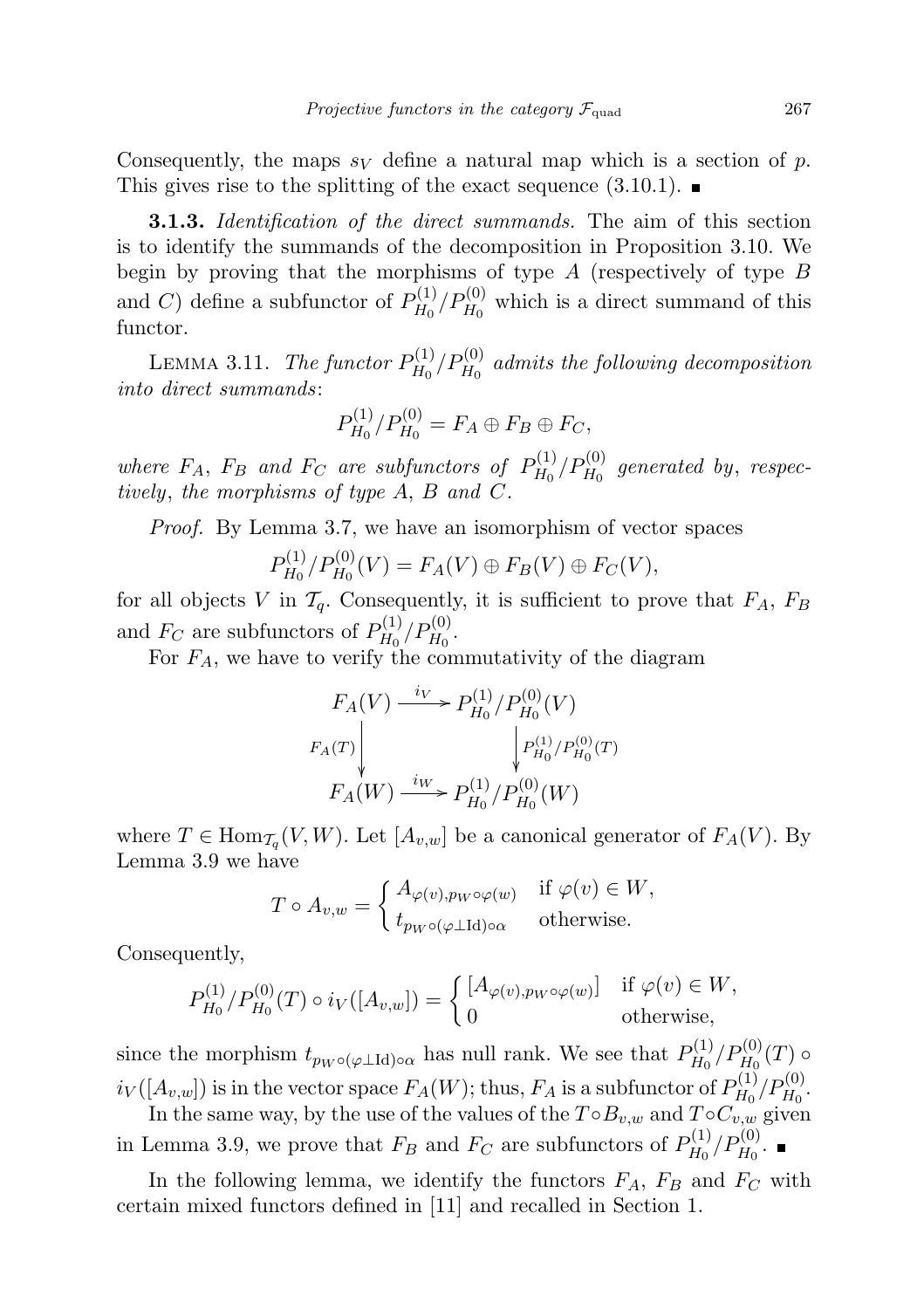Lemma 3.12.

(1)  $F_A$  and  $F_B$  are isomorphic to the functor  $Mix_{0,1}$ .

(2)  $F_C$  is isomorphic to  $Mix_{1,1}$ .

*Proof.* To prove  $F_A \simeq \text{Mix}_{0,1}$ , let  $[A_{v,w}]$  be a canonical generator of  $F_A(V)$ . By definition,  $B(v, w) = 1$ . Consequently, the following linear map exists:

$$
\sigma_V^1: F_A(V) \to \text{Mix}_{0,1}(V), \quad [A_{v,w}] \mapsto [(w, v+w)].
$$

It is an isomorphism with inverse

$$
(\sigma_V^1)^{-1}
$$
: Mix<sub>0,1</sub> $(V) \to F_A(V)$ ,  $[(v, w)] \mapsto [A_{v+w,v}]$ .

We have to verify that the maps  $\sigma_V^1$  define a natural map, that is, for a morphism  $T = [V \xrightarrow{\varphi} W \perp L \xleftarrow{iW} W]$ , the following diagram is commutative:

$$
F_A(V) \xrightarrow{\sigma_V^1} \text{Mix}_{0,1}(V)
$$
  

$$
F_A(T) \downarrow \qquad \qquad \downarrow \text{Mix}_{0,1}(T)
$$
  

$$
F_A(W) \xrightarrow{\sigma_W^1} \text{Mix}_{0,1}(W)
$$

We have

$$
\begin{aligned} \text{Mix}_{0,1}(T) \circ \sigma_V^1([A_{v,w}]) &= \text{Mix}_{0,1}(T)[(w,v+w)] \\ &= \begin{cases} \left[ (p_W \circ \varphi(w), p_W \circ \varphi(v+w)) \right] & \text{if } \varphi(v) \in W, \\ 0 & \text{otherwise,} \end{cases} \end{aligned}
$$

by the definition of mixed functors, and

$$
\sigma_W^1 \circ F_A(T)([A_{v,w}]) = \sigma_W^1 \begin{cases} [A_{\varphi(v), p_W \circ \varphi(w)}] & \text{if } \varphi(v) \in W, \\ 0 & \text{otherwise,} \end{cases}
$$
  
= 
$$
\begin{cases} [(p_W \circ \varphi(w), \varphi(v) + p_W \circ \varphi(w))] & \text{if } \varphi(v) \in W, \\ 0 & \text{otherwise.} \end{cases}
$$

When  $\varphi(v) \in W$ , we have

$$
[(p_W \circ \varphi(w), \varphi(v) + p_W \circ \varphi(w))] = [(p_W \circ \varphi(w), p_W \circ \varphi(v+w))],
$$

which proves the naturality of  $\sigma^1$ .

Since the other two cases are similar, we only give the definition of the relevant isomorphism of vector spaces and leave it to the reader to verify that they define natural equivalences.

For  $F_B \simeq \text{Mix}_{1,0}$ , the map is

$$
\sigma_V^2: F_B(V) \to \text{Mix}_{0,1}(V), \quad B_{v,w} \mapsto [(v, v+w)],
$$

and for  $F_C \simeq \text{Mix}_{1,1}$ , it is

$$
\sigma_V^3 : F_C(V) \to \text{Mix}_{1,1}(V), \quad C_{v,w} \mapsto [(v,w)].
$$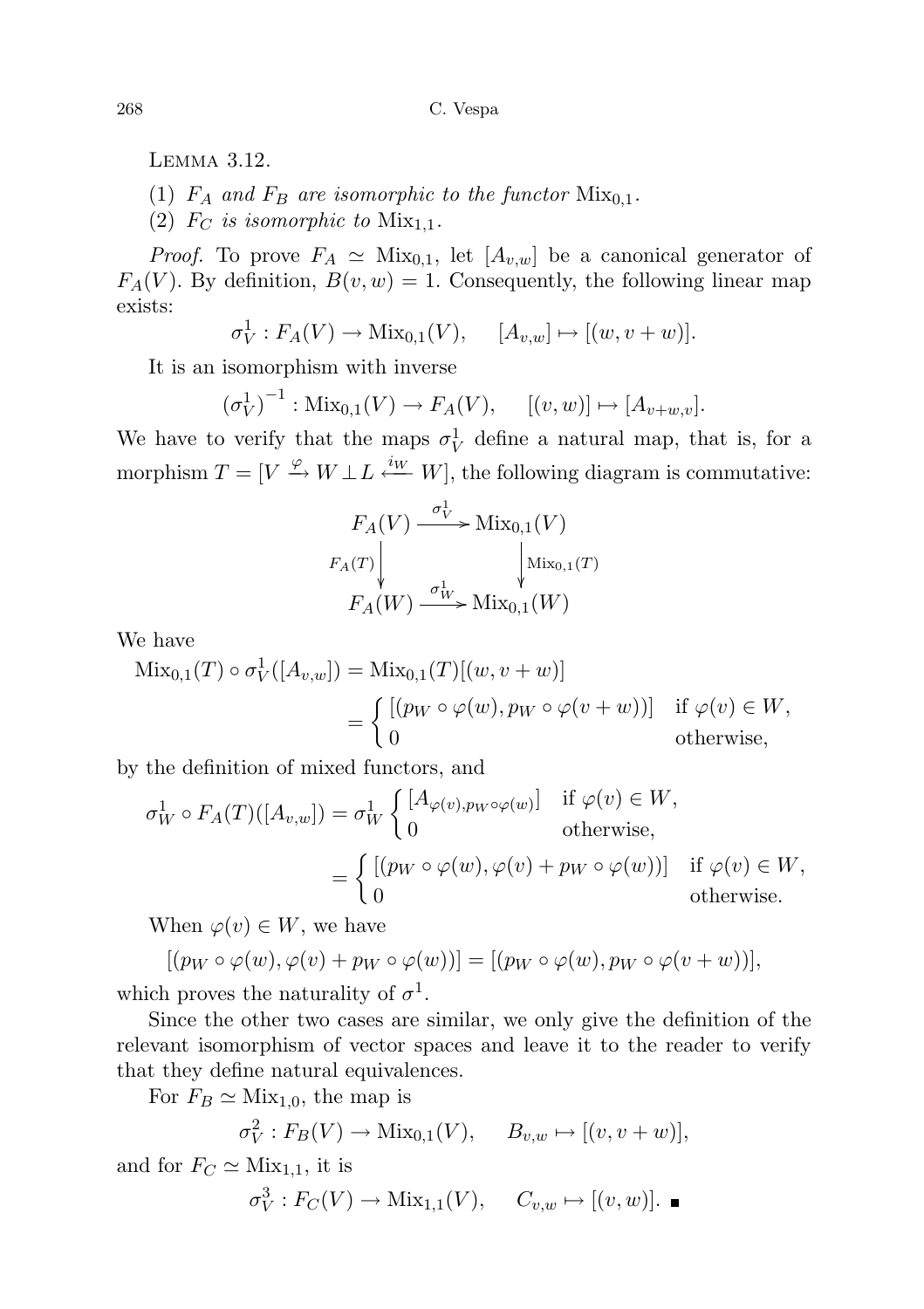PROPOSITION 3.13. The projective functor  $P_{H_0}$  admits the following decomposition into direct summands:

$$
P_{H_0} = \iota(P^{\mathcal{F}}_{\epsilon(\mathbb{F}_2 \oplus 2)}) \oplus (\text{Mix}_{0,1} \oplus 2 \oplus \text{Mix}_{1,1}) \oplus \kappa(\text{iso}_{H_0}),
$$

where  $Mix_{0,1}$  and  $Mix_{1,1}$  are mixed functors and  $iso_{H_0}$  is an isotropic functor.

Proof. This is a straightforward consequence of Proposition 3.10, Theorem 2.6, Proposition 2.19 and Lemmas 3.11 and 3.12.

**3.2.** Decomposition of  $P_{H_1}$ . The study of the functor  $P_{H_1}$  is analogous to that of  $P_{H_0}$  in the previous section. Therefore, we only give the principal results without proofs.

**3.2.1.** Explicit description of the subquotients of the filtration. In this section, we give bases of the vector spaces  $P_{H_1}^{(0)}$  $P_{H_1}^{(0)}(V),\,\,P_{H_1}^{(1)}$  $P_{H_1}^{(1)}/P_{H_1}^{(0)}(V)$  and  $P_{H_1}/P_{H_1}^{(1)}(V)$  for V an object in  $\mathcal{T}_q$ .

LEMMA 3.14. A basis of  $P_{H_1}^{(0)}$  $\mathcal{H}_H^{(0)}(V)$  is given by the set

$$
\mathcal{B}_{H_1}^{(0)} = \{t_f \mid f \in \text{Hom}_{\mathcal{E}^f}(\mathbb{F}_2^{\oplus 2}, \epsilon(V))\}.
$$

LEMMA 3.15. Let  $T = [H_1 \xrightarrow{f} V \perp L \xleftarrow{i_V} V]$  be a morphism of  $\mathcal{T}_q$  which represents a canonical generator of  $P_{H_1}^{(1)}$  $\binom{1}{H_1} P_{H_1}^{(0)}(V)$ , and  $\{a_1, b_1\}$  a symplectic basis of  $H_1$ . Then the map f in T has one of the following three forms.

(1) If  $I = (f(a_1), 0)$  then  $f : H_1 \to V \perp L$  is defined by

 $f(a_1) = v$  and  $f(b_1) = w + l$ 

for some  $v, w \in V$  satisfying  $q(v) = 1$  and  $B(v, w) = 1$ , and some  $l \in L \setminus \{0\}.$ 

(2) If  $I = (f(b_1), 0)$  then  $f : H_1 \to V \perp L$  is defined by  $f(a_1) = v + l$  and  $f(b_1) = w$ 

for some  $v, w \in V$  satisfying  $q(w) = 1$  and  $B(v, w) = 1$ , and some  $l \in L \setminus \{0\}.$ 

(3) If  $I = (f(a_1 + b_1), 1)$  then  $f : H_1 \rightarrow V \perp L$  is defined by

 $f(a_1) = v + l$  and  $f(b_1) = w + l$ 

for some  $v, w \in V$  satisfying  $q(v + w) = 1$  and  $B(v, w) = 1$ , and some  $l \in L \setminus \{0\}.$ 

NOTATION 3.16. The morphisms  $[H_1 \xrightarrow{f} V \perp L \xleftarrow{i_V} V]$ , where f is as in item (1) (respectively (2) and (3)) of the previous lemma will be referred to as type  $E$  (respectively  $F$  and  $G$ ) morphisms.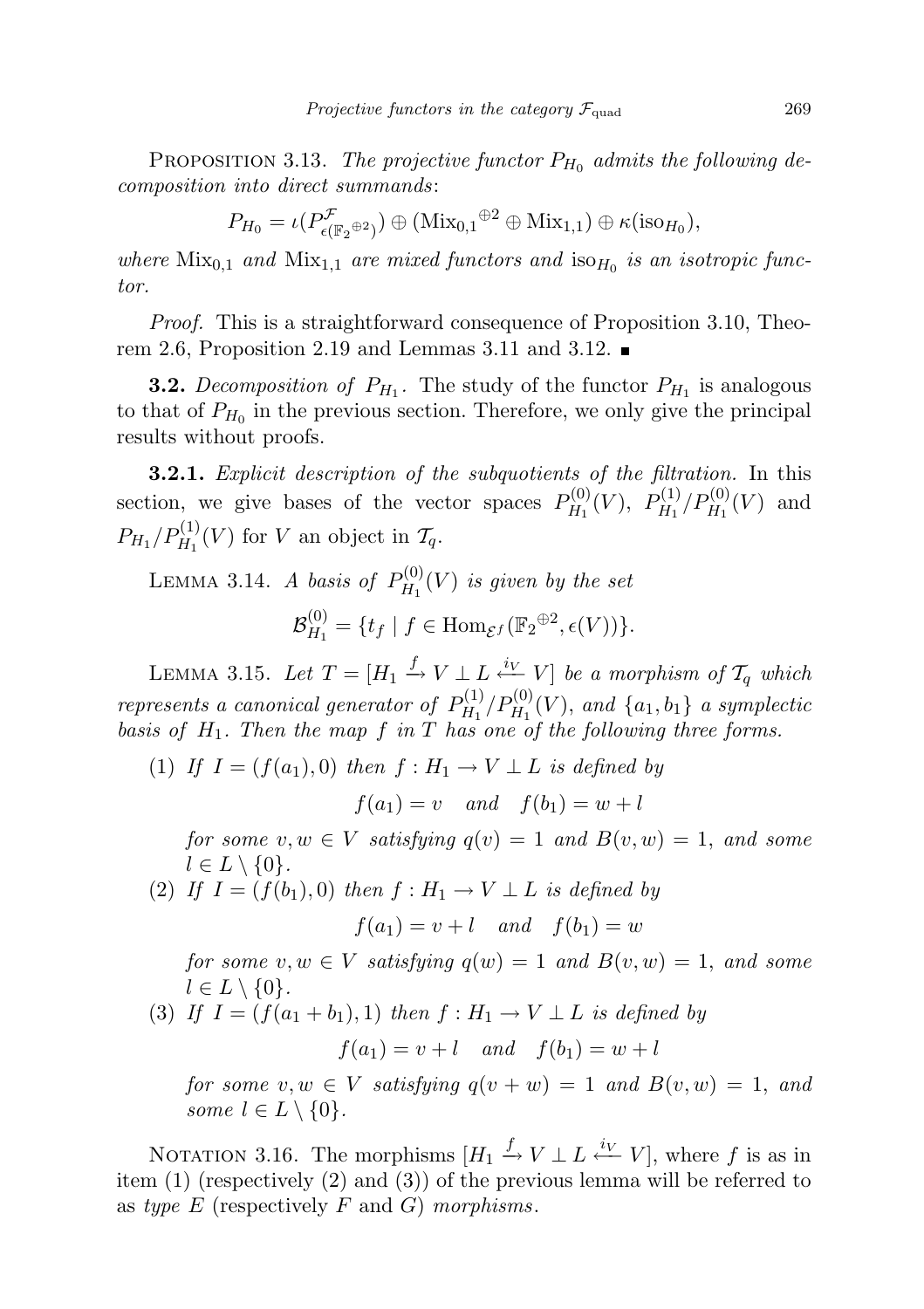270 C. Vespa

The proposition analogous to Proposition 3.4 holds for  $H_1$ . This justifies the following notation.

NOTATION 3.17. Denote by  $E_{v,w}$ ,  $F_{v,w}$  and  $G_{v,w}$  the morphisms in  $\text{Hom}_{\mathcal{T}_q}(H_1, V)$  respectively of type E, F and G such that  $p_V \circ f(a_1) = v$ and  $p_V \circ f(b_1) = w$ .

We deduce the following lemmas.

LEMMA 3.18. A basis of 
$$
P_{H_1}^{(1)}/P_{H_1}^{(0)}(V)
$$
 is given by the set  
\n
$$
\mathcal{B}_{H_1}^{(1)} = \{ [E_{v,w}] \mid v, w \in V, q(v) = 1, B(v, w) = 1 \}
$$
\n
$$
\cup \{ [F_{v,w}] \mid v, w \in V, q(w) = 1, B(v, w) = 1 \}
$$
\n
$$
\cup \{ [G_{v,w}] \mid v, w \in V, q(v + w) = 1, B(v, w) = 1 \}.
$$

LEMMA 3.19. A basis of  $P_{H_1}/P_{H_1}^{(1)}(V)$  is given by the set

 ${\cal B}^{(2)}_{H_1}$  $H_{H_1}^{(2)} = \{ [H_f] | f \in \text{Hom}_{\mathcal{E}_q}(H_1, V) \},$ 

where  $H_f$  is the morphism of  $\mathcal{T}_q$  represented by the diagram  $H_1 \xrightarrow{f} V \xleftarrow{\text{Id}} V$ .

The composition rules for  $E_{v,w}$ ,  $F_{v,w}$ ,  $G_{v,w}$  and  $H_f$  are similar to those for  $A_{v,w}, B_{v,w}, C_{v,w}$  and  $D_f$ , given in Lemma 3.9. The details can be provided by the reader.

**3.2.2.** Splitting of the filtration for  $P_{H_1}$ 

PROPOSITION 3.20. The rank filtration splits for the functor  $P_{H_1}$ , namely

$$
P_{H_1} = P_{H_1}^{(0)} \oplus P_{H_1}^{(1)} / P_{H_1}^{(0)} \oplus P_{H_1} / P_{H_1}^{(1)}.
$$

*Proof.* One verifies that the map  $s_V: P_{H_1}/P_{H_1}^{(1)}(V) \to P_{H_1}(V)$  given by  $s_V: P_{H_1}/P_{H_1}^{(1)}(V) \to P_{H_1}(V),$ 

$$
[H_f] \mapsto [H_f] + [E_{f(a_1),f(b_1)}] + [F_{f(a_1),f(b_1)}] + [G_{f(a_1),f(b_1)}],
$$

defines a natural map which is a section of the projection  $P_{H_1} \to P_{H_1}/P_{H_1}^{(1)}$ .

3.2.3. Identification of the direct summands

LEMMA 3.21. The functor  $P_{H_1}^{(1)}$  $\chi_{H_1}^{(1)}/P_{H_1}^{(0)}$  admits the following decomposition into direct summands:

$$
P_{H_1}^{(1)}/P_{H_1}^{(0)} = F_E \oplus F_F \oplus F_G,
$$

where  $F_E$ ,  $F_F$  and  $F_G$  are subfunctors of  $P_{H_1}^{(1)}$  $\mu_{H_1}^{(1)}/P_{H_1}^{(0)}$  generated by, respectively, the morphisms of type E, F and G.

LEMMA 3.22. The functors  $F_E$ ,  $F_F$  and  $F_G$  are equivalent to the functor  $Mix_{1,1}$ .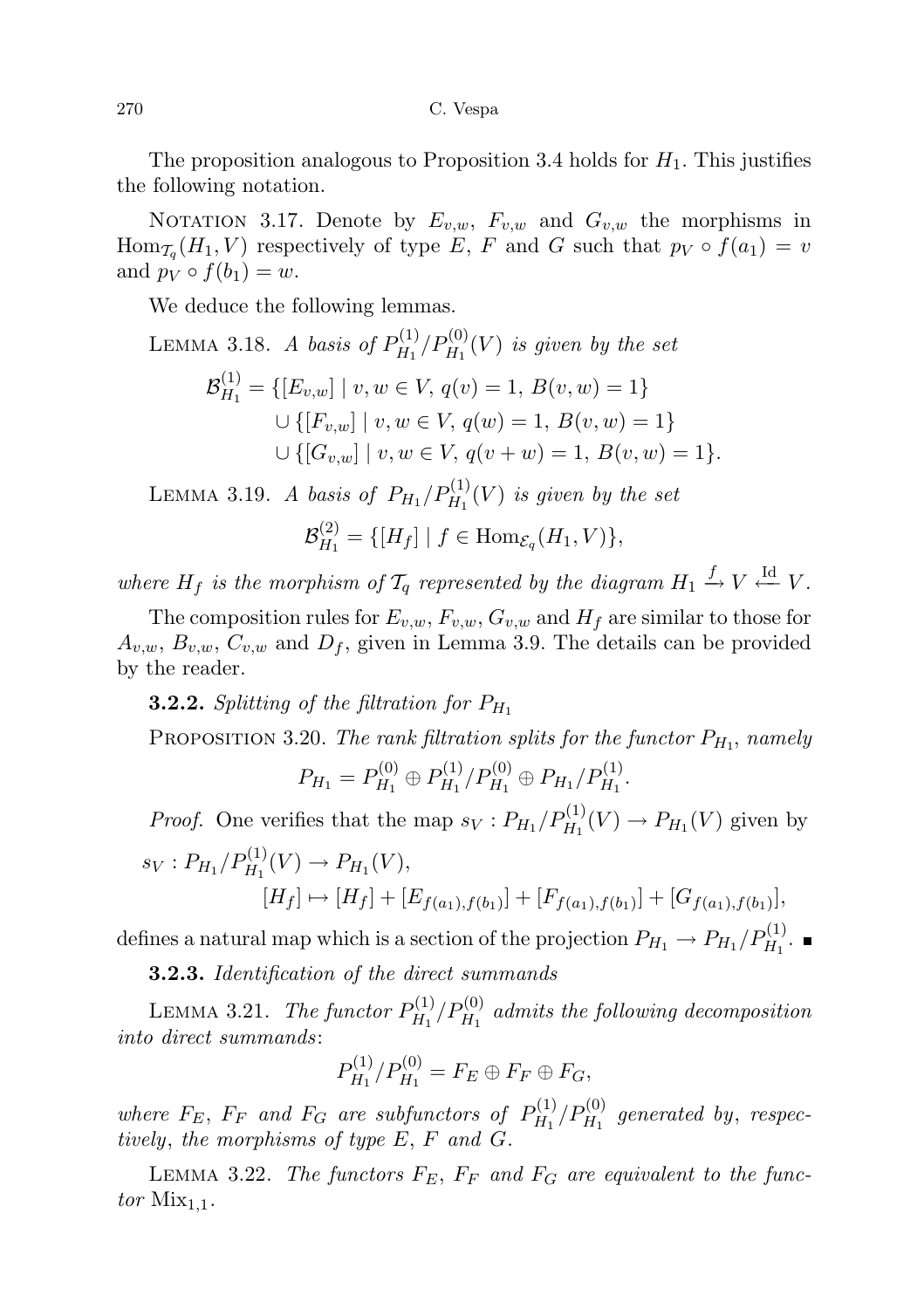PROPOSITION 3.23. The projective functor  $P_{H_1}$  admits the following decomposition into direct summands:

$$
P_{H_1} = \iota(P^{\mathcal{F}}_{\epsilon(\mathbb{F}_2 \oplus 2)}) \oplus \text{Mix}_{1,1} \oplus 3 \oplus \kappa(\text{iso}_{H_1}).
$$

**3.3.** Consequences of the decompositions of  $P_{H_0}$  and  $P_{H_1}$ . In this section, we draw the conclusions of the decompositions of  $P_{H_0}$  and  $P_{H_1}$  given in Propositions 3.13 and 3.23. We deduce the indecomposability of the functors  $Mix_{0,1}$  and  $Mix_{1,1}$ , we study the projectivity of the first isotropic functors in  $\mathcal{F}_{quad}$ , and we give a classification of the "small" simple objects of  $\mathcal{F}_{quad}$ .

**3.3.1.** Indecomposability of  $Mix_{0,1}$  and  $Mix_{1,1}$ . The aim of this section is to prove the following result:

PROPOSITION 3.24. The functors  $Mix_{0,1}$  and  $Mix_{1,1}$  are indecomposable.

The proof of this proposition relies on the following obvious lemma.

LEMMA 3.25. If the functor F in  $\mathcal{F}_{quad}$  decomposes as a direct sum  $F_1 \oplus \cdots \oplus F_n$ , then the projections  $\pi_i : F \to F_i$  and the inclusions  $j_i : F_i \to F$ induce idempotents  $e_i = j_i \circ \pi_i$  in the ring  $\text{End}(F)$ .

Proof of Proposition 3.24. By the Yoneda lemma,

 $\text{Hom}(P_{H_0}, \text{Mix}_{0,1}) = \text{Mix}_{0,1}(H_0).$ 

By a calculation, the dimension of  $Mix_{0,1}(H_0)$  is 4. According to Proposition 3.13, the multiplicity of the summand  $Mix_{0,1}$  in the decomposition of  $P_{H_0}$  is 2. Consequently, the dimension of the vector space  $E :=$  $Hom(Mix_{0,1}, Mix_{0,1})$  is 2. We have the following basis:  ${Id, \tau}$ , where  $\tau([u, v]) = [(v, u)]$ . Consequently,  $E = (\{0, \text{Id}, \tau, \text{Id} + \tau\}, +, \circ)$  as a ring, and it is easy to see that this ring does not admit a nontrivial idempotent.

Similarly,  $Hom(P_{H_0}, Mix_{1,1}) = Mix_{1,1}(H_0)$  and  $dim(Mix_{1,1}(H_0)) = 2$ . The multiplicity of the summand  $Mix_{1,1}$  in the decomposition of  $P_{H_0}$  is 1. We conclude that the ring  $Hom(Mix_{1,1}, Mix_{1,1})$  does not admit a nontrivial idempotent.

We deduce from this proposition the following result, which complements Theorem 1.9, obtained in [11]:

COROLLARY 3.26. The short exact sequence  $0 \to \Sigma_{\alpha,1} \to \text{Mix}_{\alpha,1} \to$  $\Sigma_{\alpha,1} \rightarrow 0$  does not split.

**3.3.2.** Projectivity of certain isotropic functors in  $\mathcal{F}_{quad}$ . The decompositions given in Propositions 3.13 and 3.23 allow us to study the projectivity of isotropic functors in  $\mathcal{F}_{quad}$ . Corollary 4.37 in [12] shows that the set of functors  $\{\text{iso}_V \mid V \in \mathcal{S}\}\$ is a set of projective generators of  $\mathcal{F}_{\text{iso}}$ , where  $\mathcal{S}$  is a set of representatives of isometry classes of (possibly degenerate) quadratic spaces.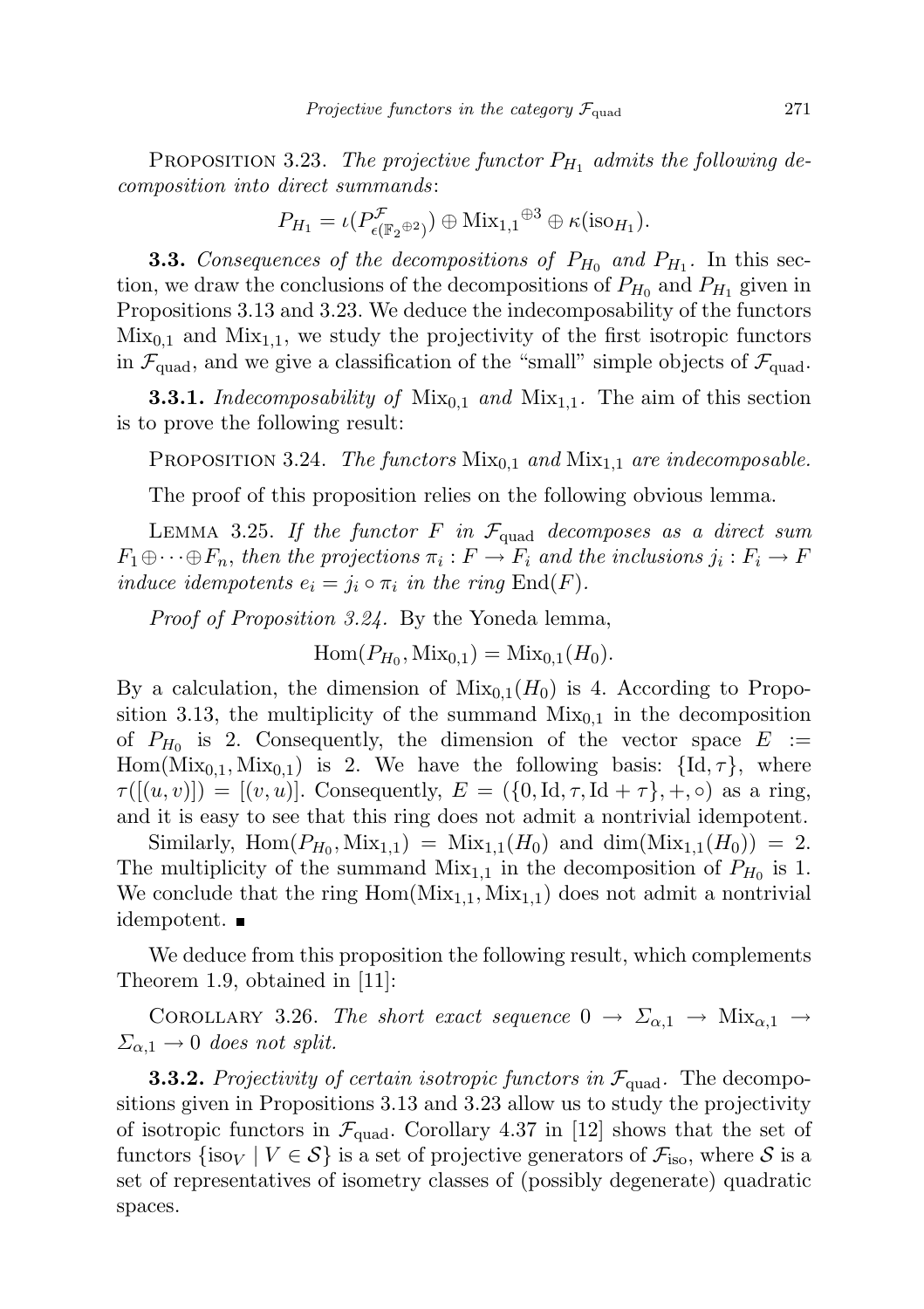Since the functor  $\kappa(\text{iso}_{H_0})$  (respectively  $\kappa(\text{iso}_{H_1})$ ) is a direct summand of  $P_{H_0}$  (respectively  $P_{H_1}$ ), we have the following result.

PROPOSITION 3.27. The functors  $\kappa(\text{iso}_{H_0})$  and  $\kappa(\text{iso}_{H_1})$  are projective in the category  $\mathcal{F}_{\text{quad}}$ .

Corollary 1.6 and the previous proposition yield the following result.

COROLLARY 3.28. The category  $\mathcal{F}_{quad}$  contains nonconstant, finite, projective objects.

This is a new feature of the category  $\mathcal{F}_{quad}$  compared with  $\mathcal{F}$ . Recall that, according to Corollary B7 in [5], due to Lionel Schwartz, the category  $F$  does not contain nonconstant finite projective functors.

Recall that the functor  $\kappa(\text{iso}_{(x,0)})$  is the top composition factor of  $\text{Mix}_{0,1}$ , and  $\kappa(\text{iso}_{(x,1)})$  is that of Mix<sub>1,1</sub>. We have the following result.

PROPOSITION 3.29. The projective cover of  $\kappa(\text{iso}_{(x,0)})$  (respectively  $\kappa(\text{iso}_{(x,1)})$ ) is the functor  $\text{Mix}_{0,1}$  (respectively  $\text{Mix}_{1,1}$ ). In particular, the functors  $\kappa(\text{iso}_{(x,0)})$  and  $\kappa(\text{iso}_{(x,1)})$  are not projective in  $\mathcal{F}_{\text{quad}}$ .

*Proof.* Since  $\kappa(\text{iso}_{(x,0)})(H_0) \neq \{0\}$  and  $\kappa(\text{iso}_{(x,1)})(H_0) \neq \{0\}$ , if these two functors were projective, they would be direct summands of  $P_{H_0}$ . We deduce from Proposition 3.13 that these functors are not projective.

Remark 3.30. Propositions 3.27 and 3.29 suggest the conjecture that, for a nondegenerate  $\mathbb{F}_2$ -quadratic space H,  $\kappa$ (iso<sub>H</sub>) is a projective functor in  $\mathcal{F}_{quad}$  and, for a degenerate quadratic space D,  $\kappa$ (iso<sub>D</sub>) is not a projective functor in  $\mathcal{F}_{quad}$  and its projective cover is a generalized mixed functor. This will be the subject of future work.

**3.3.3.** Classification of simple objects S of  $\mathcal{F}_{quad}$  such that either  $S(H_0) \neq 0$  or  $S(H_1) \neq 0$ . If S is a simple object in  $\mathcal{F}_{quad}$  such that  $S(H_0) \neq 0$ , the Yoneda lemma implies that  $Hom(P_{H_0}, S) = S(H_0) \neq 0$ . Consequently, there exists a morphism of  $\mathcal{F}_{quad}$  from  $P_{H_0}$  to S which is an epimorphism, by simplicity of S. From the decompositions given in Propositions 3.13 and 3.23, from Corollary 1.7 concerning the functors  $iso_{H_0}$  and iso<sub> $H_1$ </sub> and from the study of the functors  $Mix_{0,1}$  and  $Mix_{1,1}$  done in [11] and recalled in Section 1, we deduce the following result.

PROPOSITION 3.31. The isomorphism classes of nonconstant simple functors in  $\mathcal{F}_{quad}$  such that either  $S(H_0) \neq 0$  or  $S(H_1) \neq 0$  are:

 $\iota(\Lambda^1), \ \iota(\Lambda^2), \ \iota(S_{(2,1)}), \ \kappa(\text{iso}_{(x,0)}), \ \kappa(\text{iso}_{(x,1)}), \ R_{H_0}, \ R_{H_1}, \ S_{H_1},$ 

where  $R_{H_0}$ ,  $R_{H_1}$  and  $S_{H_1}$  are the simple functors introduced in Corollary 1.7.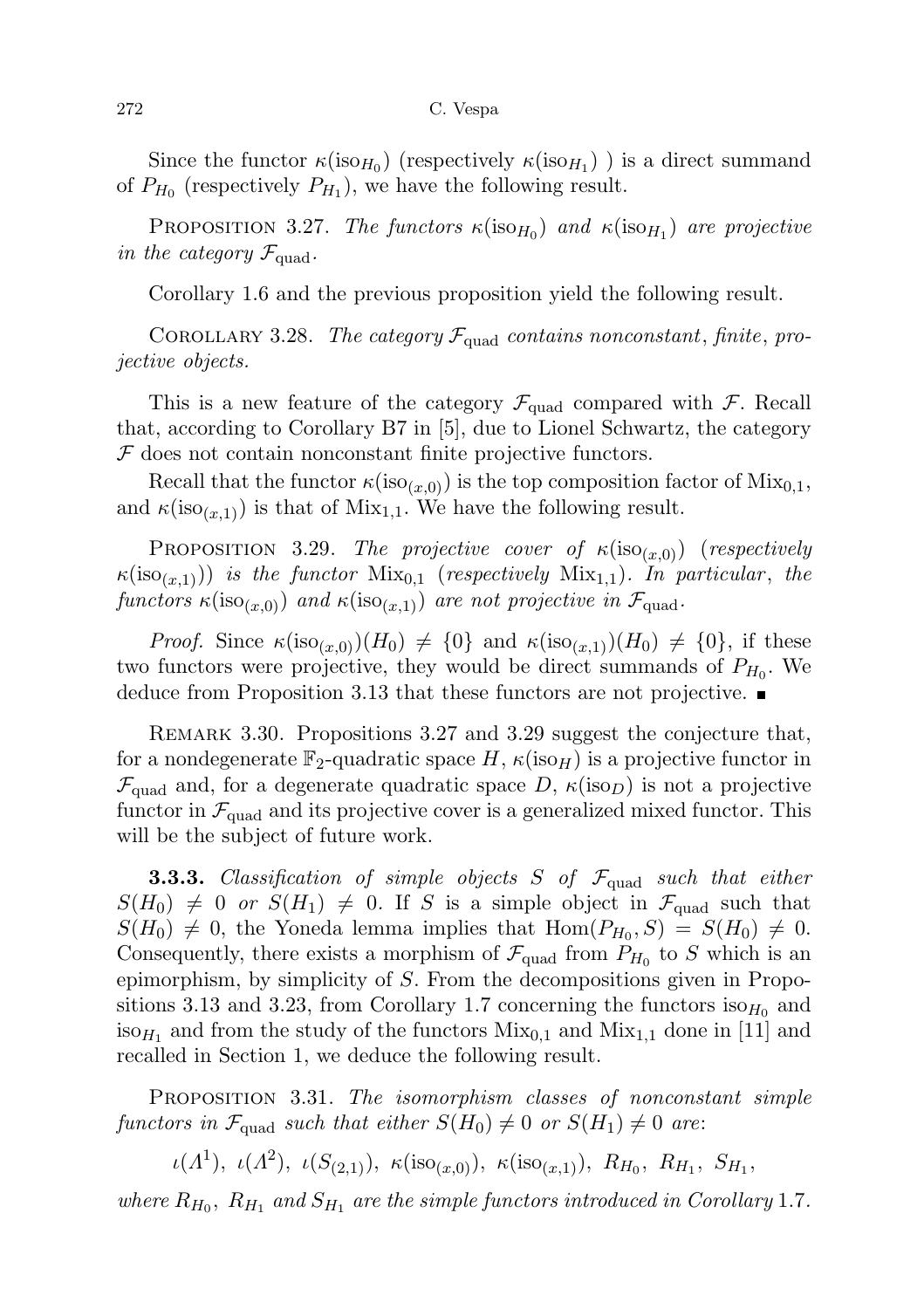**3.3.4.** Extension groups in  $\mathcal{F}_{quad}$ . By Theorems 1.4 and 1.5 we obtain an exact, fully faithful functor  $\prod_{V \in \mathcal{S}} \mathbb{F}_2[O(V)]$ -mod  $\stackrel{\tilde{\kappa}}{\to} \mathcal{F}_{\text{quad}}$ , where  $\mathcal{S}$  is a set of representatives of isometry classes of quadratic spaces (possibly degenerate). Consequently, for any two  $\mathbb{F}_2[O(V)]$ -modules M and N, this functor induces a morphism of extension groups

$$
\text{Ext}^*_{\mathbb{F}_2[O(V)] \text{-}\operatorname{mod}}(M, N) \xrightarrow{(\widetilde{\kappa})_*} \text{Ext}^*_{\mathcal{F}_{\text{quad}}}(\widetilde{\kappa}(M), \widetilde{\kappa}(N)).
$$

We have the following proposition.

PROPOSITION 3.32. For  $V \in \{H_0, H_1\}$ , the morphism  $(\widetilde{\kappa})_*$  is an isomorphism.

The proof of this proposition relies on the following lemma.

LEMMA 3.33. For  $V \in \{H_0, H_1\}$ , if P is a finite projective  $\mathbb{F}_2[O(V)]$ module, then  $\widetilde{\kappa}(P)$  is projective in  $\mathcal{F}_{\text{quad}}$ .

*Proof.* If P is a finite projective  $\mathbb{F}_2[O(V)]$ -module, then there exists an  $\mathbb{F}_2[O(V)]$ -module Q such that  $P \oplus Q \simeq \mathbb{F}_2[O(V)]^{\oplus N}$ . The exactness of  $\kappa$ yields  $\widetilde{\kappa}(P \oplus Q) \simeq \widetilde{\kappa}(P) \oplus \widetilde{\kappa}(Q)$ . Since  $\widetilde{\kappa}(\mathbb{F}_2[O(V)]) = \kappa(\text{iso}_V)$  and the functors  $\kappa(\text{iso}_{H_0})$  and  $\kappa(\text{iso}_{H_1})$  are projective, so is  $\tilde{\kappa}(P)$  by Proposition 3.27.

*Proof of Proposition 3.32.* Let M and N be  $\mathbb{F}_2[O(V)]$ -modules for  $V \in$  $\{H_0, H_1\}$  and  $P_{\bullet} \to M$  be a projective resolution of M. Lemma 3.33 implies that  $\tilde{\kappa}(P_{\bullet})$  is a projective resolution of  $\tilde{\kappa}(M)$ . The functor  $\tilde{\kappa}$  induces a morphism of cochain complexes

$$
\mathrm{Hom}_{\mathbb{F}_2[O(V)]\text{-}\mathrm{mod}}(P_\bullet, N) \to \mathrm{Hom}_{\mathcal{F}_{\mathrm{quad}}}(\widetilde{\kappa}(P_\bullet), \widetilde{\kappa}(N))
$$

which induces the morphism  $(\tilde{\kappa})_*$  in cohomology. Since the functor  $\tilde{\kappa}$  is fully faithful, the previous morphism is an isomorphism and so induces an isomorphism in cohomology.

We deduce the following corollary:

COROLLARY 3.34. For any natural number  $n$ , we have

 $\operatorname{Ext}^n_{\mathcal{F}_{\text{quad}}}(R_{H_0}, R_{H_0}) \simeq \mathbb{F}_2$  and  $\operatorname{Ext}^n_{\mathcal{F}_{\text{quad}}}(R_{H_1}, R_{H_1}) \simeq \mathbb{F}_2$ ,

where  $R_{H_0}$  and  $R_{H_1}$  are the simple functors introduced in Corollary 1.7.

*Proof.* Let  $\varepsilon \in \{0,1\}$ . For  $V = H_{\varepsilon}$ , by Corollary 1.7(1), we have  $\widetilde{\kappa}(\mathbb{F}_2)$  $= R_{H_{\epsilon}}$ . So, applying Proposition 3.32 to  $M = N = \mathbb{F}_2$  we obtain

 $\mathrm{Ext}^*_{\mathcal{F}_{\text{quad}}}(R_{H_{\epsilon}}, R_{H_{\epsilon}}) \simeq \mathrm{Ext}^*_{\mathbb{F}_2[O(H_{\epsilon})]\text{-}\mathrm{mod}}(\mathbb{F}_2, \mathbb{F}_2) = H^*(O(H_{\epsilon}), \mathbb{F}_2).$ 

Since  $O(H_0) \simeq \mathfrak{S}_2 \simeq C_2$  and  $O(H_1) \simeq \mathfrak{S}_3 \simeq GL_2(\mathbb{F}_2)$  we know by classical results of cohomology of groups that

$$
H^n(O(H_0), \mathbb{F}_2) = H^n(O(H_1), \mathbb{F}_2) = \mathbb{F}_2.
$$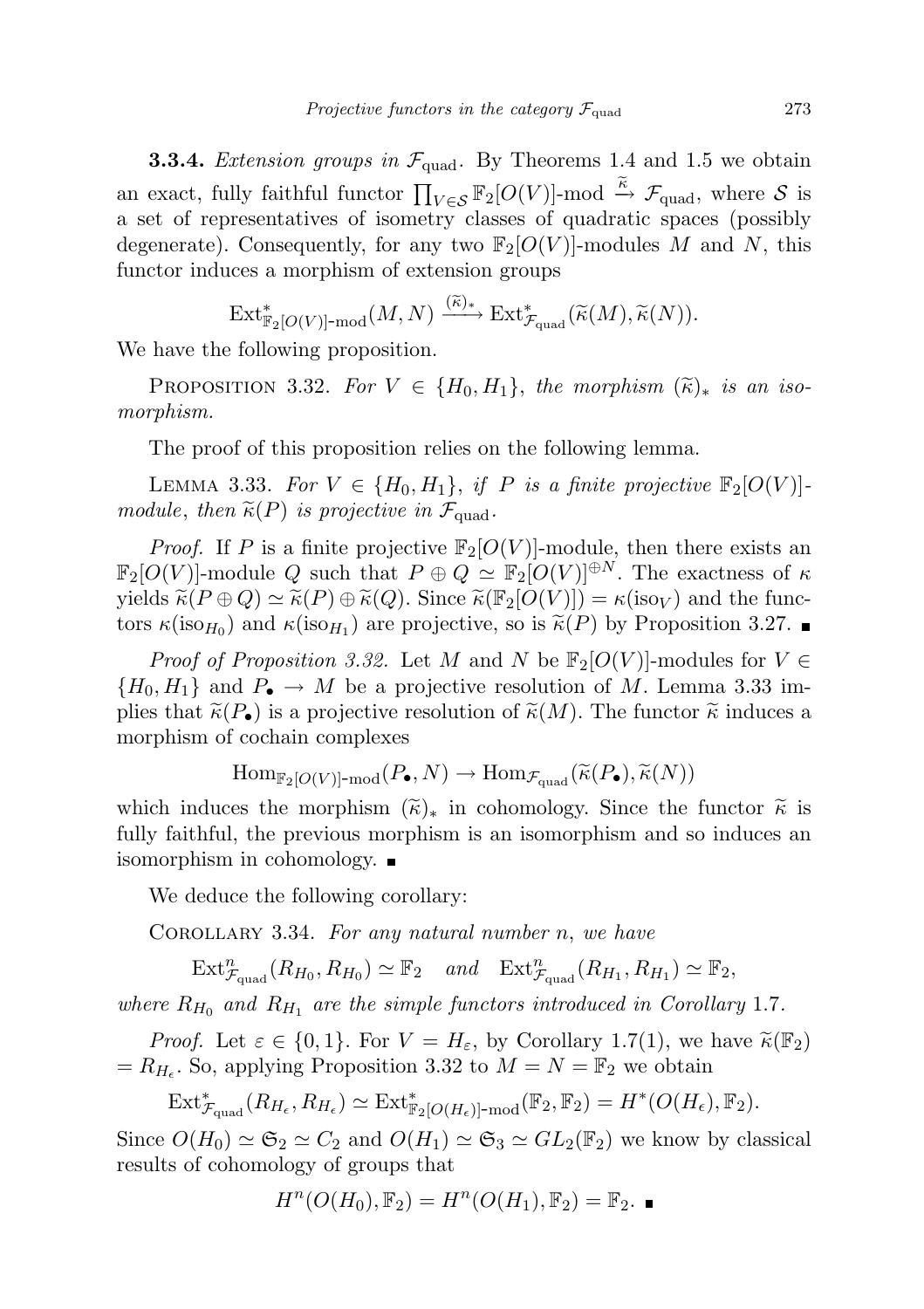REMARK 3.35. This corollary exhibits an important difference between the categories  $\mathcal F$  and  $\mathcal F_{\text{quad}}$ ; recall that  $\text{Ext}^1_{\mathcal F}(S,S) = 0$  for all simple objects S of  $\mathcal F$  (see [8]).

4. Application: the polynomial functors in  $\mathcal{F}_{quad}$ . In this section, we generalize the notion of polynomial functor to the category  $\mathcal{F}_{quad}$ , and we prove, by induction, that these polynomial functors are in the image of the functor  $\iota : \mathcal{F} \to \mathcal{F}_{quad}$ .

## **4.1.** Definition of polynomial functors in  $\mathcal{F}_{quad}$

**4.1.1.** The difference functors in  $\mathcal{F}_{quad}$ . We define the difference functors in  $\mathcal{F}_{\text{quad}}$  which generalize the notion of difference functor in  $\mathcal{F}$ . Recall that, according to [9], the difference functor  $\Delta : \mathcal{F} \to \mathcal{F}$  is given by

$$
\Delta F(V) := \text{Ker}(F(V \oplus \mathbb{F}_2) \xrightarrow{F(p)} F(V)),
$$

for F an object in F, V an object in  $\mathcal{E}^f$  and  $p: V \oplus \mathbb{F}_2 \to V$  the projection.

DEFINITION 4.1. The difference functors  $\Delta_{H_0}$ :  $\mathcal{F}_{\text{quad}} \rightarrow \mathcal{F}_{\text{quad}}$  and  $\Delta_{H_1} : \mathcal{F}_{\text{quad}} \to \mathcal{F}_{\text{quad}}$  are defined by

$$
\Delta_{H_0} F(V) := \text{Ker}(F(V \perp H_0) \xrightarrow{F(T_0)} F(V)),
$$
  

$$
\Delta_{H_1} F(V) := \text{Ker}(F(V \perp H_1) \xrightarrow{F(T_1)} F(V)),
$$

for F an object in  $\mathcal{F}_{\text{quad}}$ , V an object in  $\mathcal{T}_q$ , and  $T_i = [V \perp H_i \stackrel{\text{Id}}{\longrightarrow} V \perp H_i$  $\stackrel{i_V}{\longleftarrow} V$  for  $i \in \{0, 1\}$ .

LEMMA 4.2. The functors  $\Delta_{H_0}$  and  $\Delta_{H_1}$  are exact.

**4.1.2.** Definition of polynomial functors. Let us first recall the definition of polynomial functors in  $\mathcal{F}([9])$ . An object F of F is a polynomial functor of degree 0 if and only if  $\Delta F = 0$ , and, for an integer d, F is polynomial of degree at most  $d+1$  if and only if  $\Delta F$  is polynomial of degree at most d.

DEFINITION 4.3. Let F be an object in  $\mathcal{F}_{\text{quad}}$ .

- (1) F is polynomial of degree 0 if and only if  $\Delta_{H_0}F = \Delta_{H_1}F = 0;$
- (2) for an integer d, F is polynomial of degree at most  $d+1$  if and only if  $\Delta_{H_0}F$  and  $\Delta_{H_1}F$  are polynomial of degree at most d.

The following proposition allows us to simplify the definition of a polynomial functor of degree 0.

LEMMA 4.4. Let F be an object in  $\mathcal{F}_{quad}$ . The functor  $\Delta_{H_0}F$  is zero if and only if  $\Delta_{H_1}F$  is zero.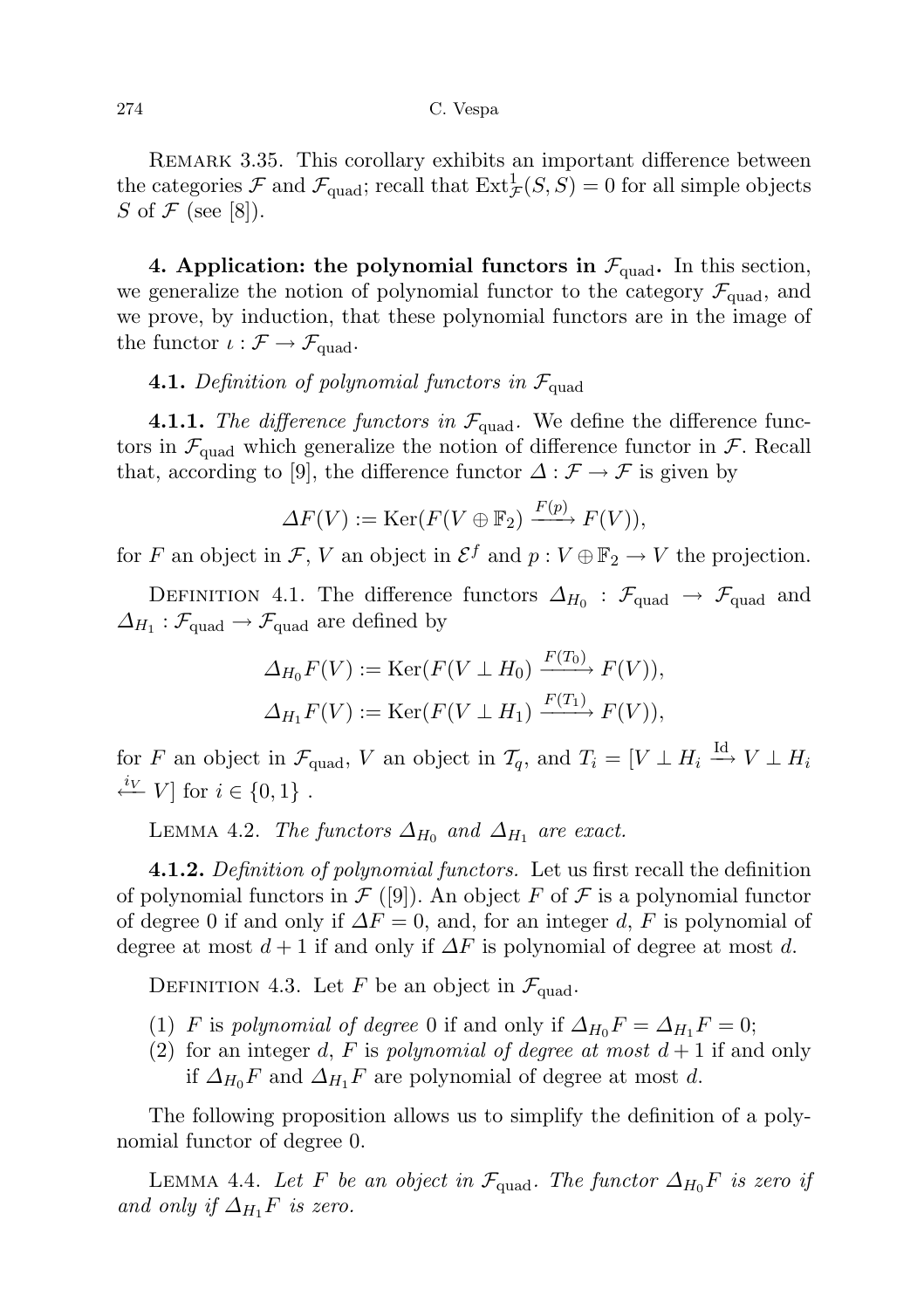*Proof.* If  $\Delta_{H_0} F = 0$ , then, for all objects V of  $\mathcal{T}_q$ , we have  $F(V) \simeq$  $F(V \perp H_0)$ . Consequently,

$$
F(V) \simeq F(V \perp H_0) \simeq F(V \perp H_0 \perp H_0) \simeq F(V \perp H_1 \perp H_1),
$$

where the last isomorphism is obtained from the isomorphism  $H_0 \perp H_0 \simeq$  $H_1 \perp H_1$ , recalled in Section 1. From the existence of morphisms  $F(V) \hookrightarrow$  $F(V \perp H_1)$  and  $F(V \perp H_1) \hookrightarrow F(V \perp H_1 \perp H_1)$ , induced by inclusions, and from  $F(V) \simeq F(V \perp H_1 \perp H_1)$ , we deduce that

$$
F(V) \simeq F(V \perp H_1) \simeq F(V \perp H_1 \perp H_1).
$$

Therefore  $\Delta_{H_1} F = 0$ .

The proof of the converse is similar.

**4.2.** Study of polynomial functors in  $\mathcal{F}_{quad}$ . The aim of this section is to prove the following result:

THEOREM 4.5. The polynomial functors in  $\mathcal{F}_{quad}$  are in the image of the functor  $\iota : \mathcal{F} \to \mathcal{F}_{quad}$ .

We will prove this theorem by induction on the degree of the polynomial functors.

**4.2.1.** Polynomial functors of degree zero in  $\mathcal{F}_{quad}$ . In this section, we start the induction. The proof of the following result relies, in an essential way, on the classification of the simple functors S in  $\mathcal{F}_{quad}$  such that  $S(H_0) \neq 0$  or  $S(H_1) \neq 0$ , obtained in Proposition 3.31.

LEMMA 4.6. Let S be a simple functor in  $\mathcal{F}_{quad}$ . Then S is a polynomial functor of degree zero if and only if S is the constant functor  $\mathbb{F}_2$ .

Proof. To prove the direct implication, we distinguish two cases.

First, suppose  $S(H_0) = S(H_1) = 0$ . By the classification of the nondegenerate quadratic spaces over  $\mathbb{F}_2$ , if W is a space of minimal dimension satisfying  $S(W) \neq 0$ , then there exist  $\varepsilon \in \{0,1\}$  and a nondegenerate quadratic space V such that  $W \simeq H_{\varepsilon} \perp V$ . Since W is of minimal dimension, we have  $S(V) = 0$ . This implies

$$
\Delta_{H_{\varepsilon}}S(V) = S(H_{\varepsilon} \perp V) \neq 0.
$$

This yields the result in this case.

Now, suppose  $S(H_0) \neq 0$  or  $S(H_1) \neq 0$ . In this case, we use the classification of the simple functors S in  $\mathcal{F}_{quad}$  such that  $S(H_0) \neq 0$  or  $S(H_1) \neq 0$ , obtained in Proposition 3.31. By an explicit calculation, we find that  $\Delta_{H_0}S$ is nonzero for all functors S obtained in that classification except the constant functor  $S = \mathbb{F}_2$ .

The converse is trivial.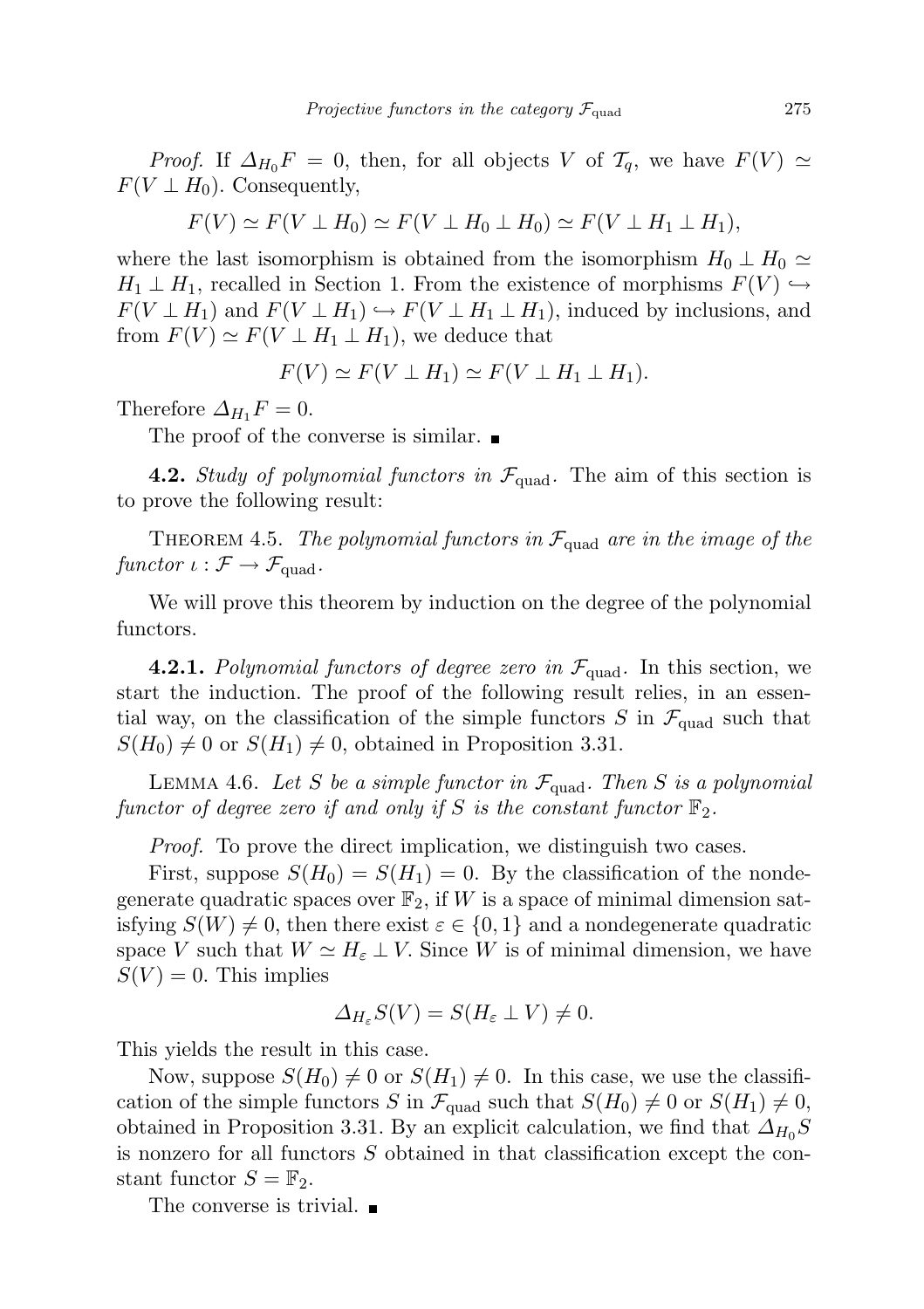**4.2.2.** Proof of Theorem 4.5. We need the following result where the idempotents  $[e_V]$ , obtained in Proposition 2.13, play a crucial rôle.

PROPOSITION 4.7. Let S be a nontrivial simple functor in  $\mathcal{F}_{quad}$  which is not in the image of the functor  $\iota : \mathcal{F} \to \mathcal{F}_{quad}$ . Then either  $\Delta_{H_0}S$  or  $\Delta_{H_1}S$  is not in the image of  $\iota$ .

Proof. Let W be a nondegenerate quadratic space of minimal dimension such that  $S(W) \neq 0$ . We distinguish two cases.

If  $\dim(W) = 2$ , then the result follows by an explicit calculation for all functors S of the classification given in Proposition 3.31.

If dim(W) > 2, then there exists a nondegenerate quadratic space V, possibly trivial, and  $\varepsilon \in \{0,1\}$  such that  $W \simeq H_0 \perp H_\varepsilon \perp V$ . Suppose that  $\Delta_{H_0}S$  and  $\Delta_{H_1}S$  are in the image of *ι*; we will prove that so is S. By Lemma 2.18 it is sufficient to show that  $S(\epsilon_W)S(W) \neq 0$ . By Lemma 2.15, we have  $e_W = e_{H_0} \perp e_{H_\varepsilon} \perp e_V$ .

Since  $W$  is assumed to be a space of minimal dimension such that  $S(W) \neq 0$ , we have  $S(H_0 \perp V) = S(H_{\varepsilon} \perp V) = 0$ . This implies that

(4.7.1)  $\Delta_{H_0} S(H_{\varepsilon} \perp V) \simeq S(W),$ 

$$
(4.7.2) \t\t \t\t \Delta_{H_{\varepsilon}} S(H_0 \perp V) \simeq S(W).
$$

These isomorphisms are natural and, for (4.7.1), the action of  $\mathrm{End}_{\mathcal{T}_q}(H_\varepsilon\bot V)$ on  $\Delta_{H_0} S(H_\varepsilon \perp V)$  corresponds to the restriction of the action of  $\text{End}_{\mathcal{T}_q}(W)$ on  $S(W)$ . In the same way, for (4.7.2), the action of  $\text{End}_{\mathcal{I}_q}(H_0 \perp V)$  on  $\Delta_{H_{\varepsilon}}S(H_0 \perp V)$  corresponds to the restriction of the action of  $\text{End}_{\mathcal{T}_q}(W)$ on  $S(W)$ . Since  $\Delta_{H_0}S$  and  $\Delta_{H_1}S$  are in the image of  $\iota$ , we deduce that

$$
S(1_{H_0} \perp e_{H_{\varepsilon}} \perp e_V)S(W) = \Delta_{H_0}S(e_{H_{\varepsilon}} \perp e_V)\Delta_{H_0}S(H_{\varepsilon} \perp V)
$$
  
=  $\Delta_{H_0}S(H_{\varepsilon} \perp V) = S(W),$ 

where the first equality comes from the action described previously, the second is a consequence of Lemma 2.15, and the third is given by (4.7.1). In the same way, we obtain

$$
S(e_{H_0} \perp 1_{H_{\varepsilon}} \perp e_V)S(W) = \Delta_{H_{\varepsilon}} S(e_{H_0} \perp e_V) \Delta_{H_{\varepsilon}} S(H_0 \perp V)
$$
  
=  $\Delta_{H_{\varepsilon}} S(H_0 \perp V) = S(W).$ 

Hence  $S(1_{H_0} \perp e_{H_{\varepsilon}} \perp e_V) \circ S(e_{H_0} \perp 1_{H_{\varepsilon}} \perp e_V)S(W) = S(W)$ . Since  $S(1_{H_0} \perp e_{H_{\varepsilon}} \perp e_V) \circ S(e_{H_0} \perp 1_{H_{\varepsilon}} \perp e_V) = S(e_W)$  by Lemma 2.15, we have  $S(e_W)S(W) \neq 0$ , as required.

The proof of the theorem also relies on the following lemmas.

LEMMA 4.8.

(1) A functor F in  $\mathcal{F}_{quad}$  which takes values in finite vector spaces and has  $\Delta_{H_{\varepsilon}}F$  finite, is finite.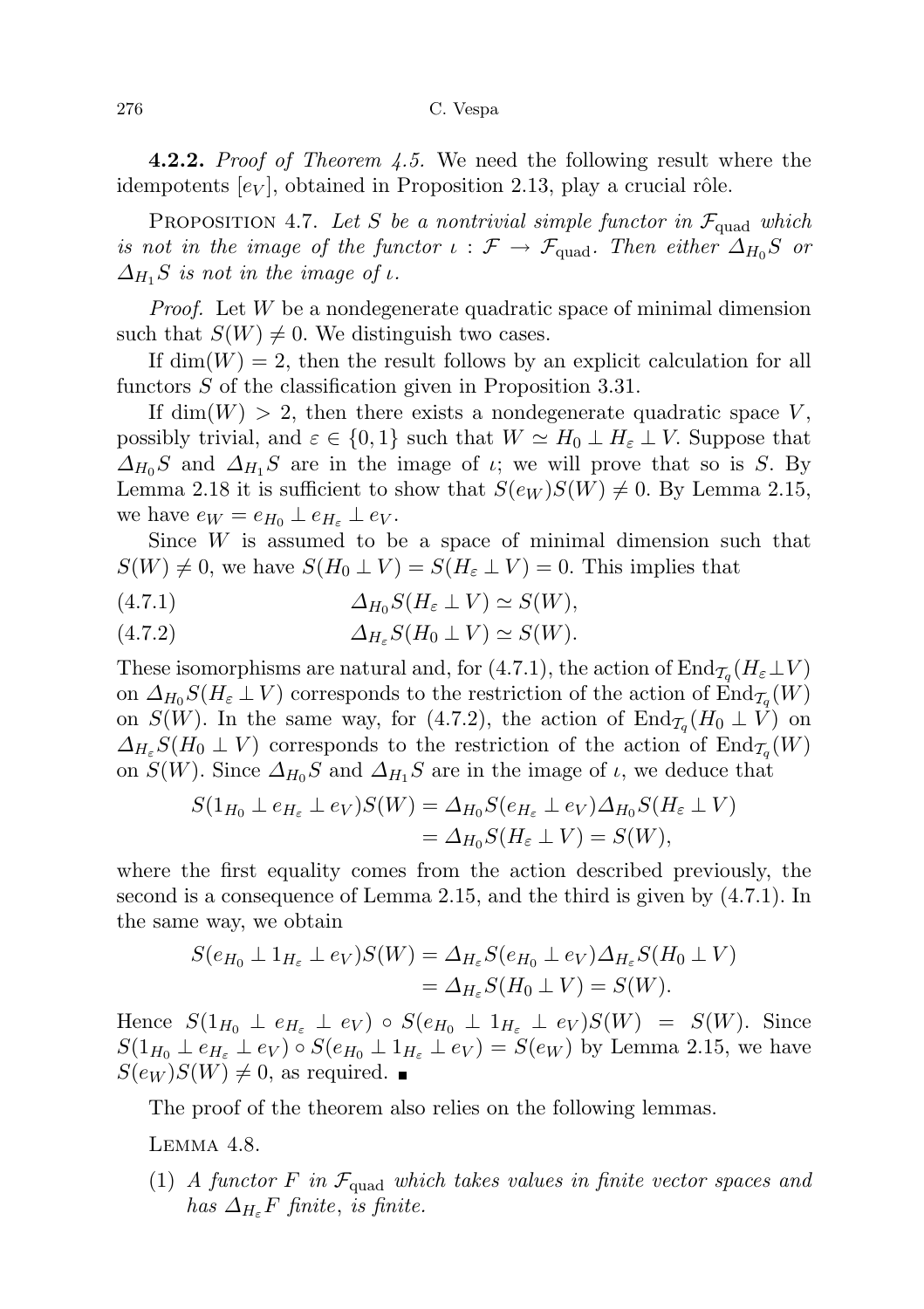(2) A polynomial functor F in  $\mathcal{F}_{quad}$  which takes values in finite vector spaces, is finite.

Proof. (1) The functor

$$
\mathcal{F}_{\text{quad}} \xrightarrow{\gamma} \mathcal{E} \times \mathcal{F}_{\text{quad}}, \quad F \mapsto (F(0), \Delta_{H_{\varepsilon}} F),
$$

is exact and faithful by Lemma 4.2. Hence, if  $\gamma(F)$  is finite then so is F.

(2) If F takes values in finite vector spaces, so does  $\Delta_{H_{\varepsilon}}F$ . Consequently, we can apply (1) recursively to obtain the result.

LEMMA 4.9. A finite object F of  $\mathcal{F}_{quad}$  whose composition factors are in the image of the functor  $\iota$ , is in the image of  $\iota$ .

Proof. This is a straightforward consequence of the thickness of the subcategory  $\iota(\mathcal{F})$  in  $\mathcal{F}_{\text{quad}}$ , stated in Theorem 2.16.

*Proof of Theorem 4.5.* Since a functor in  $\mathcal{F}_{quad}$  is a colimit of its subfunctors which take values in finite vector spaces, Lemma 4.8 shows that it is sufficient to prove the result for finite polynomial functors in  $\mathcal{F}_{quad}$ . Furthermore, since the functors  $\Delta_{H_0}$  and  $\Delta_{H_1}$  are exact by Lemma 4.2, it is sufficient to consider the case of a simple functor  $S$ . We argue by induction on the polynomial degree.

If S is polynomial of degree 0, then according to Lemma 4.2,  $S$  is in the image of  $\iota$ .

Suppose that all simple polynomial functors of  $\mathcal{F}_{quad}$  and of degree d are in the image of  $\iota$ , and consider a simple polynomial functor S in  $\mathcal{F}_{quad}$  such that  $deg(S) = d + 1$ . By the definition of polynomial functor in  $\mathcal{F}_{quad}$  given in 4.3, the functors  $\Delta_{H_0}S$  and  $\Delta_{H_1}S$  are polynomial of degree d. Hence all composition factors of  $\Delta_{H_0}S$  and  $\Delta_{H_1}S$  are polynomial of degree at most d and, by induction, they are in the image of  $\iota$ . Since S is a simple functor, it is a quotient of a standard projective functor  $P_V$ . Consequently, S takes its values in finite-dimensional vector spaces. Therefore,  $\Delta_{H_0}S$  and  $\Delta_{H_1}S$  take their values in finite-dimensional vector spaces. We deduce from Lemma 4.8 that the functors  $\Delta_{H_0}S$  and  $\Delta_{H_1}S$  are finite, and Lemma 4.9 shows that they are in the image of  $\iota$ . Consequently, by Proposition 4.7, S is in the image of  $\iota$ .

### References

- [1] J. Bénabou, *Introduction to bicategories*, in: Reports of the Midwest Category Seminar, Springer, Berlin, 1967, 1–77.
- [2] N. Bourbaki, Eléments de mathématique. Première partie: Les structures fondamentales de l'analyse. Livre II: Algèbre. Chapitre 9: Formes sesquilinéaires et formes quadratiques, Actualités Sci. Ind. 1272, Hermann, Paris, 1959.